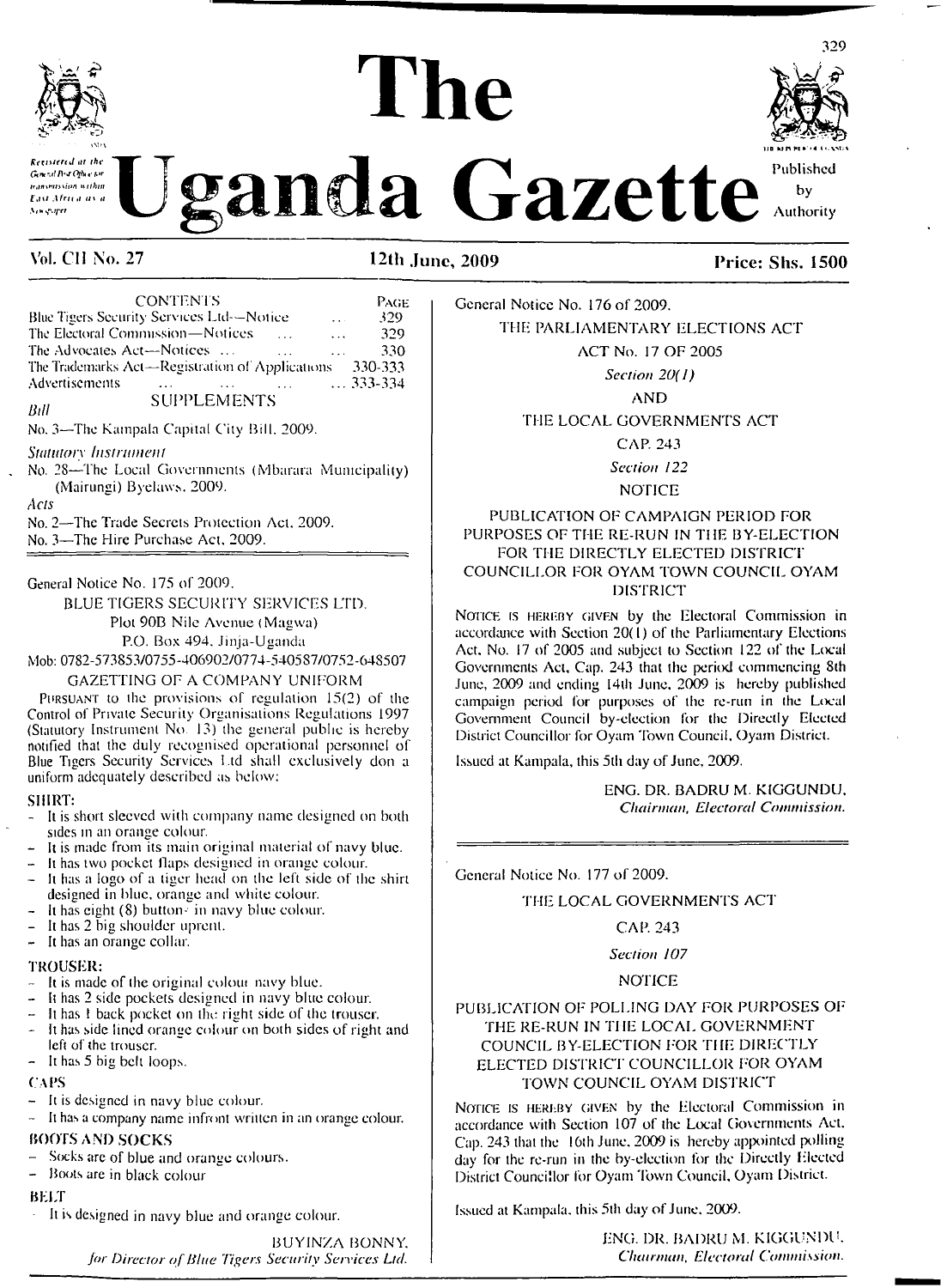#### General Notice No. 178 of 2009. THE ADVOCATES ACT NOTICE.

## APPLICATION FOR A CERTIFICATE OF ELIGIBILITY.

<sup>11</sup> is hereby notified that an application has been presented to the Law Council by Namuli Paula who is stated to be a holder of Bachelor of Laws of Makcrere University having been awarded a Degree on the 22nd day of October, 2004 and to have been awarded a Diploma in Legal Practice by the Law Development Centre on the 16th day of June, 2006 for the issue of a Certificate of Eligibility for entry of her name on the Roll of Advocates for Uganda.

Kampala. STELLA NYANDRIA,<br>11th June, 2009. *for Acting Secretary, Law Council.* <sup>1</sup> 1th June, 2009. *for Acting Secretary, Law Council.*

#### General Notice No. 179 of 2009. THE ADVOCATES ACT. NOTICE.

#### APPLICATION FOR A CERTIFICATE OF ELIGIBILITY.

<sup>11</sup> is hereby NtHlElED that an application has been presented to the Law Council by Ida Wadda who is slated to be a holder of Bachelor of Laws of Makerere University having been awarded a Degree on the 22nd day of October, 2004 and to have been awarded a Diploma in Legal Practice by the Law Development Centre on the 27th day of July, 2007 for the issue of a Certificate of Eligibility for entry of her name on the Roll of Advocates for Uganda.

Kampala, STELLA NYANDRIA, <sup>1</sup> <sup>I</sup> th June. 2009. *for Acting Secretary, Law Council.*

General Notice No. 180 of 2009.

THE ADVOCATES ACT. NOTICE.

APPLICATION FOR A CERTIFICATE OF ELIGIBILITY.

Il is hereby ncjhi-ied that an application has been presented to the Law Council by Achieng Minium who is staled to be a holder of Bachelor of Laws of Uganda Christian University having been awarded a Degree on the 3rd day of October. 2003 and to have been awarded a Diploma in Legal Practice by the Law Development Centre on the 16th day of June. 2006 for the issue of a Certificate of Eligibility for entry of her name on the Roll of Advocates for Uganda.

Kampala. STELLA NYANDRIA, <sup>I</sup> Oth June. 2009. *for Acting Secretary, Law Council.*

#### General Notice No. 181 of 2009. THE ADVOCATES ACT. NOTICE.

#### APPLICATION FOR A CERTIFICATE OF ELIGIBILITY.

It is HEREBY NOTIFIED that an application has been presented to the Law Council by Acellam Collins who is stated to be a holder of Bachelor of Laws of Makerere University having been awarded a Degree on the 12th day of October. 2001 and to have been awarded a Diploma in Legal Practice by the Law Development Centre on the <sup>1</sup> 1th day of April. 2003 for the issue of a Certificate of Eligibility for entry of his name on the Roll of Advocates for Uganda.

Kampala. STELLA NYANDRIA.<br>10th June, 2009. *For Acting Secretary Law Council* 10th June. 2009. *for Acting Secretary. Law Council.*

#### General Notice No. 182 of 2009. THE ADVOCATES ACT. NOTICE.

#### APPLICATION FOR A CERTIFICATE OF ELIGIBILITY.

It is HEREBY NOTIFIED that an application has been presented to the Law Council by Akello Evelyn who is stated to be a holder of Bachelor of Laws of Uganda Christian University having been awarded a Degree on the 20th day of August, 2004 and to have been awarded <sup>a</sup> Diploma in Legal Practice by the Law Development Centre on the 18th day of April. 2008 for the issue of a Certificate of Eligibility for entry of her name on the Roll of Advocates  $\frac{1}{4}$ for Uganda.

Kampala. STELLA NYANDRIA.<br>24th February, 2009. for Acting Secretary, Law Council. 24th February. 2009. *for Acting Secretary, Law Council.*

General Notice No. 183 of 2009.

#### THE ADVOCATES ACT. NOTICE.

#### APPLICATION FOR A CERTIFICATE OF ELIGIBILITY.

It is hereby notified that an application has been presented to the Law Council by Fiona Kumhira who is stated to be a holder of Bachelor of Laws of Makerere University having been awarded a Degree on the 22nd day of October, 2004 and to have been awarded a Diploma in Legal Practice by the Law Development Centre on the 16th day of June. 2006 for the issue of a Certificate of Eligibility for entry of her name on the Roll of Advocates for Uganda Kampala, STELLA NYANDRIA. 29th May, 2009. *for Acting Secretary. Law Council.*

General Notice No. 184 of 2009.

#### THE ADVOCATES ACT. NOTICE.

#### APPLICATION FOR A CERTIFICATE OF ELIGIBILITY

It is HEREBY NOTIFIED that an application has been presented to the Law Council by Elijah Paul Rukidi-Mpuuga who is stated to be a holder of Bachelor of Laws of Makerere University having been awarded a Degree on the  $\mathbf{f}$ 22nd day of October, 2004 and to have been awarded a Diploma in Legal Practice by the Law Development Centre on the 27th day of July. 2007 for the issue of a Certificate of Eligibility for entry of his name on the Roll of Advocates for Uganda.

Kampala. STELLA NYANDRIA. 29th May 2009. *for Acting Secretary. Law Council.*

General Notice No. 185 of 2009.

THE TRADE MARKS ACT. (Cap. 83). NOTICE.

Notice is hereby given that any person who has grounds to oppose the registration of any of the marks ad\ertised herein may within sixty days from the date of this *Gazette.* lodge a Notice of opposition on Trade Mark Form No. 6 together with a fee of Shs. 4000 in case of National applicants or USS 250 in case of Foreign applicants. The period of lodging Notice of opposition may be extended in suitable cases by the Registrar as he thinks fit upon such terms as he may direct. Forma! opposition should not be lodged until after reasonable notice has been given by letter to the applicant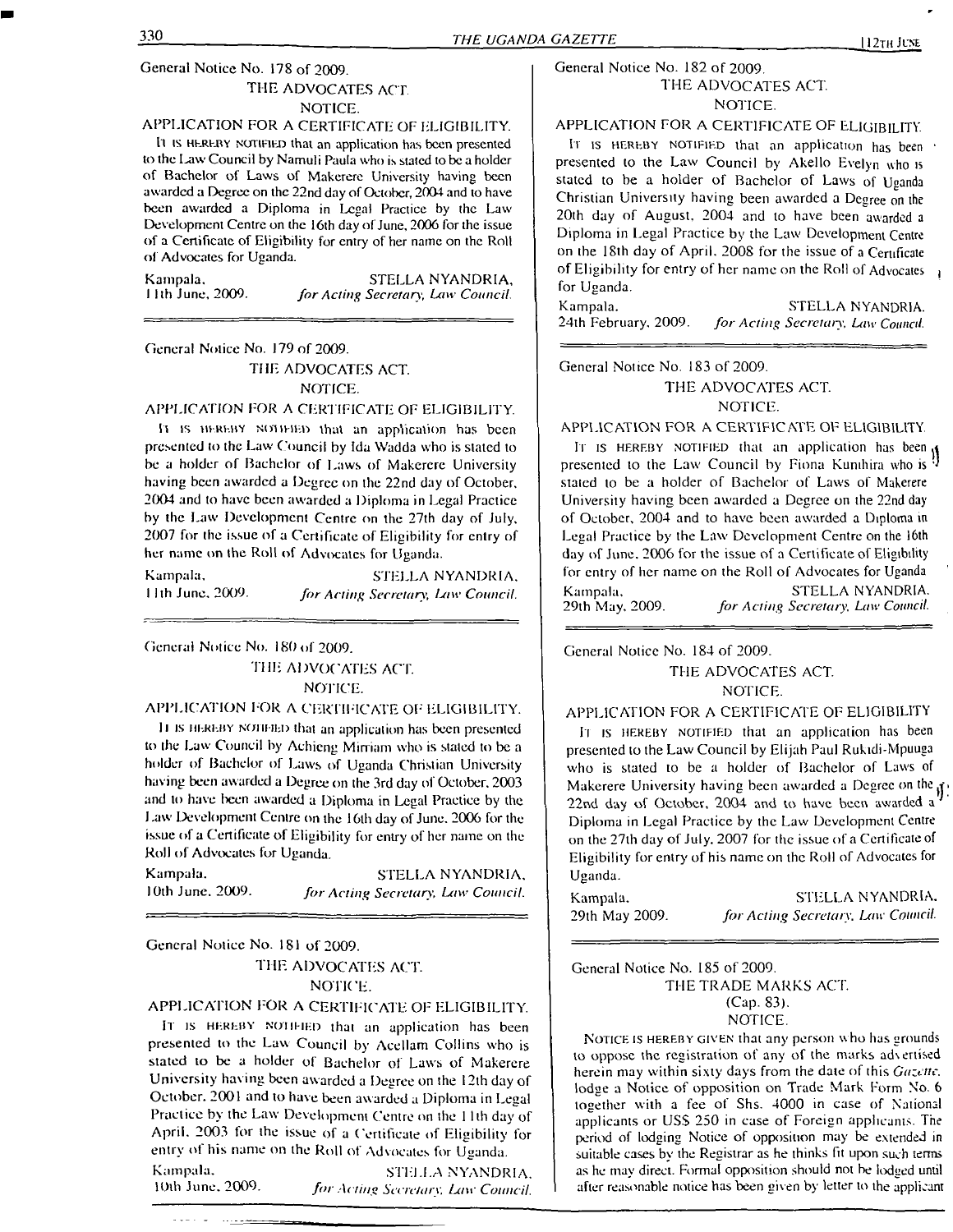so that he may have an opportunity to with draw his application before the expense of opposition proceedings is incurred. Failure to give such notice will be taken into account in considering any application by the opponent for an order for costs if the opposition is uncontested by the applicant. Representations of the marks herein advertised can be inspected at the office of the Registrar of Trade Marks. Amamu House. Plot No. 5B George Street. P.O. Box 6848. Kampala.



(57) *Nature of goods—* Bleaching preparations and other substances for laundry use; cleaning, polishing, scouring and abrasive preparations; soaps; *perfumery, essential oils, cosmetics, hair lotions;* dentifrices.

(73) *Name ofapplicant*— Kamsofl Detergents.

(77) *Address—* P.O. Box 143. Kasese, Uganda.

(74)

(22) *Date offiling application—* 8th June. 2009.

(21) Application No. 40006 in Part "A".

(52) Class 4.

(54)

# **PEACE OF HEAVEN**

(53)

(59)  $(64)$ 

(57) *Nature of goods—* Industrial oils and greases; lubricants; dust absorbing, wetting and binding compositions; fuels; (including motor spirit) and illuminants; candles and wicks for lighting.

(73) *Name ofapplicant—* Minimax Uganda Limited.

(77) *Address—* P.O. Box 37301. Kampala, Uganda. (74)

(22) *Date offiling application—* 14th May, 2009.

(21) Application No. 40007 in Part "A". (52) Class 4.

(54)

PRINCESS OF HEAVEN

- (57) *Nature of goods—* Industrial oils and greases; lubricants; dust absorbing, wetting and binding compositions; fuels; (including motor spirit) and illuminants; candles and wicks for lighting.
- (73) *Name ofapplicant—* Minimax Uganda Limited.

(77) *Address—* P.O. Box 37301, Kampala, Uganda.

(74)

- (22) *Date offiling application—* 15th May, 2009.
- (21) Application No. 40008 in Part "A".

(52) Class 4.

(54)

# **QUEEN OF HEAVEN**

(59)  $(64)$ 

- (57) *Nature of goods—* Industrial oils and greases; lubricants; dust absorbing, wetting and binding compositions; fuels; (including motor spirit) and illuminants; candles and wicks for lighting.
- (73) *Name ofapplicant* Minimax Uganda Limited.
- (77) *Address—* P.O. Box 37301, Kampala. Uganda.

(74)

(22) *Date offiling application—* 15th May, 2009.

| Kampala,         | <b>MAUDAH ATUZARIRWE.</b>           |
|------------------|-------------------------------------|
| 10th June, 2009. | Assistant Registrar of Trade Marks. |

(21) Application No. 40030 in Pari "A". (52) Class 30.





(59) (64)

(53)

- (57) *Nature of goods—* Coffee, tea, cocoa, sugar, rice, tapioca, sago, artificial coffee; flour and preparations made from cereals, bread, pastry and confectionery, ices; honey, treacle; yeast, bakingpowder; salt, mustard; vinegar, sauces (condiments); spices; ice.
- (73) *Name ofapplicant—* Rama linpex <sup>U</sup> Ltd.

(77) *Address—* P.O. Box 34656. Kampala. Uganda.

(74)

 $(53)$  $(59)$  $(64)$ 

(22) *Date offiling application—* 27th May. 2009.

 $((21)$  Application No. 32249 in Part "A".

(52) Class 10.

(54)



(53)  $(59)$ (64)

<sup>(53)</sup>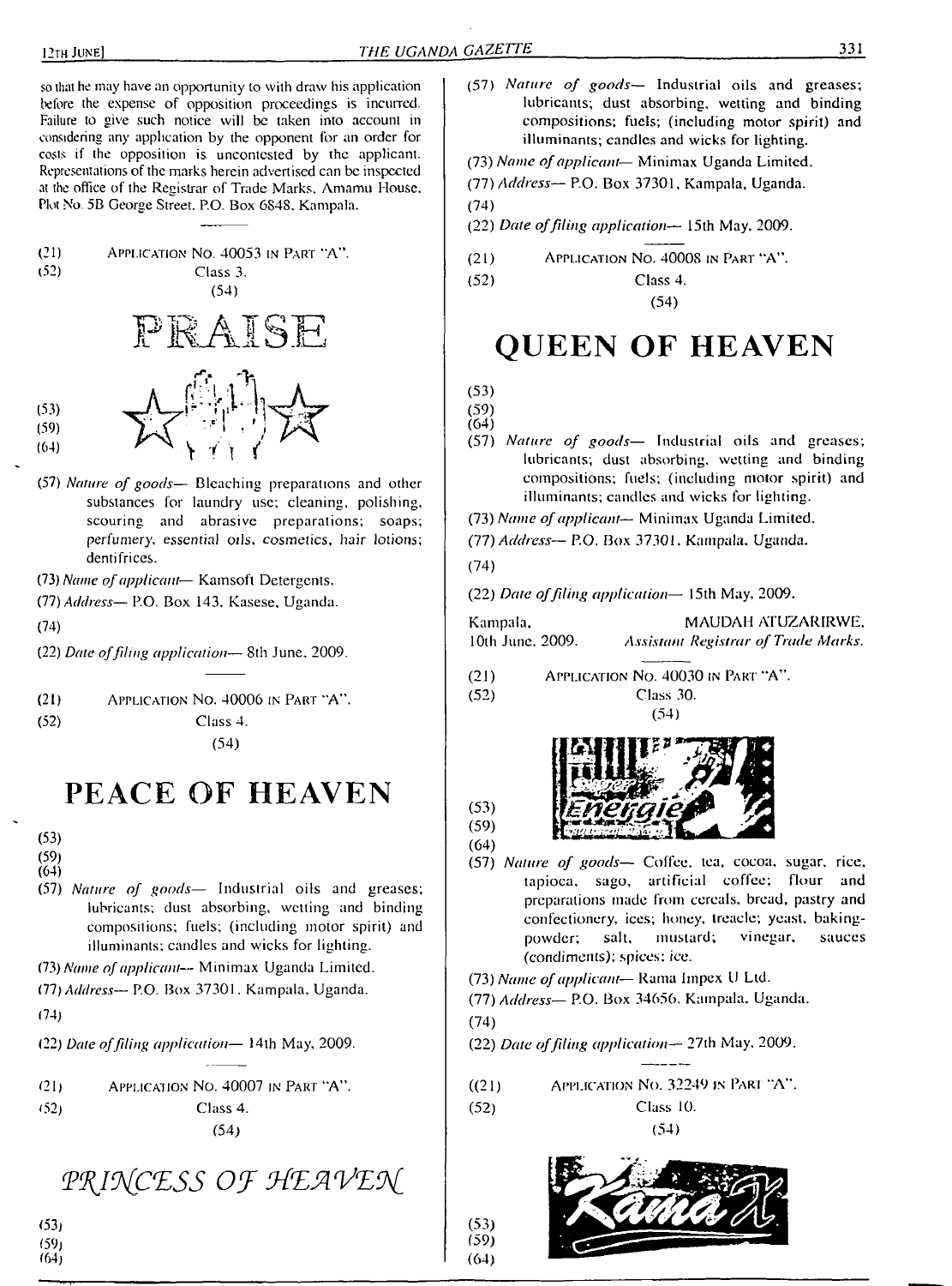- (57) *Nature ofgoods—* Condoms.
- (73) *Name ofapplicant—* Afrasia Trading S. A. R.E.
- (77) *Address— O1BP 3842* Abidjan Ol Cote D'Ivoire.
- (74) C/o Bakkidde & Hannan Advocates. P.O. Box 37160. Kampala.
- (22) *Date offding application—* Sth May. 2009.
- (21) Application No. 32125 in Part "A". (52) Class 09.

(54)

# **JOIN IN**

- 
- (64)
- (57) *Nature of goods—* Electrical and electronic communications and telecommunications apparatus and instruments: communications and telecommunications apparatus and instruments; electrical and electronic apparatus and instruments all for processing. logging, storing, transmission, retrieval or reception of data; apparatus and instruments for recording, transmission, amplifying or reproduction of sound, images, information or encoded data; cameras; photographic apparatus, instruments and equipment; image processing apparatus, instruments and equipment; television and radio apparatus and instruments; telecommunication. radio and television broadcasting transmitters and receivers; apparatus for access to broadcast or transmitted programmes; holograms; computers; peripheral equipment for computers; programmed-data-carrying electronic circuits; computer programs; computer software; discs, tapes and wires all being magnetic data carriers; blank and pre-recorded magnetic cards; data cards; memory cards; smart cards; cards containing microprocessors; integrated circuit cards; electronic identification cards; telephone cards; telephone credit cards; credit cards; debit cards; cards for electronic games designed for use with telephones; CD ROMs; magnetic, digital and optical data carriers; magnetic, digital and optical data recording and storage media (blank and prerecorded); computer software supplied from the Internet; electronic publications (downloadable) provided on-line from computer databases or the Internet; computer software and telecommunications apparatus (including modems) to enable connection to databases, local area networks and the Internet; computer software to enable teleconferencing, videoconferencing and videophone services; computer software to enable searching and retrieval of data; computer software for accessing databases, telecommunications services, computer networks and electronic bulletin boards; computer games software: digital music (dow nloadable) provided from a computer database or the Internet; digital music (downloadable) provided from MP3 Internet websites; devices for playing music received from lhe Internet: MP3 players:

photographs, pictures, graphics, sound bytes, films, videos and audio-visual programmes (downloadable) provided on line or from computer databases or the Internet or Internet websites; remote monitoring apparatus and instruments: computer software for use in remote monitoring; satellite transmitters and receivers; telecommunications and broadcasting satellites; radio telephone beacons and telephone masts; electric wires and cables; optical<br>cables; resistance wires: electrodes; resistance wires; electrodes; telecommunications systems and installations: terminals for telephone networks; telephone switchboards; telecommunications signal input storage, conversion and processing apparatus; telephone equipment, equipment for fixed, transportable, mobile, hands-free or voice-activated telephones; multimedia terminals; interactive terminals for displaying and ordering goods and services; paging, radio paging and radio-telephone apparatus and instruments; telephones, mobile telephones and telephone handsets, facsimile machines; accessories for telephones and telephone handsets; adapters for use with telephones; battery chargers for use with telephones; desk or car mounted units incorporating <sup>a</sup> loudspeaker to allow a telephone handset to be used hands-free; in-car telephone handsel cradles; bags and cases specially adapted for holding or carrying portable telephones and telephone equipment and accessones; computerised personal organisers; aerials; batteries; micro-processors; keyboards; modems; calculators; display screens: electronic global positioning systems: electronic navigational, tracking and positioning apparatus and instruments; monitoring (other than invivo monitoring) apparatus and instruments; radio apparatus and instruments; electrical control, testing (other than in-vivo testing), signalling, checking (supervision) and teaching apparatus and instruments; optical and electro-optical apparatus and instruments, video films; audio-visual apparatus and equipment; electronic games *equipment and* apparatus; electrical and electronic accessories and peripheral equipment designed and adapted for use with the computers, audio-visual apparatus and electronic games equipment and apparatus; parts and fittings for all the aforesaid goods.

- (73) *Name ofapplicant* Augere Holdings (Netherlands) BV. a Netherlands Company.
- (77) *Address—* Fred Roeskestraat 123-1. 1076 EE Amsterdam. The Netherlands. Netherlands.
- (74) C/o. Masembe. Makubuya. Adriko. Karugaba & Ssekatawa (MMAKS) Advocates. 3rd Floor. Diamond Trust Building. P.O. Box 7166. Kampala.
- (22) *Date offding application—* 2nd April. 2009.
- APPLICATION NO. 31718 IN PART "A".  $(21)$

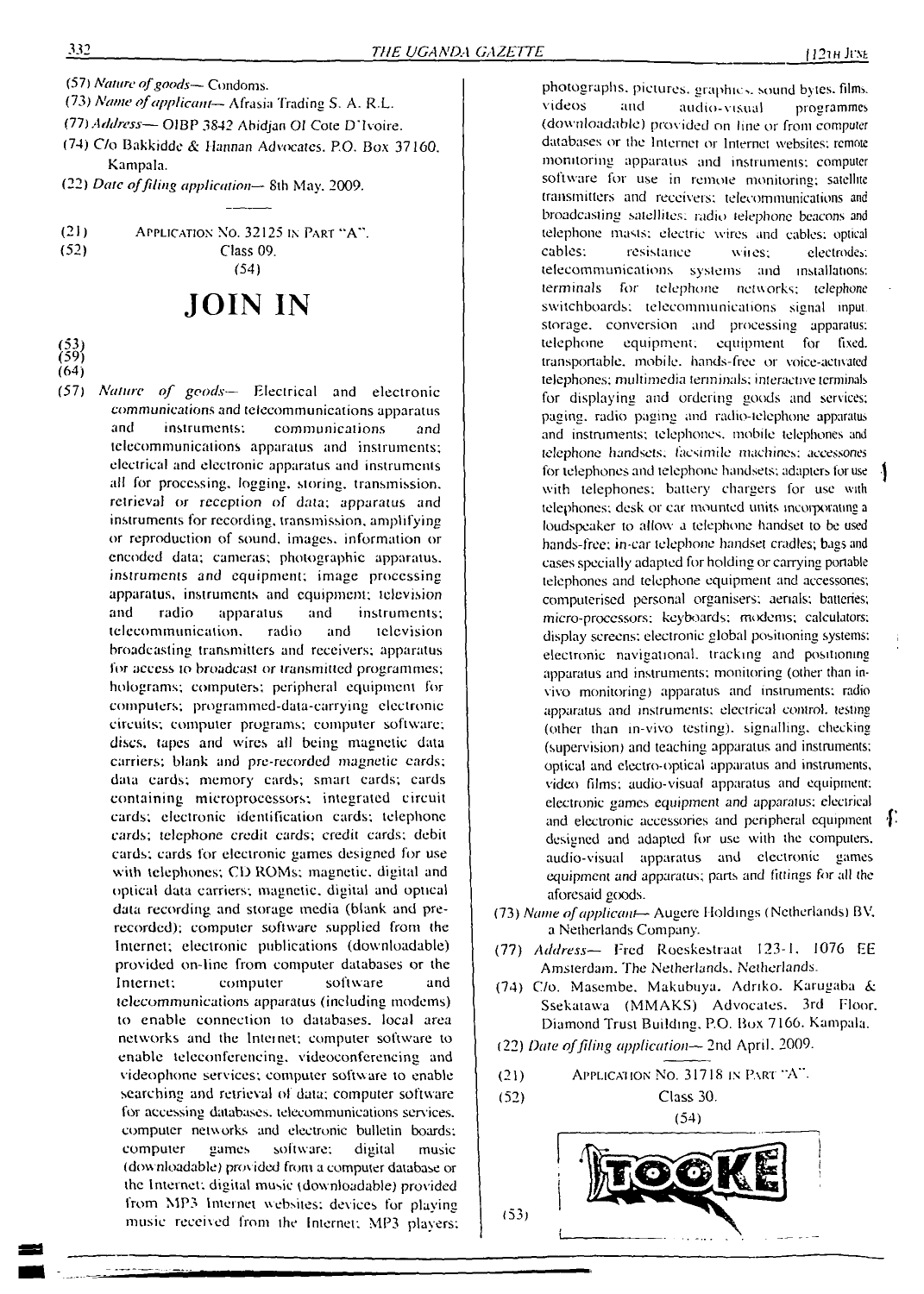(59)

(64)

- (57) *Nature of goods—* Banana starch. Hom. bread, pastry, confectionery and all related products and/or goods.
- (73) *Name ofapplicant—* Presidential Initiative On Banana Industrial Development (PIBID).
- (77) *Address—* P.O. Box 35747. Kampala. Uganda.

(74)

(22) *Date offiling application—* 6th November. 2008.

Kampala. MERCY KYOMUGASHO K. NDYAHIKAYO, 1st June, 2009. Assistant Registrar of Trade Marks 1st June. 2009. *Assistant Registrar ofTrade Marks*

# **ADVERTISEMENTS**

## THE REGISTRATION OF TITLES ACT. (Cap. 230).

NOTICE.

#### ISSUE OF SPECIAL CERTIFICATE OF TITLE.

Buddu Block 74 Plot 42 & 43 Measuring 34.00 Hectares at Kakindu.

NOTICE IS HEREBY GIVEN that after the expiration of one month from the publication hereof. <sup>1</sup> intend to issue in the names of Asa Mulimira of Kakindu Buddu Buganda. a special Certificate of Title under the above mentioned Block and Plot, the Certificate of Title which was originally issued having been lost.

| Masaka.         | GALIWANGO HERMAN NSUBUGA.               |
|-----------------|-----------------------------------------|
| 21st May, 2009. | for Ag. Commissioner Land Registration. |

## THE REGISTRATION OF TITLES ACT. (Cap. 230). NOTICE.

#### ISSUE OF SPECIAL CERTIFICATE OF TITLE. Kyadondo Block 244 Plot 4399 Land at Kisugu.

NOTICE IS HEREBY GIVEN that after the expiration of one month from the publication hereof. <sup>I</sup> intend to issue in the names of Catherine Munyangwa & Florence Ndagire. a special Certificate of Title under the above Block and Plot, the Certificate of Title which was originally issued having been lost.

Kampala, NYOMBI V. ROBERT, 5th June, 2009. *for Ag. Commissioner Land Registration.*

#### THE REGISTRATION OF TITLES ACT. (Cap. 230). NOTICE.

#### ISSUE OF SPECIAL CERTIFICATE OF TITLE.

Kyadondo Block 200 Plot 128 Land at Kawempe.

Notice is hereby given that after the expiration of one month from the publication hereof. I intend to issue in the names of Eccles Jeriko Scnoga, a special Certificate of Tide under the above Block and Plot, the Certificate of Title which was originally issued having been lost.

Kampala. NYOMBI V. ROBERT. 10th June, 2009. *for Ag. Commissioner Land Registration..* 

#### THE REGISTRATION OF TITLES ACT.

(Cap. 230).

#### NOTICE.

#### ISSUE OF SPECIAL CERTIFICATE OF TITLE.

Kyaggwc Block 236 Plot 164 Area 20.27 Hectares al Matale.

Notice is hereby given that after the expiration of one month from the publication hereof, I intend to issue in the names of Efulaimu Batibuuka of P.O. Box 118, Lugazi, a special Certificate of Title under the above Block and Plot, the Certificate of Title which was originally issued having been lost.

Mukono. CHRISTINE NAMIREMBE KATENDE. 6th May. 2009. *for Ag. Commissioner Land Registration.*

THE REGISTRATION OF TITLES ACT.

(Cap. 230).

NOTICE.

#### ISSUE OF SPECIAL CERTIFICATE OF TITLE.

*Leasehold Register—*Volume 3854 Folio 22. Plot No. 21, Ddiba Road. Jinja.

Notice is hereby given that after the expiration of one month from the publication hereof. <sup>I</sup> intend to issue in the names of Almuzahim Muhammad Saeed of P.O. Box 720, Jinja, a special Certificate of Title under the above Volume and Folio, the Certificate of Title which was originally issued having been lost.

Kampala. EDWARD KARIBWENDE. 4th June, 2009. *for Ag. Commissioner Umd Registration.*

#### THE REGISTRATION OF TITLES ACT.

(Cap. 230).

#### NOTICE.

#### ISSUE OF SPECIAL CERTIFICATE OF TITLE.

Kyaggwe Block 253 Plot 62 Area 4.0 Acres at Mbuyaga.

Notice is hereby given that after the expiration of one month from the publication hereof, <sup>1</sup> intend to issue in the names of Wilson Birumi of P.O. Box 66. Mukono. a special Certificate of Title under the above Block and Plot, the Certificate of Title which was originally issued having been lost.

Mukono. CHRISTINE NAMIREMBE KATENDE. 23rd April. 2009. *for Ag. Commissioner Gmd Registration.*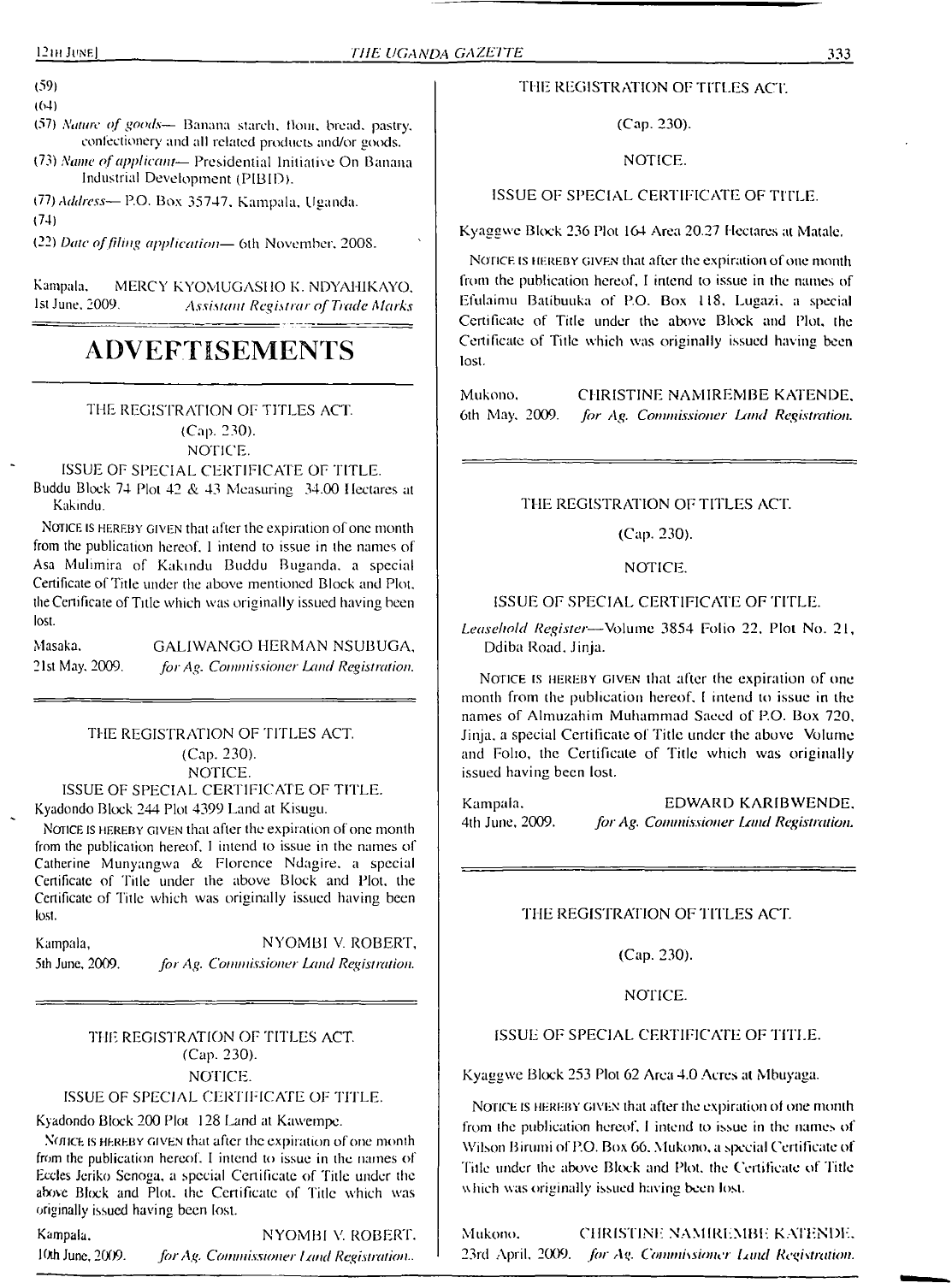#### THE REGISTRATION OF TITLES ACT.

## (Cap. 230).

NOTICE.

## ISSUE OF SPECIAL CERTIFICATE OF TITLE.

Kyadondo Block 244 Plot 1154 Land at Kisugu.

NOTICE IS HEREBY GIVEN that after the expiration of one month from the publication hereof, I intend to issue in the names of Maureen Kadongo Lule ofP.O. Box 26091. Kampala, a special Certificate of Title under the above Block and Plot, the Certificate of Title which was originally issued having been lost.

Kampala, DDAMULIRA AHMED, 13lh October, 2008. *forAg. Commissioner LandRegistration.*

#### THE REGISTRATION OF TITLES ACT.

(Cap. 230).

#### NOTICE.

#### ISSUE OF SPECIAL CERTIFICATE OF TITLE.

Kyadondo Block 232 Plot 635 Land at Kircka and Banda.

NOTICE IS HEREBY GIVEN that after the expiration of one month from the publication hereof, <sup>I</sup> intend to issue in the names of Richard Walugembe, a special Certificate of Title under the above Block and Plot, the Certificate of Title which was originally issued having been lost.

| Kampala,        | SARAH KULATA BASANGWA.              |
|-----------------|-------------------------------------|
| 1st June, 2009. | Ag. Commissioner Land Registration. |

#### THE REGISTRATION OF TITLES ACT. (Cap. 230). NOTICE.

#### ISSUE OF SPECIAL CERTIFICATE OF TITLE.

Kibuga Block 21 Plot 466 at Busega.

NOH(E is HEREBY GIVEN that after the expiration of one month from the publication hereof. <sup>1</sup> intend to issue in the names of Jamila Nakazzi of P.O. Box 4051, Kampala, a special Certificate of Title under the above Block and Plot, the Certificate of Title which was originally issued having been lost.

Kampala, MUHEREZA EDWIN, 21st May, 2009. *for Ag. Commissioner Land Registration.*

#### THE REGISTRATION OF TITLES ACT. (Cap. 230). NOTICE.

ISSUE OF' SPECIAL CERTIFICATE OF TITLE. Kyadondo Block 185 Plots 4752 & 4751 at Namugongo.

NOTICE IS HEREBY GIVEN that after the expiration of one month from the publication hereof. <sup>I</sup> intend to issue in the names of Lawrence Nsereko of P.O. Box 3620. Kampala, a special Certificate of Title under the above Block and Plots, the Certificate of Title which was originally issued having been lost.

Kampala. :0th March. 2009. MUHEREZA EDWIN. *forAg. Commissioner Land Registration.*

#### THE REGISTRATION OF TITLES ACT

(Cap. 230).

#### NOTICE.

#### ISSUE OF SPECIAL CERTIFICATES OF TITLES.

Singo Block 522 Plot 36. 1.60 Hectares at Nakwaya & Kikoba Estates.

- Singo Block 522 Plot 61. 11.35 Hectares at Nakwaya & Kikoba Estates.
- Singo Block 522 Plot 63. 1.80 Hectares at Nakwaya & Kikoba Estates.
- Singo Block 522 Plot 64. 2.90 Hectares al Nakwaya & Kikoba Estates.

NOTICE IS HEREBY GIVEN that after the expiration of one month from the publication hereof. <sup>I</sup> intend lo issue in the names of Maliko Lwanga Kasauli of P. O. Box 14240. Kampala, special Certificates of Titles under the above Block and Plots of the Mailo Register, the duplicate Certificates of Titles which were originally issued having been lost.

Mityana, JANET NABUUMA,

#### THE BIRTHS AND DEATHS REGISTRATION ACT No. 28 OF 1970



DEED POLL

By this Deed I. Nakanwagi Frida of Kansanga. Nabutiti Zone, do hereby renounce and abandon the use of my former name of Nakanwagi Farida and in lieu thereof do assume as from the date hereof the name of Nakanwagi Frida in pursuance of such change of name as aforesaid.

<sup>I</sup> hereby declare that I shall at all times hereafter in all records, deeds and instruments in writing and in all actions and proceedings and in all dealings and transactions and upon allocations whatsoever use and sign the said name of Nakanwagi Frida as my name in lieu of the said name of Nakanwagi Farida so renounced as aforesaid. And <sup>I</sup> hereby authorise and request all persons to designate and address me by such assumed name Nakanwagi Frida only.

In witness whereof. <sup>I</sup> have hereunder signed my assumed name of Nakanwagi Frida this 11th day of June. 2009.

Signed, sealed and delivered by the said Nakanwagi Frida.

 $\sim 10$ 

NAKANWAGI FRIDA. *Renonncer.*

{⊹

16th April, 2009. *forAg. Commissioner Land Registration.*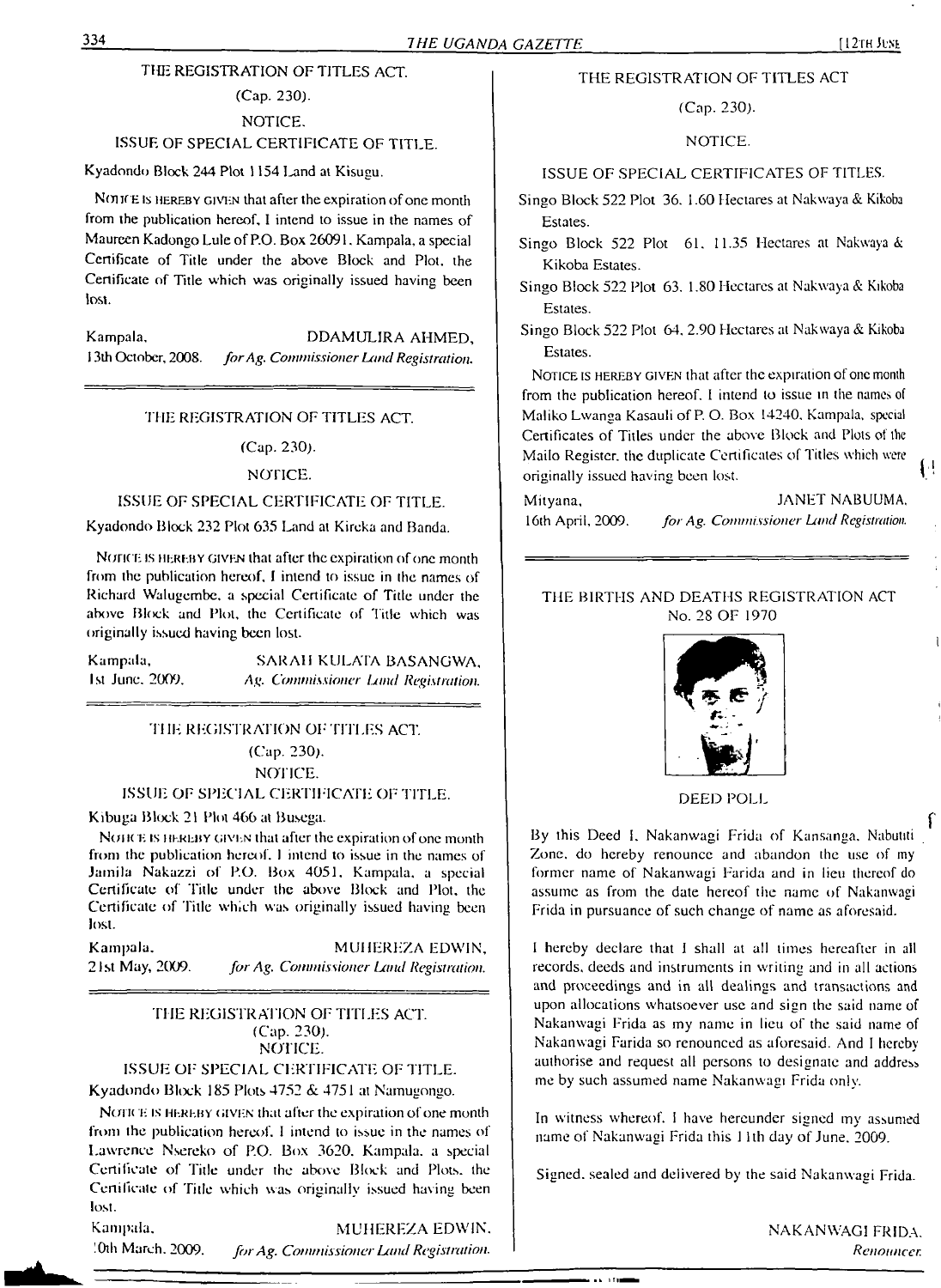#### **STATUTORY INSTRUMENTS SUPPLEMENT No. 13** 12th June, 2009

#### **STATUTORY INSTRUMENTS SUPPLEMENT**

*to The Uganda Gazette No. 27 Volume CII dated 12th June, 2009* Printed by UPPC, Entebbe, by Order of the Government.

## **STATUTORY INSTRUMENTS**

#### **2009 No. 28.**

#### THE LOCAL GOVERNMENTS (MBARARA MUNICIPALITY) (MAIRUNGI) BYELAWS, 2009.

 $\overline{\phantom{a}}$ 

#### ARRANGEMENT OF BYELAWS.

*Byelaw*

- 1. Title
- 2. Purpose
- 3. Application
- 4. Interpretation
- 5. Offences and penalties
- 6. Seizure and forfeiture
- 7. Exemption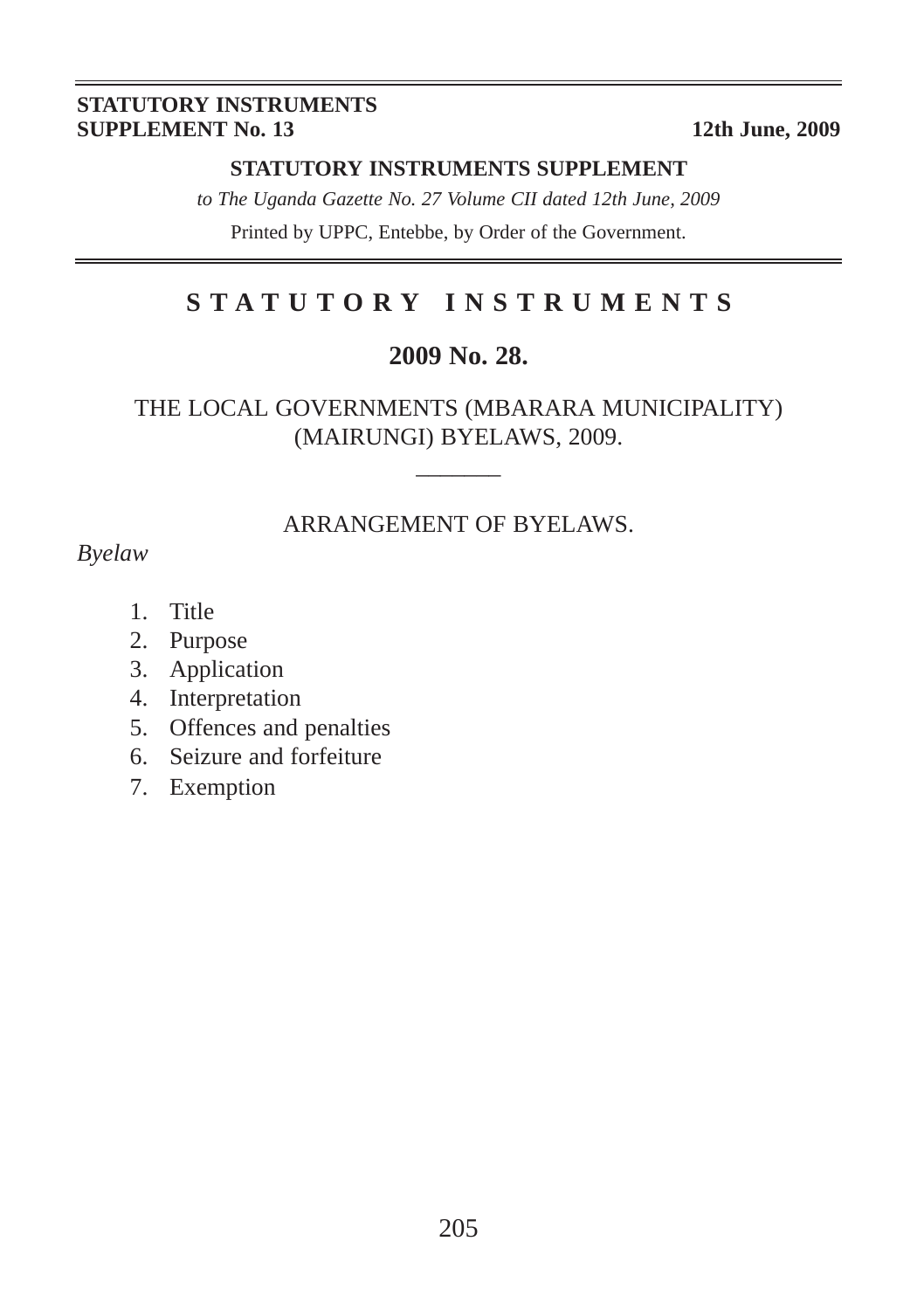## **STATUTORY INSTRUMENTS**

#### **2009 No. 28.**

## **The Local Governments (Mbarara Municipality) (Mairungi) Byelaws, 2009.**

*(Under Section 39 of the Local Governments Act, Cap. 243)*

IN EXERCISE of the powers conferred upon Mbarara Municipal Council by section 39 of the Local Governments Act, these Byelaws are made this 11th day of May, 2009.

#### **1. Title**

These Byelaws may be cited as the Local Governments (Mbarara Municipality) (Mairungi) Byelaws, 2009.

#### **2. Purpose**

These Byelaws are intended to provide for the control of production, consumption, sale, storage, supply and advertising of mairungi and for related matters.

## **3. Application**

These Byelaws shall apply to the area of jurisdiction of Mbarara Municipality.

## **4. Interpretation**

In these Byelaws unless the context otherwise requires—

"council" means Mbarara Municipal Council;

"currency point" means twenty thousand shillings;

"mairungi" means processed, growing or raw form of the plant commonly known as mairungi;

"municipality" means Mbarara Municipality.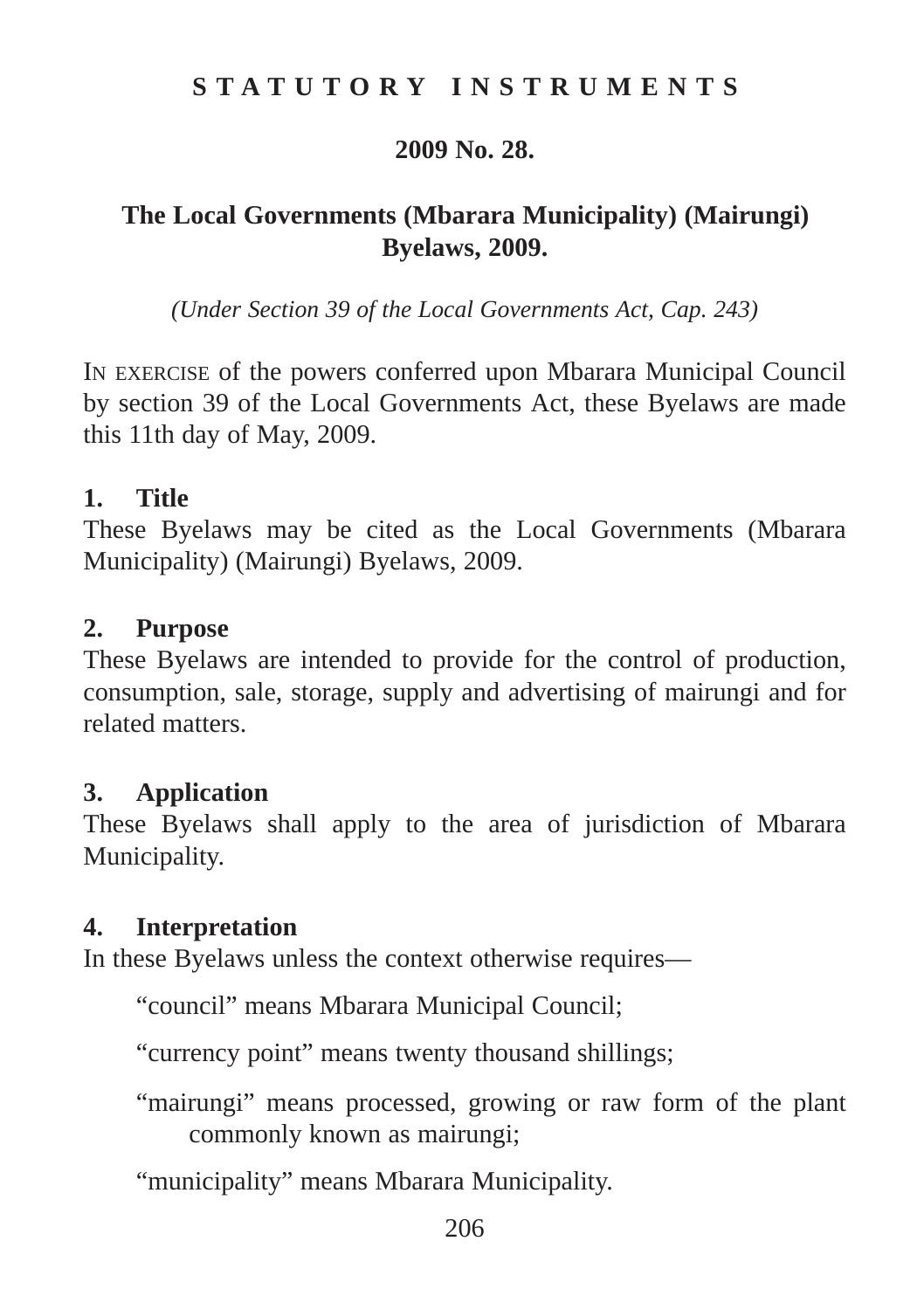## **5. Offences and penalties**

A person who—

- (a) cultivates or deals in mairungi in any way;
- (b) consumes, inhales, absorbs or takes mairungi into his or her body;
- (c) adulterates any food, drink or other consumable with mairungi;
- (d) offers mairungi to any person for sale, possession, distribution, consumption, storage or in any other dealing;

commits an offence and is liable on conviction to a fine not exceeding two currency points or imprisonment not exceeding four months or both.

## **6. Seizure and forfeiture**

(1) In addition to the penalty, any expenses incurred by the council or its agents as a result of expenses in enforcing these Byelaws, may be recovered by a summary suit.

(2) Where a person contravenes byelaw 5, all articles including mairungi, motor vehicles or conveyance found in possession of that person shall be seized and forfeited to Council under the authority of an order of the court.

## **7. Exemption**

(1) A person using mairungi for research or study is exempted from the provisions of these Byelaws.

(2) The exemption in sub byelaw (1) applies only if research has been authorized by a qualified practitioner.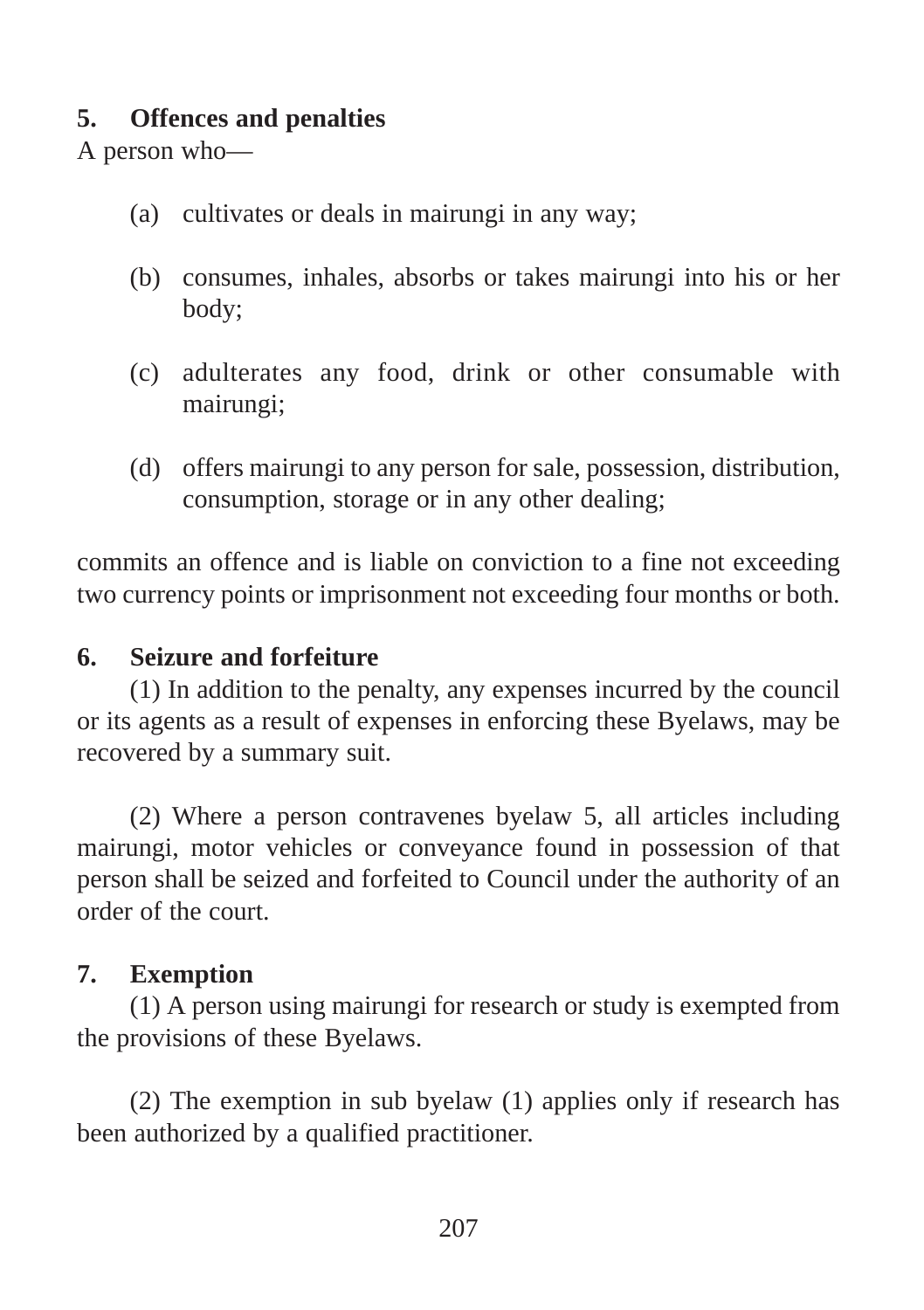PASSED by Mbarara Municipal Council this 11th day of May, 2009.

I HEREBY SIGNIFY my hand this 11th May, 2009.

TUMWIINE WILSON, *Chairperson, Mbarara Municipal Council.*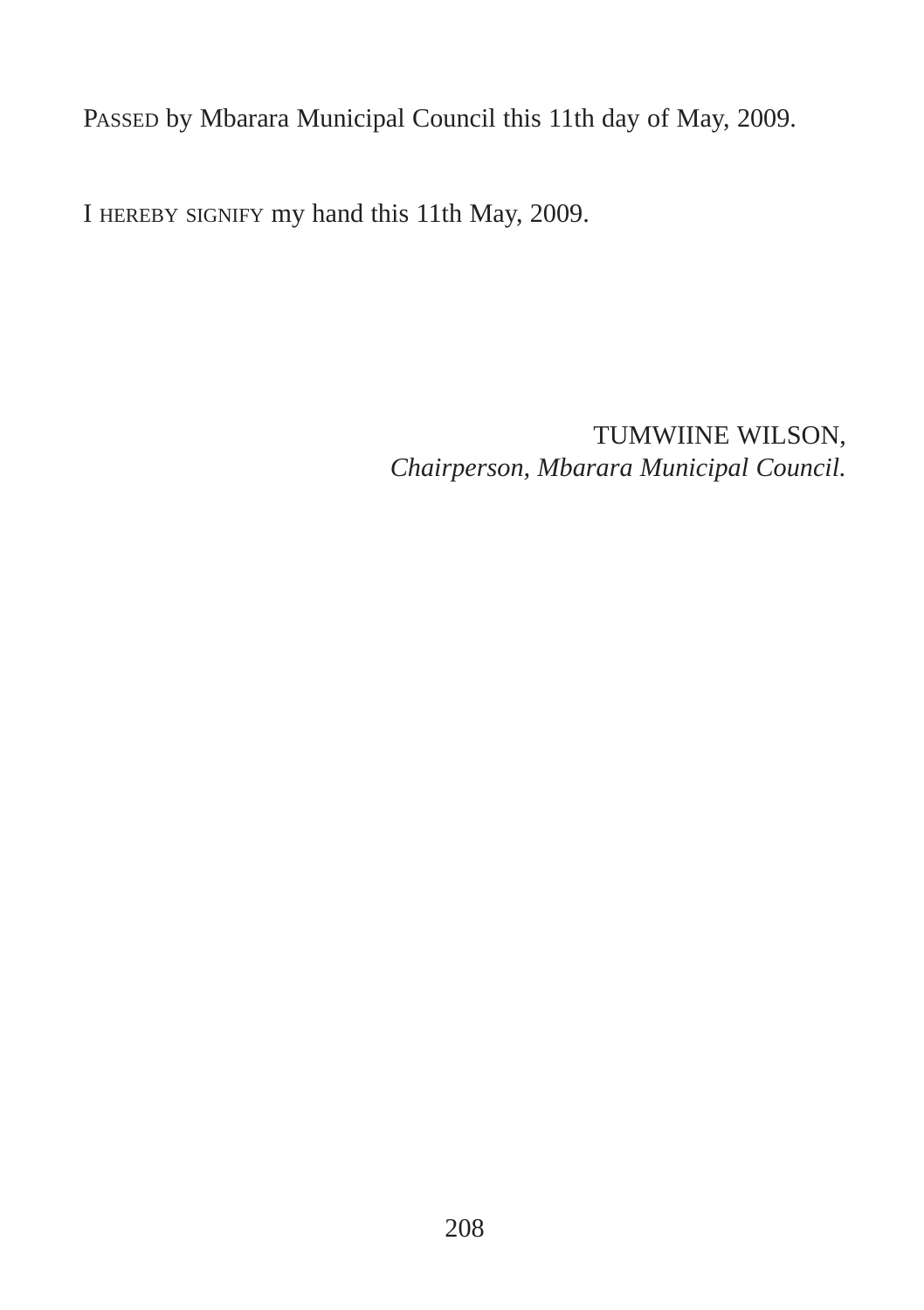#### **ACTS SUPPLEMENT No. 2** 12th June, 2009.

**ACTS SUPPLEMENT**

*to The Uganda Gazette No. 27 Volume CII dated 12th June, 2009.* Printed by UPPC, Entebbe, by Order of the Government.

#### **Act 2** *Trade Secrets Protection Act* **2009**

THE TRADE SECRETS PROTECTION ACT, 2009.  $\overline{\phantom{a}}$ 

#### ARRANGEMENT OF SECTIONS.

*Section.*

#### PART I—PRELIMINARY

- 1. Application.
- 2. Interpretation.

PART II—PROTECTION OF TRADE SECRETS

- 3. Right to prevent disclosure, acquisition or use of trade secrets.
- 4. Conditions for protection.
- 5. Right of action.
- 6. Disclosure contrary to honest commercial practice.
- 7. Acts not contrary to honest commercial practice.
- 8. Right not exclusive.
- 9. Right to assign, transfer or license.
- 10. Rights and obligations to be set forth in contract.
- 11. Information furnished to a government department.

#### PART III—REMEDIES AND DEFENCES

- 12. Remedies.
- 13. Injunction.
- 14. Damages.
- 15. Account of profits.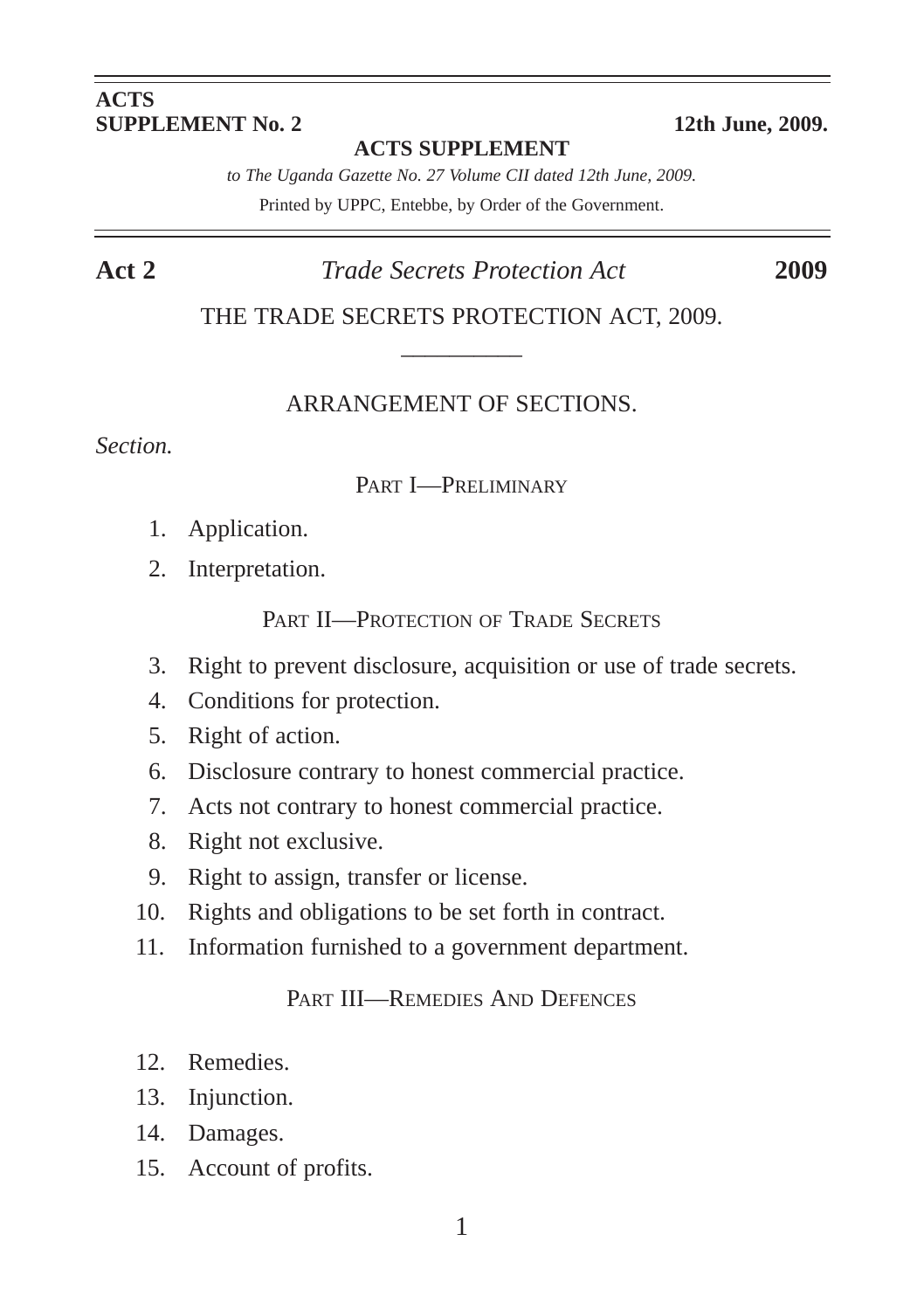- 16. Exemplary damages.
- 17. Adjustment orders.
- 18. Disclosure, acquisition or use in good faith.
- 19. Defences.

#### PART IV—MISCELLANEOUS

- 20. Preservation of secrecy.
- 21. Limitation.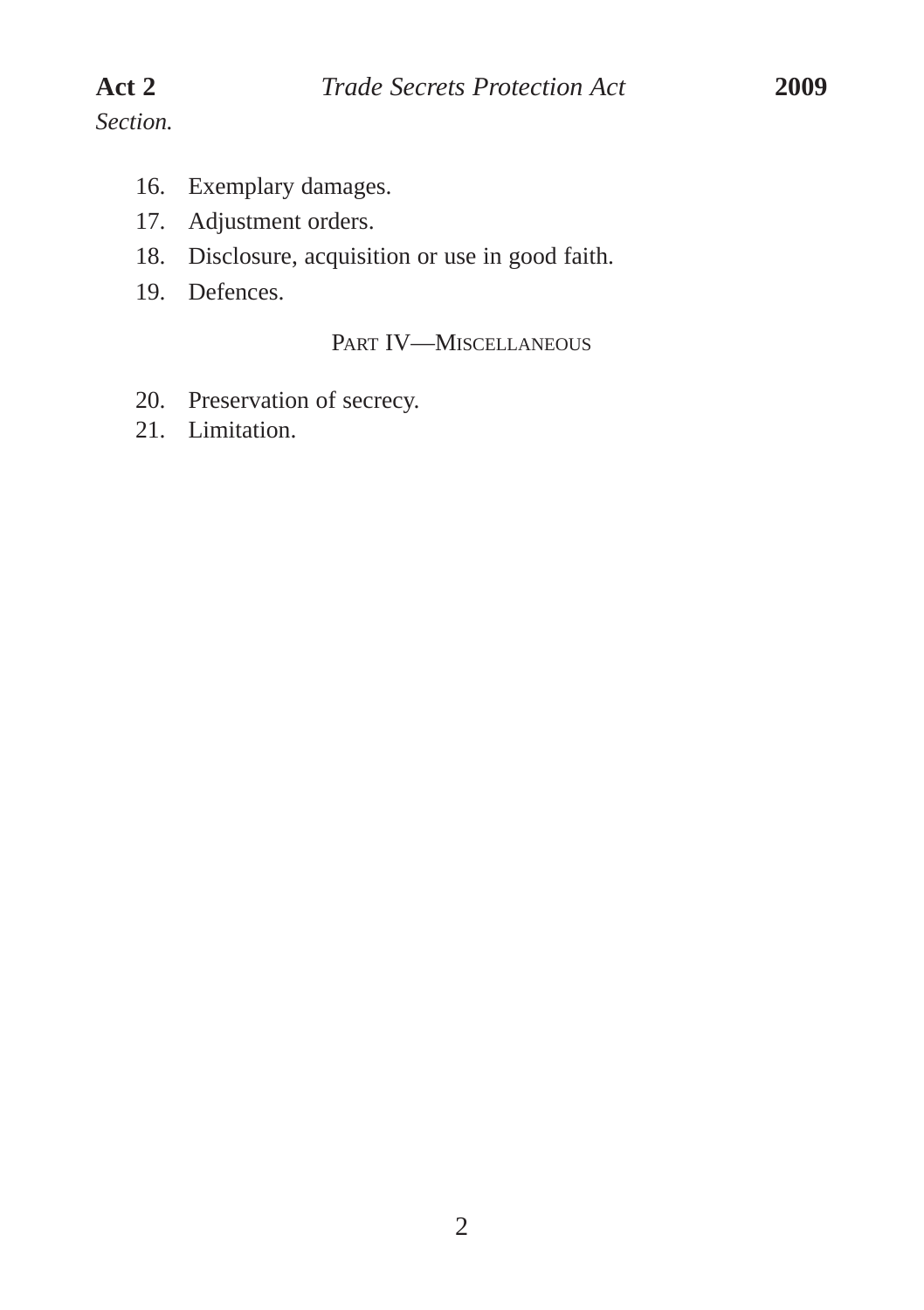#### **THE TRADE SECRETS PROTECTION ACT, 2009**

**An Act to provide for the protection of undisclosed information in commercial transactions and to provide for other related matters.**

DATE OF ASSENT: 25th April, 2009.

*Date of Commencement:* 12th June, 2009.

BE IT ENACTED by Parliament as follows:

PART **I**-PRELIMINARY

## **1. Application.**

(1) This Act applies to governmental agencies, and persons regardless of the nature of the entity or the purpose for which it exists.

(2) Nothing in this Act is intended to impose on any person a liability for the acquisition, disclosure or use of information, where that information is acquired in the course of that person's work, and the information is of a character that the acquisition would amount to not more than an enhancement of that person's personal knowledge, skill or expertise.

(3) This Act does not affect any rules of equity or the common law by virtue of which obligations of confidence arise with respect to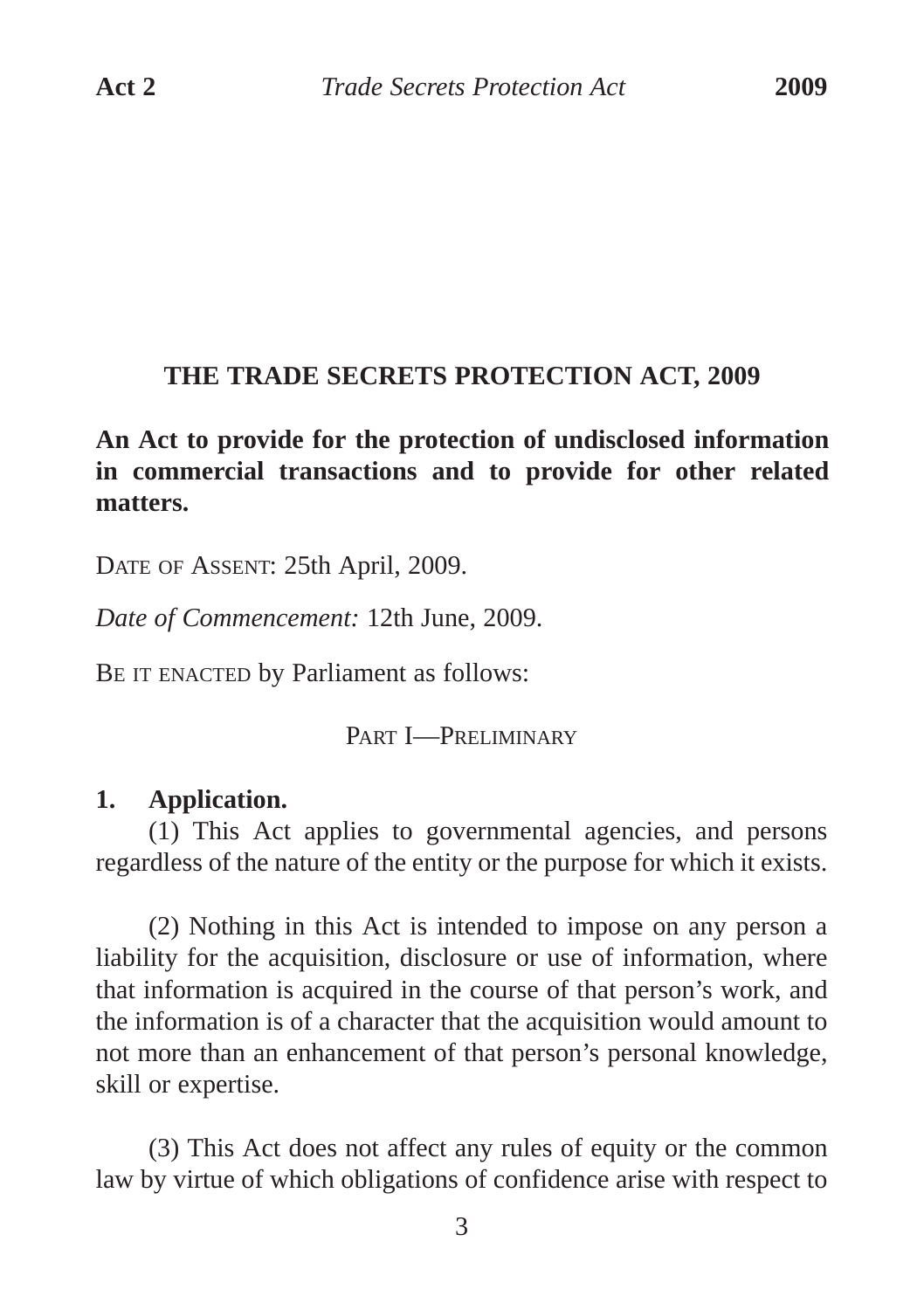the disclosure, acquisition or use of confidential information.

## **2. Interpretation.**

In this Act, unless the context otherwise requires—

- "acquisition" means the act by which a person acquires or procures property in anything;
- "court" means the High Court;
- "disclosure" means an act of disclosing or revealing information which is secret or generally unknown;

"person" means an individual or a legal or juridical entity;

- "trade secret" means information including but not limited to a formula, pattern, compilation, program, method, technique, or process, or information contained or embodied in a product, device or mechanism which—
	- (a) is, or may be used in a trade or business;
	- (b) is not generally known in that trade or business;
	- (c) has economic value from not being generally known; and
	- (d) is the subject of efforts that are reasonable under the circumstances to maintain its secrecy.

PART II—PROTECTION OF TRADE SECRETS

## **3. Right to prevent disclosure, acquisition or use of trade secrets.**

A person has the right to prevent information lawfully within his or her control from being disclosed to or acquired, or used by others without his or her consent, in a manner contrary to honest commercial practice.

**4. Conditions for protection.**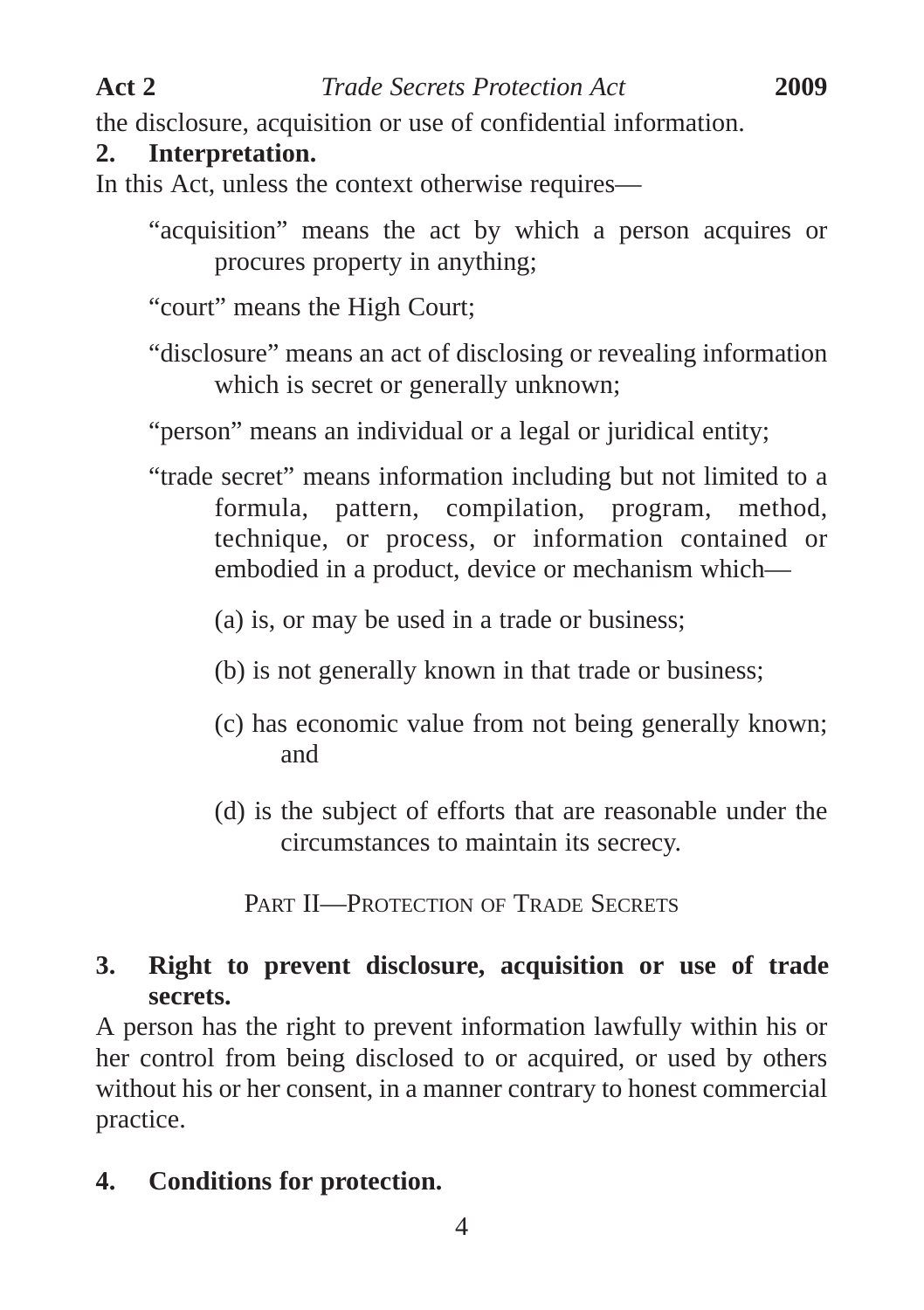- (1) Information protected under this Act must—
- (a) be a secret in the sense that it is not, as a body or in the precise configuration and assembly of its components, generally known among or readily accessible to persons within the circles that normally deal with the kind of information in question;

(b) have commercial value because it is secret; and

(c) have been subject to reasonable steps under the circumstances, by a person lawfully in control of the information, to keep it secret.

(2) For the avoidance of doubt, a trade secret shall be taken to be protected so long as the conditions prescribed in subsection (1) are complied with in relation to it.

#### **5. Right of action.**

(1) Disclosure, acquisition or use of a trade secret by improper means constitutes an infringement and, subject to this Act, a person entitled to the benefit of the trade secret may bring proceedings in respect of the infringement.

(2) For the purposes of this section, a trade secret is not disclosed, acquired or used by improper means if it is arrived at by independent development or reverse engineering alone.

(3) Disclosure, acquisition and use of undisclosed information are only contrary to this Act when they are accomplished in a manner contrary to honest commercial practice.

(4) For the purposes of this section—

"improper means" includes commercial espionage by electronic or other means;

"reverse engineering" means the process of discovering the technological principles of a device, object or system through analysis of its structure, function and operation as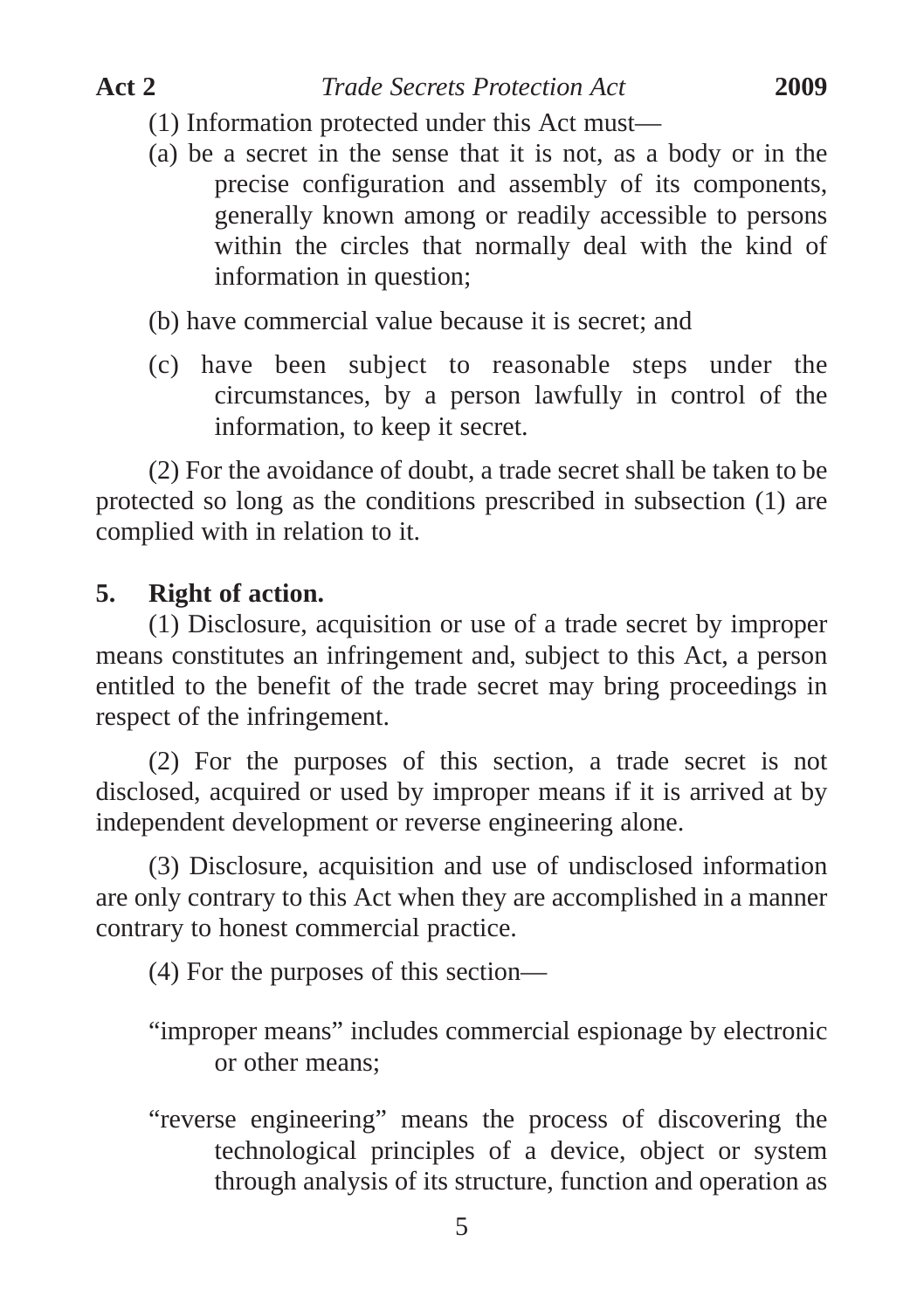long as it is obtained lawfully.

## **6. Disclosure contrary to honest commercial practice.**

Acts contrary to honest commercial practice include but are not limited to the following—

- (a) discovery of another person's undisclosed information by physical force or unauthorized entry into a place of business or a particular part of a place of business of the person who possesses that undisclosed information, either directly or through a third party;
- (b) discovery of another person's undisclosed information through fraudulent misrepresentation to induce disclosure or through an act of deceit, either directly or through a third party;
- (c) discovery of another person's undisclosed information by eavesdropping, electronic listening, unauthorized access to the person's private correspondence or files or any other improper means;
- (d) disclosure or use of another person's undisclosed information in breach of contract or in breach of confidence;
- (e) disclosure or use of another person's information where, by virtue of the place or manner in which that information is obtained, circumstances reasonably suggest that the information is subject to an expectation of privacy;
- (f) disclosure or use of another person's undisclosed information obtained unlawfully;
- (g) disclosure or use of another person's undisclosed information by a person to whom it is disclosed without being informed that the information is subject to an obligation of confidentiality, after being informed that that information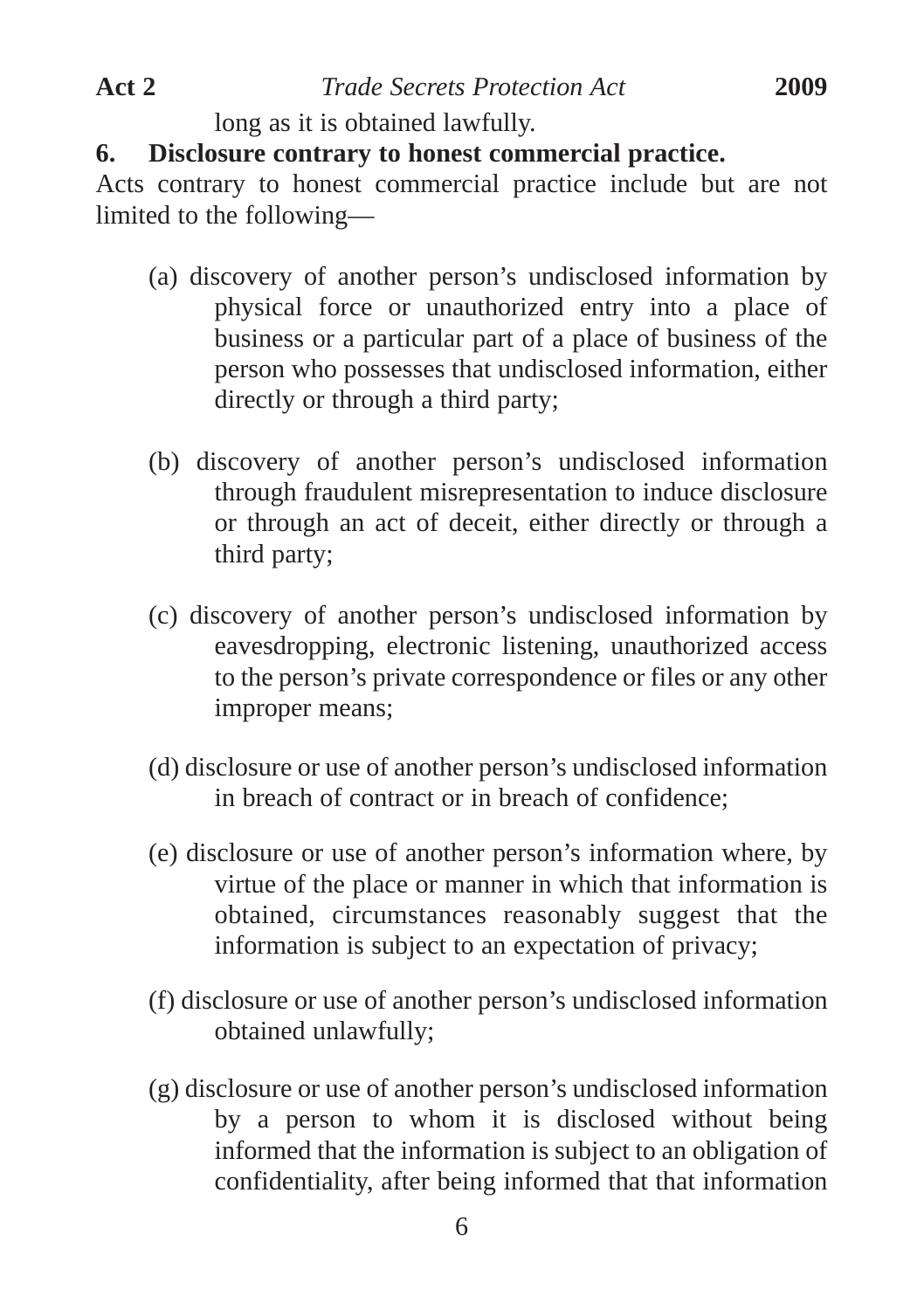**Act 2** *Trade Secrets Protection Act* **2009**

is in fact subject to an obligation of confidentiality; or (h) disclosure or use of another person's undisclosed information by a person who lawfully obtained that information from a third person who obtained it unlawfully, where the person disclosing or using the information knew or should have known that the information was obtained unlawfully.

## **7. Acts not contrary to honest commercial practice.**

Acts not contrary to honest commercial practice include—

- (a) obtaining information from a publicly available source such as a library, government records available to the public, publication, or product available on the market, or from another person lawfully in possession of that information without an obligation of confidentiality;
- (b) obtaining information by inspection or analysis of a commercially available product embodying the undisclosed information;
- (c) independent invention or discovery of the undisclosed information;
- (d) obtaining the information by gift, purchase, or inheritance from the owner;
- (e) disclosing or using information that is generally known among or readily accessible to persons within the circles that normally deal with that kind of information;
- (f) disclosure of information by a recipient of information who at the time of disclosure to him or her is not informed that it is subject to an obligation of confidentiality.

## **8. Right not exclusive.**

The right in a trade secret shall not prejudice rights in other forms of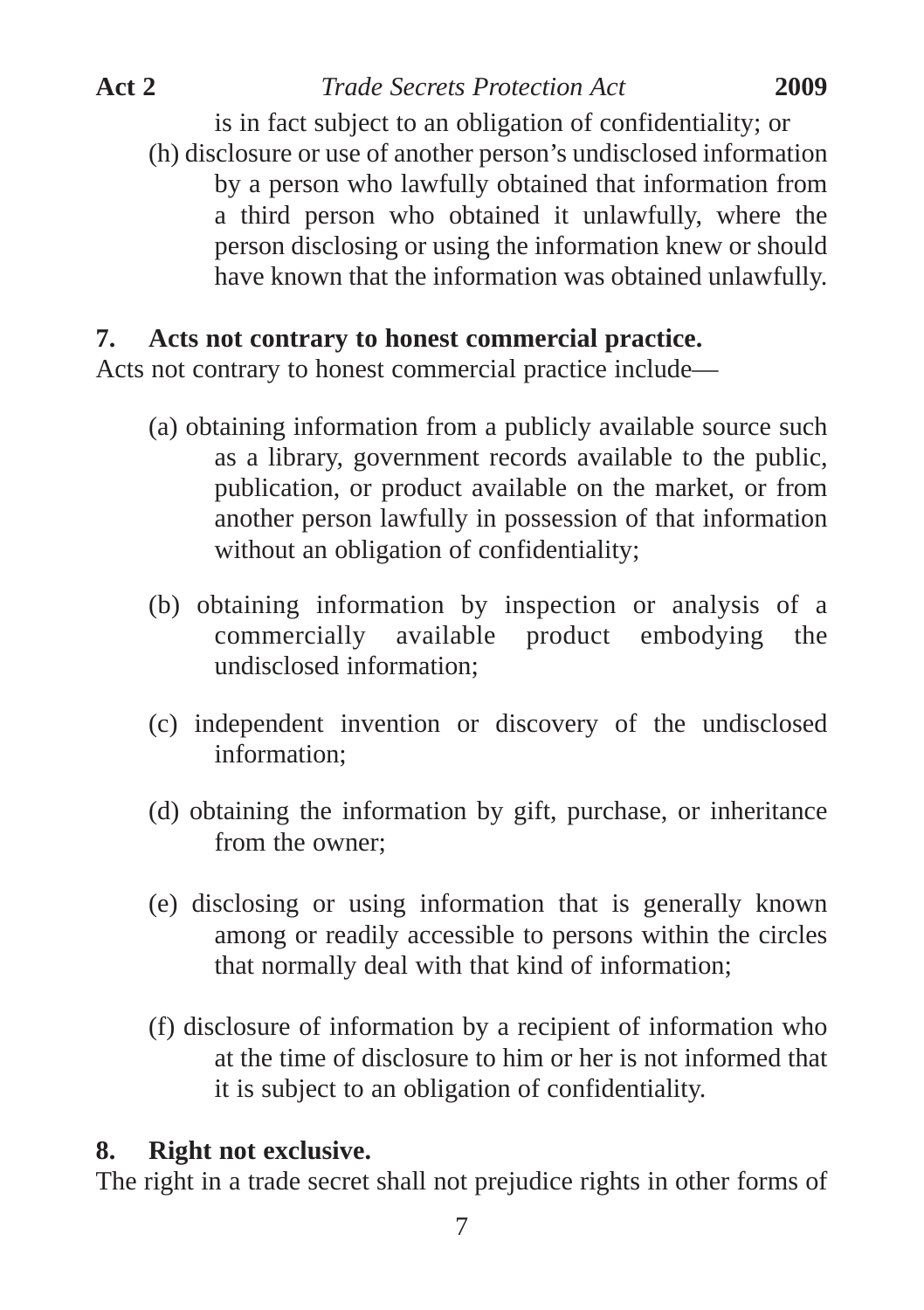intellectual property.

## **9. Right to assign, transfer or license.**

(1) A person entitled to the benefit of a trade secret may assign, transfer or license the right to that trade secret, wholly or partially and generally or subject to territorial limitation.

(2) In the case of a licence arrangement, the licensee, is obliged to protect the trade secret against disclosure other than as authorized under the contract and has the same rights as the owner against unauthorized disclosure.

## **10. Rights and obligations to be set forth in contract.**

In each case of assignment, transfer or licence the rights and obligations of the parties shall be stated in a written contract and signed by the owner of the right or by a person authorized by him or her for that purpose and by the person to whom the rights are being assigned or transferred or licensed.

## **11. Information furnished to a government department.**

(1) Where information that would otherwise be a trade secret is required to be furnished to a government department, that department shall protect that information submitted to it from disclosure.

(2) Where a law provides that the approval of a government agency is necessary as a condition for marketing of pharmaceutical or agricultural products which utilize new commercial entities, the submission of undisclosed text or other data, the origination of which involves a considerable effort, the government agency shall protect the data against unfair commercial use.

(3) In particular the government agency shall protect the data against disclosure except where necessary to protect the public or unless steps are taken to ensure that the data are protected against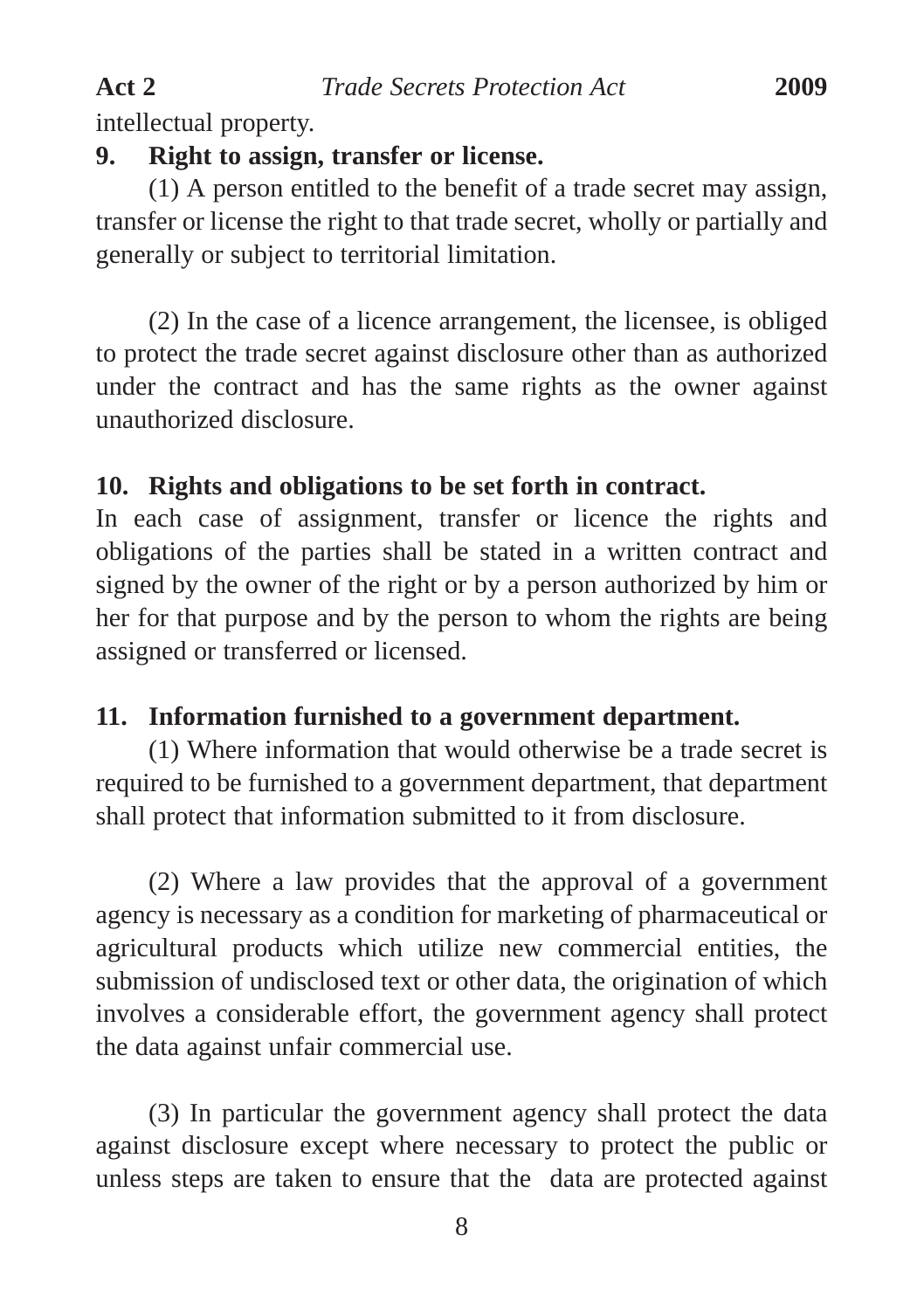unfair commercial use.

PART III—REMEDIES AND DEFENCES

## **12. Remedies.**

(1) In proceedings for improper disclosure, acquisition or use of a trade secret, the court may, subject to subsections (2) and (3) and section 10, do any one or more of the following—

(a) grant an injunction in accordance with section 13;

(b) award damages in accordance with sections 14 and 16;

(c) order an account of profits under section 15;

- (d) make an adjustment order under section 17; or
- (e) order the defendant to deliver up or destroy anything in which the trade secret to which the improper disclosure. acquisition or use relates is contained or embodied.

(2) The court shall not exercise its discretion to award both compensatory damages and an account of profits in such manner as to allow a plaintiff to recover twice for the same loss.

(3) Nothing in this section shall prejudice any jurisdiction of the court to grant auxiliary or incidental relief.

## **13. Injunction.**

(1) The court may, subject to section 12 grant an interlocutory or permanent injunction with respect to the improper disclosure, acquisition or use of a trade secret.

(2) Upon application to the court, an injunction shall be terminated when the trade secret has ceased to exist, but the injunction may be continued for such additional period as the court thinks fit in order to eliminate any commercial advantage that would otherwise accrue to the defendant from the improper disclosure,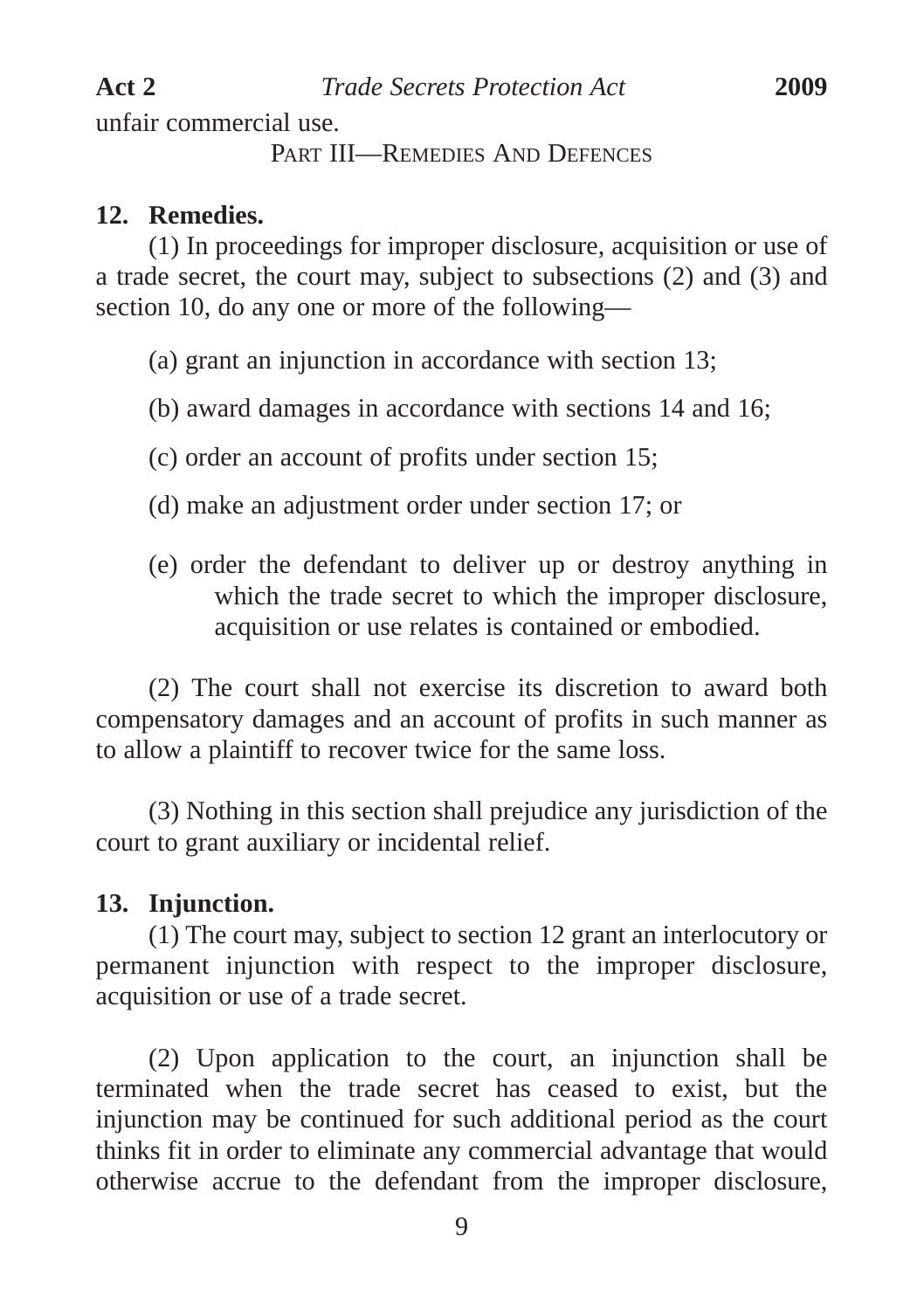acquisition or use.

## **14. Damages.**

An owner may, subject to section 12, recover damages for the loss caused by the improper disclosure, acquisition or use of a trade secret.

## **15. Account of profits.**

The court may, subject to section 12, order the defendant to account to the plaintiff or owner for any profits that have accrued, or that may subsequently accrue to the defendant by reason or in consequence of the improper disclosure, acquisition or use of the trade secret.

## **16. Exemplary damages.**

The court may, subject to section 10, award exemplary damages for the improper disclosure, acquisition or use of a trade secret.

## **17. Adjustment orders.**

(1) The court may, subject to section 9, make an adjustment order regulating future exploitation of the trade secret by the defendant or by the plaintiff and the defendant.

(2) An adjustment order under subsection (1) may include any or all of the following—

- (a) payment of the plaintiff of a royalty with respect to the future use by the defendant of the trade secret in such amount and upon such terms as the court thinks fit;
- (b) contribution by the defendant to the plaintiff for expenses incurred by the plaintiff in connection with acquiring or developing the trade secret, and which are liable to be wasted by reason of the defendant being permitted to exploit the trade secret in the future; or
- (c) determination of any incidental question relating to the extent to which both the plaintiff and the defendant shall be free to exploit the trade secret in future and the rights and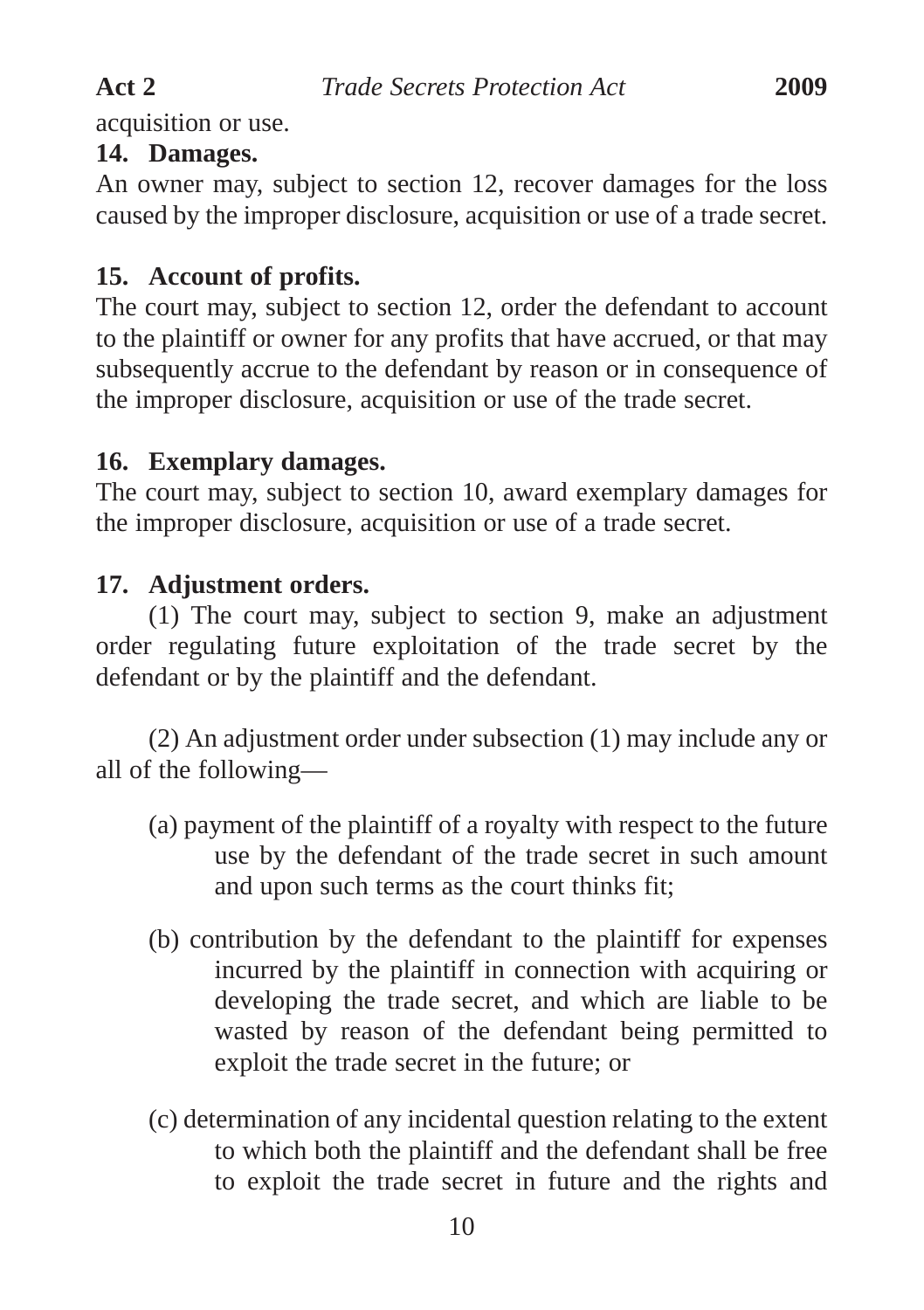liabilities of each.

## **18. Disclosure, acquisition or use in good faith.**

(1) Where a person in good faith discloses, acquires or uses a trade secret, and subsequently learns that a person entitled to the benefit of that trade secret under this Act has been deprived of it by improper means or by mistake, either the person entitled to that benefit or the person who has disclosed, acquired or used that trade secret in good faith may bring an action for a declaration of the rights of the parties.

(2) In an action under subsection (1) the court shall determine the rights of the parties in accordance with the following principles—

- (a) a person entitled to the benefit of a trade secret shall be protected under this Act;
- (b) notwithstanding paragraph (a), a person who discloses, acquires or uses a trade secret in good faith is entitled to disclose, use and transfer the trade secret to the extent which is just and reasonable having regard to—
	- (i) the economic and social value of the consideration given by that person for the trade secret;
	- (ii) any change in the position of that person in reliance upon or in order to exploit the trade secret made before he or she discovered that the person entitled to the benefit of the trade secret has been deprived of it by improper means or mistake as the case may be; and
	- (iii) the protection granted by this Act to the person entitled to the benefit of a trade secret.
- (3) In an action under subsection (1), the court may—
- (a) make an interim order to protect the interests and preserve the rights of the parties as may be just; or
- (b) award, grant, order or make such remedy as may be appropriate in the circumstances of the particular case as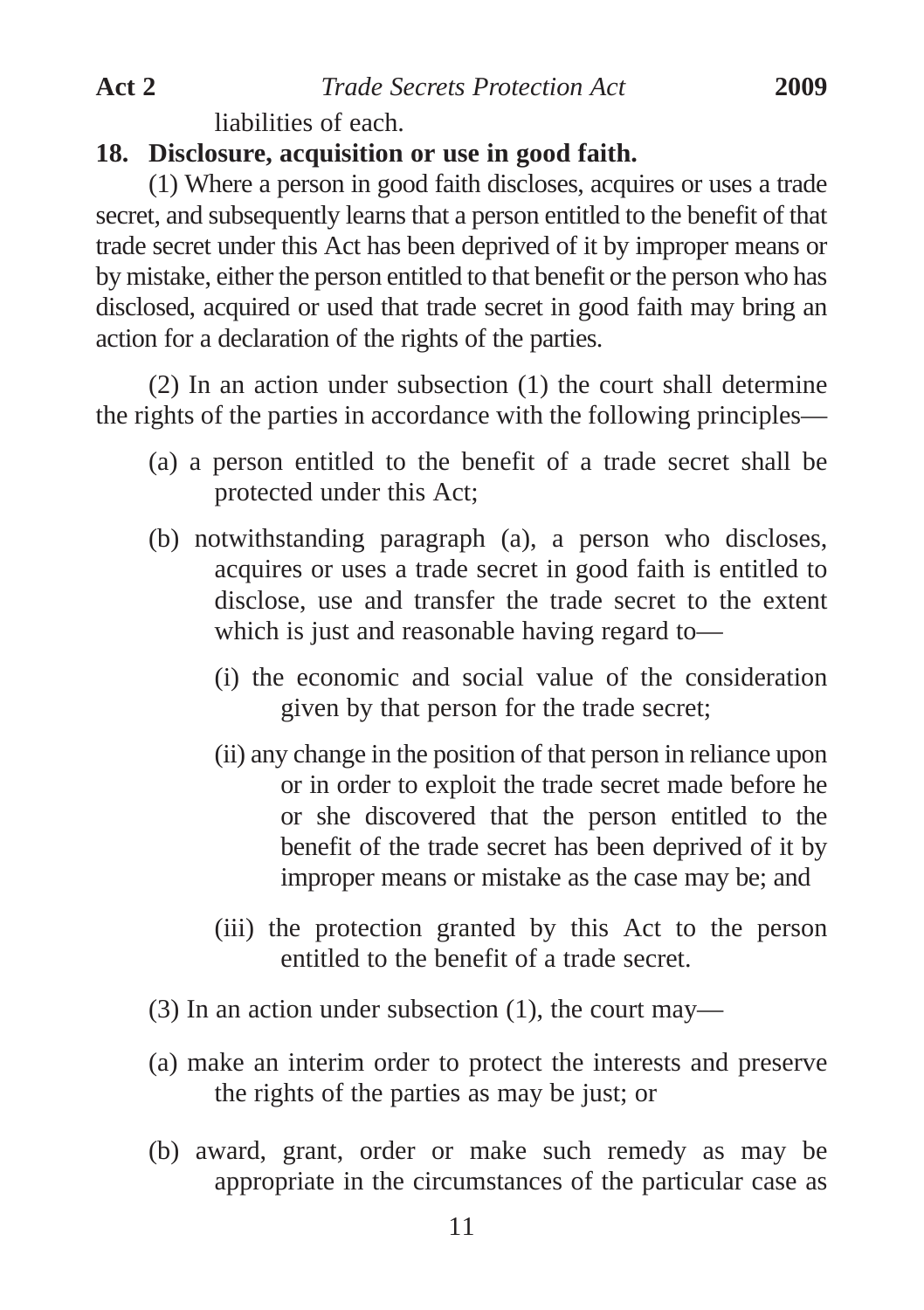if the action were an action referred to in section 5.

#### **19. Defences.**

(1) In proceedings for improper disclosure or use of a trade secret, it is a defence to prove that the disclosure was required to be made to a court under an order of the court.

(2) In any proceedings for improper disclosure or use of a trade secret, the defendant is not liable to the plaintiff in any respect if the defendant satisfies the court that—

- (a) in view of the nature of the trade secret, there is, or in the case of apprehended disclosure or use there will be at the time of that disclosure or use a public interest involved in the trade secret being disclosed or used; and
- (b) the public interest outweighs the public interest involved in upholding the trade secret.

(3) For the purposes of subsection (2), public interest in the disclosure or use of a trade secret means the interest of the public at large in being made aware of the existence of a crime, fraud, other unlawful conduct or matter affecting public health or safety in relation to the creation, composition or utilization of the trade secret.

(4) When balancing the public interest involved for the purposes of subsection (2), the court shall have regard to all the circumstances of the case, including—

- (a) the nature of the trade secret;
- (b) the circumstances under which the trade secret is disclosed or used by the defendant; and
- (c) the extent and nature of the particular disclosure or use of the trade secret in issue as compared with the extent and nature of the disclosure or use which appears to be justified by the public interest in which the defendant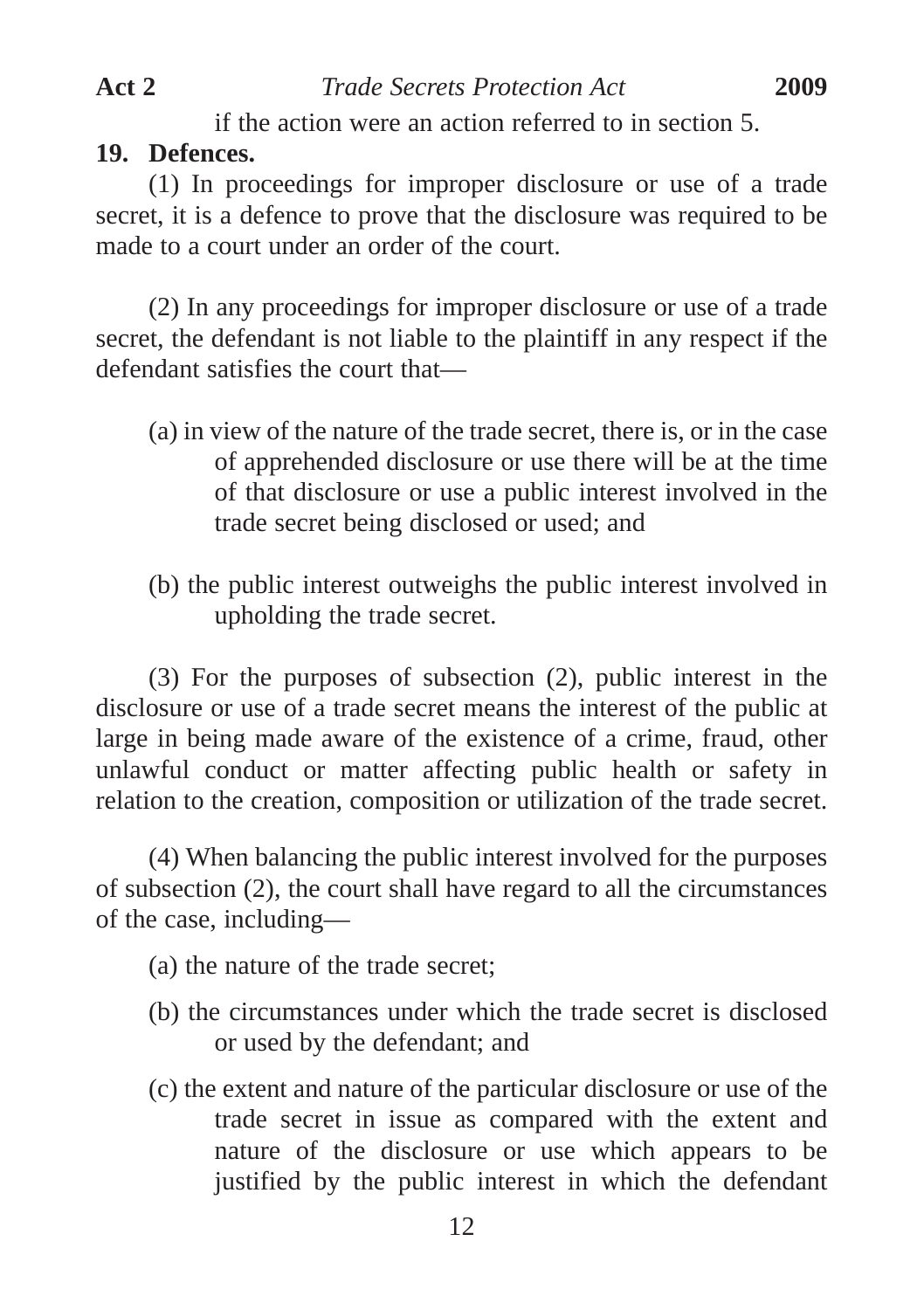relies.

(5) Defences generally available in tort proceedings are available in proceedings for the improper disclosure, acquisition or use or of a trade secret.

PART IV—MISCELLANEOUS.

## **20. Preservation of secrecy.**

(1) In proceedings under this Act, the court may, at any time, upon application make an order directing by what means the secrecy of a trade secret involved in the proceedings shall be preserved.

(2) Without prejudice to the general effect of subsection (1), the court may—

- (a) hold hearings in camera;
- (b) order that all or any of the records of the proceedings be sealed; or
- (c) order any person involved in the proceedings not to disclose an alleged trade secret without the prior approval of the court.

## **21. Limitation.**

(1) Proceedings for the improper disclosure, acquisition or use of a trade secret must be commenced within two years from discovery of disclosure, acquisition or use as the case may be.

(2) For the purpose of this section, a continuing disclosure or use constitutes a single claim.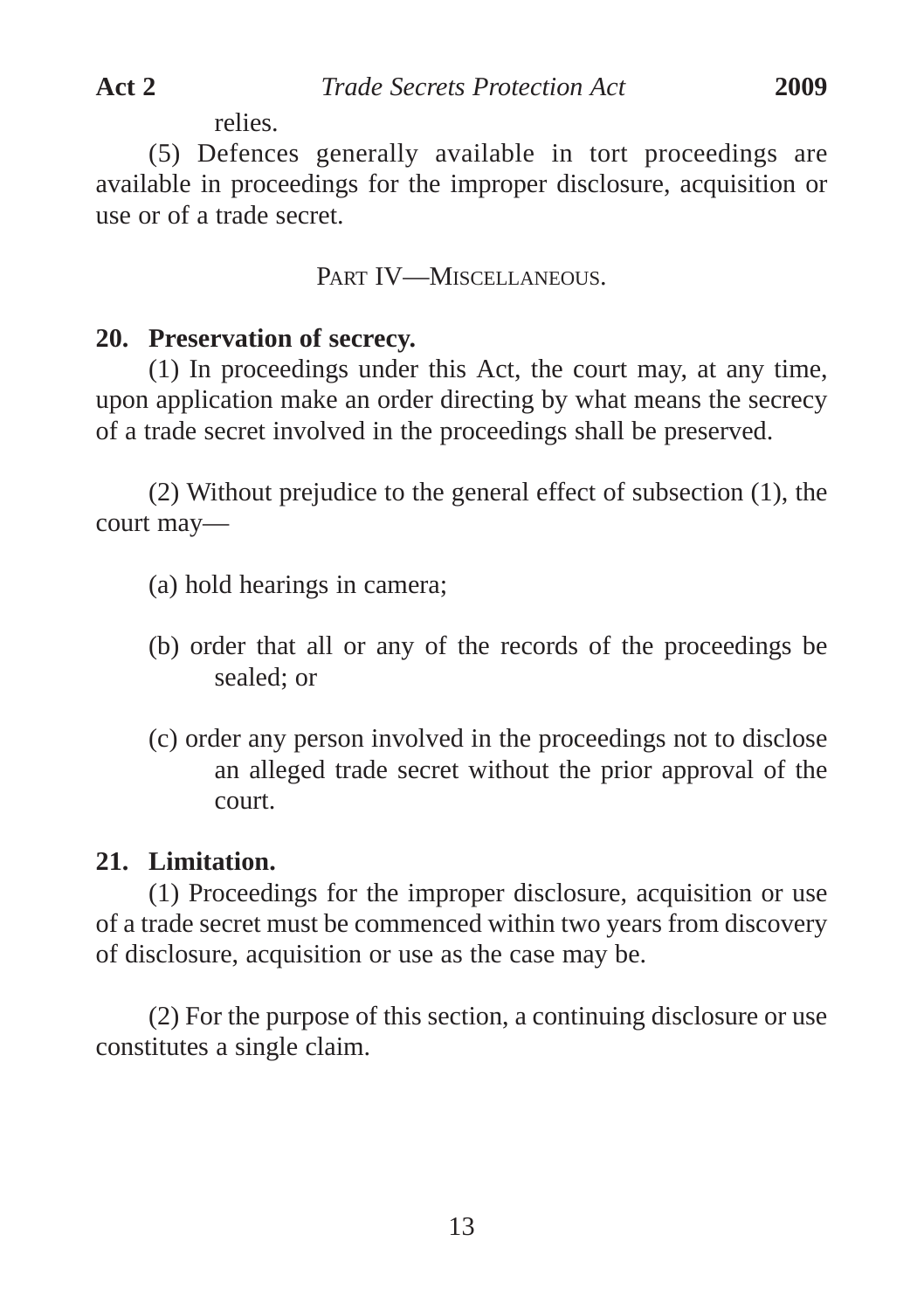#### **ACTS SUPPLEMENT No. 2** 12th June, 2009.

#### **ACTS SUPPLEMENT**

*to The Uganda Gazette No. 27 Volume CII dated 12th June, 2009.*

Printed by UPPC, Entebbe, by Order of the Government.

#### **Act 3** *Hire Purchase Act* **2009**

#### THE HIRE PURCHASE ACT, 2009.

#### ARRANGEMENT OF SECTIONS.

PART **I**-PRELIMINARY

#### *Section.*

- 1. Commencement.
- 2. Application.
- 3. Interpretation.

PART II—HIRE PURCHASE AGREEMENTS.

- 4. Execution of hire purchase agreement.
- 5. Requirements relating to hire purchase agreements.
- 6. Interest rate.
- 7. Avoidance of certain provisions in a hire purchase agreement.
- 8. Implied conditions and warranties.

PART III—TERMINATION AND COMPLETION OF HIRE PURCHASE AGREEMENT.

- 9. Termination by hirer.
- 10. Completion of purchase of goods by hirer.

PART IV—RECOVERY OF POSSESSION BY OWNER.

- 11. Owner not to engage in deceptive conduct.
- 12. Communication between the parties.
- 13. Owner not to disclose to third party information in connection with payment or repossession.
- 14. Owner not to charge late charges greater than debt.
- 15. Recovery of possession where two thirds of price paid.
- 16. Provisions where a suit is instituted.
- 17. Where order for delivery of goods is postponed.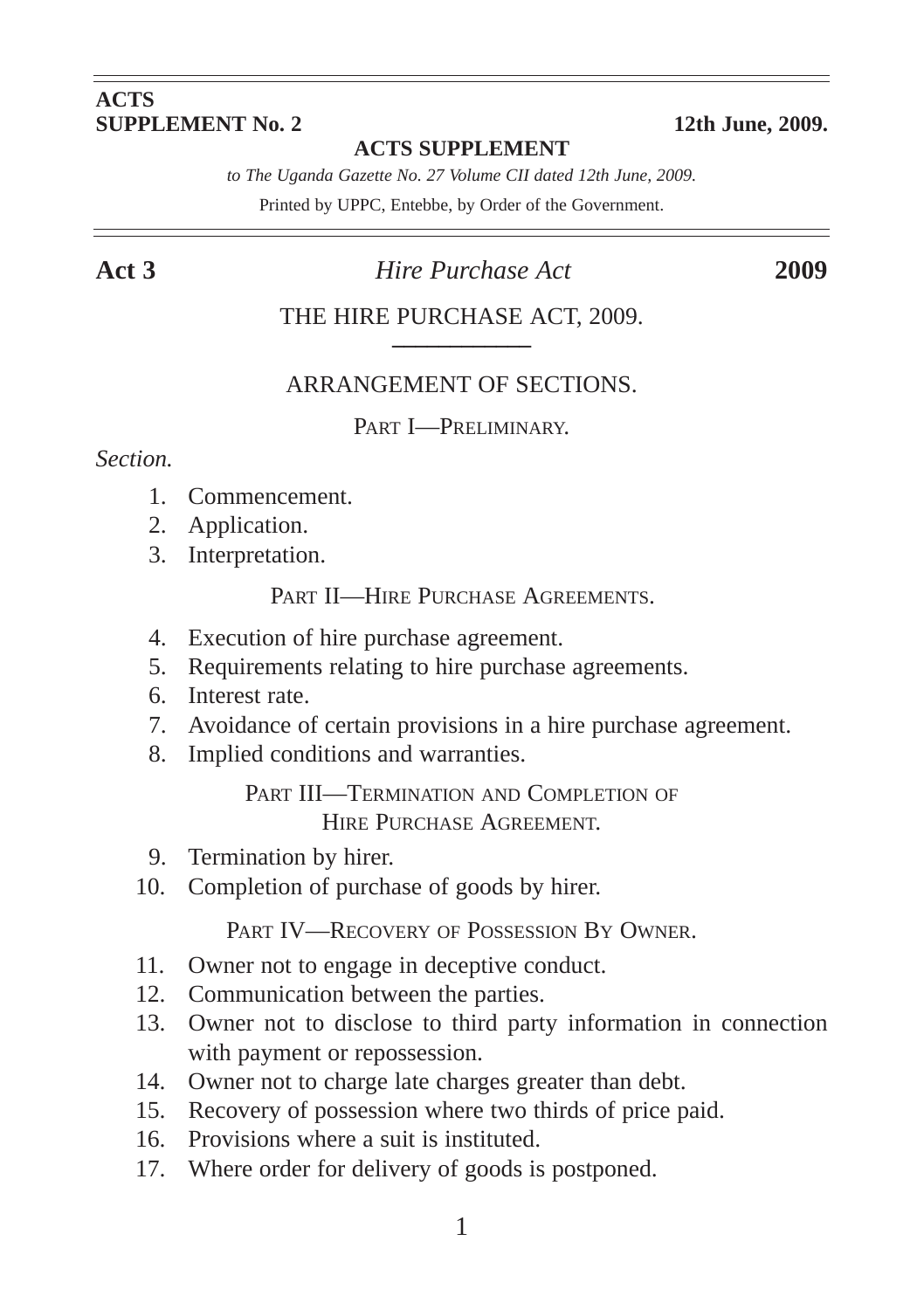*Section.*

PART V—LICENSING OF HIRE PURCHASE BUSINESS.

- 18. Licensing of hire purchase business.
- 19. Licensing authority.
- 20. Application for a licence.
- 21. Renewal of licence.
- 22. Appeals.
- 23. Display of licence.

#### PART VI—MISCELLANEOUS.

- 24. Successive agreements between same parties.
- 25. Owner to account for proceeds of sale.
- 26. Hirer's refusal to surrender goods not conversion.
- 27. Hirer may require information.
- 28. Appropriation of payment where more than one agreement exists.
- 29. Limitation of enforcement of agreement.
- 30. Insolvency of owner.
- 31. Insolvency of hirer.
- 32. Service of notice.
- 33. False information.
- 34. Transfer of interest in hired goods.
- 35. Penalty for hirer taking hired goods out of Uganda without consent of owner.
- 36. Regulations.
- 37. Power of Minister to amend Schedule.
- 38. Persons carrying on hire purchase business before commencement of Act.

## **SCHEDULE**

## Currency point.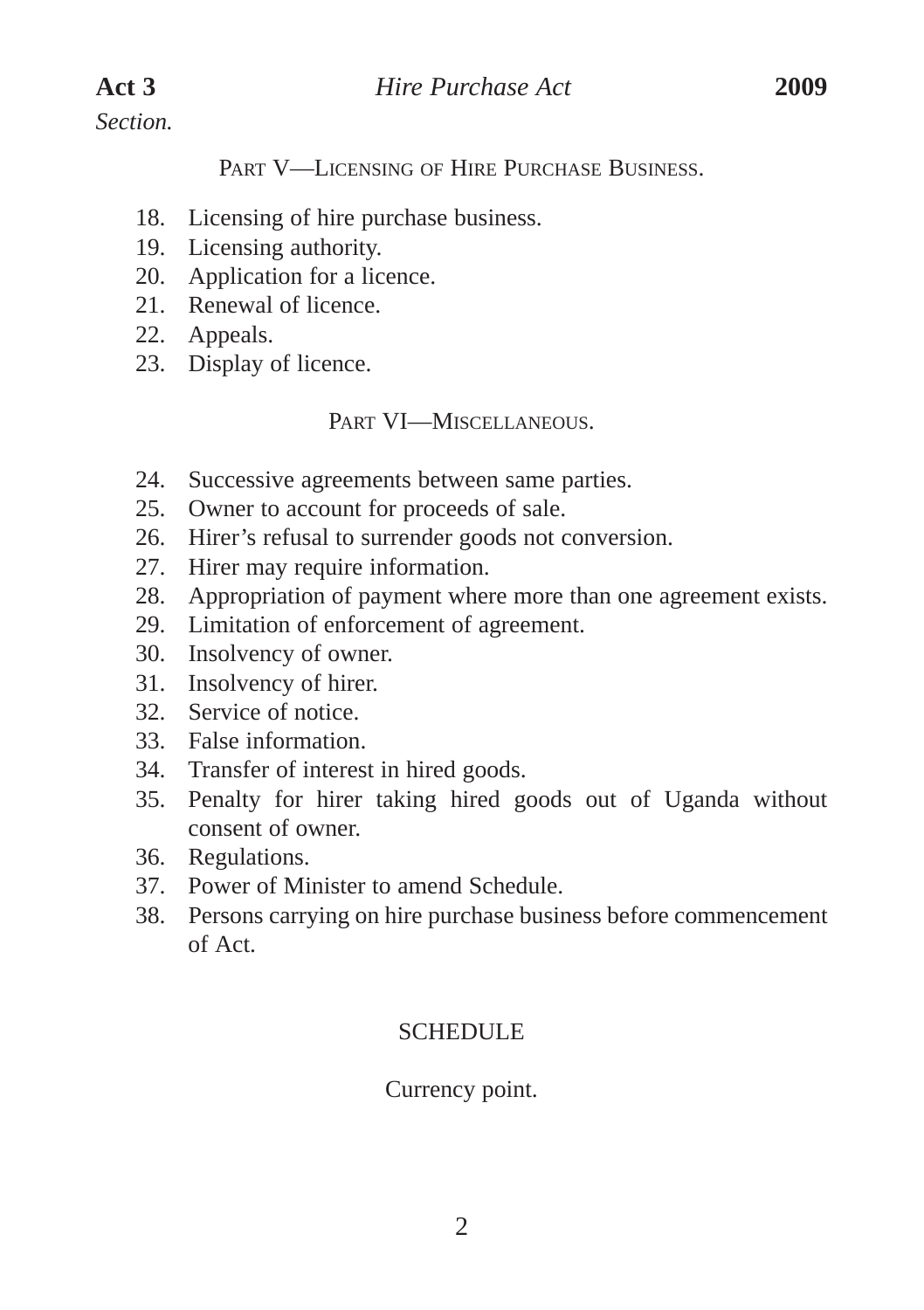## **THE HIRE PURCHASE ACT, 2009.**

## **An Act to provide for the regulation and registration of hire purchase agreements and the licensing of persons carrying on hire purchase business and for related purposes.**

DATE OF ASSENT: 8th May, 2009.

*Date of Commencement:* 12th June, 2009.

BE IT ENACTED by Parliament as follows:

PART **I**—PRELIMINARY

#### **1. Commencement.**

This Act shall come into force on a date appointed by the Minister by statutory instrument.

## **2. Application.**

This Act applies to hire purchase agreements entered into after the coming into force of this Act.

## **3. Interpretation.**

(1) In this Act, except where the context otherwise requires—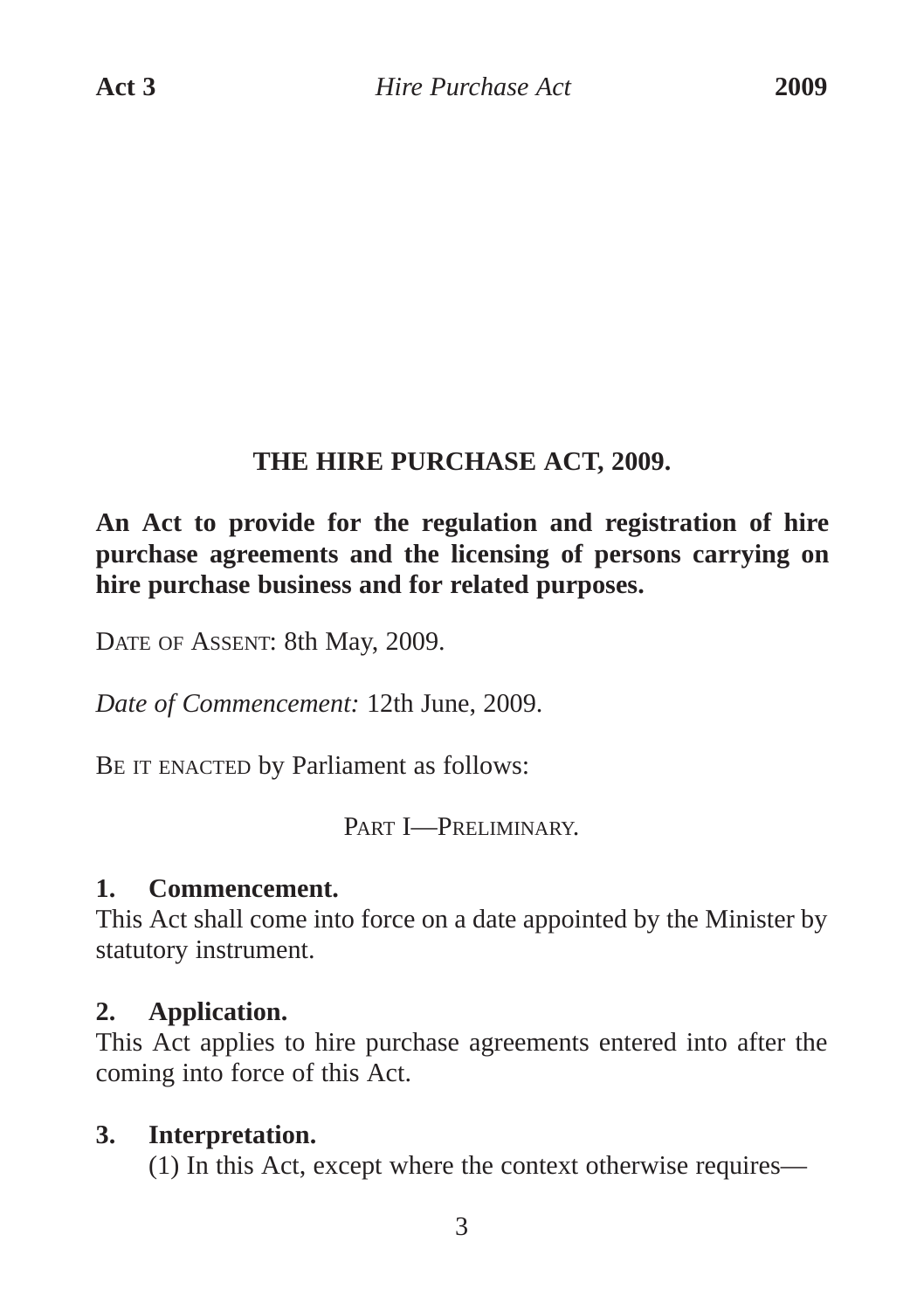"bailment" means a delivery of goods or movable personal property by one person to another in trust for the execution of a special object upon or in relation to goods beneficial either to the bailor or bailee or both and upon a contract, express or implied, to perform the trust and carry out the object and either redeliver the goods to the bailor or dispose of the goods in conformity with the purpose of the trust;

- "cash price" means the price at which a creditor would have sold the goods to the buyer for cash on the date of the hire purchase agreement;
- "contract of guarantee", in relation to a hire purchase agreement, means a written contract, made at the express or implied request of the hirer, to guarantee the performance of the hirer's obligations under the hire purchase agreement, and "guarantor" shall be construed accordingly;

"currency point" has the meaning assigned to it in the Schedule;

- "delivery" means voluntary transfer of possession from one person to another;
- "goods" includes all chattels, personal, other than things in action and money and all emblements, industrial growing crops and things attached to or forming part of land which are agreed to be severed before sale or under the contract of sale;
- "guarantor" means a person who agrees to perform the hirer's obligations in case the hirer defaults under a hire purchase agreement;
- "hire purchase agreement" means an agreement for the bailment of goods under which the bailee may buy the goods or under which the property in the goods will or may pass to the hirer;
- "hire purchase business" means a business of entering into hire purchase agreements;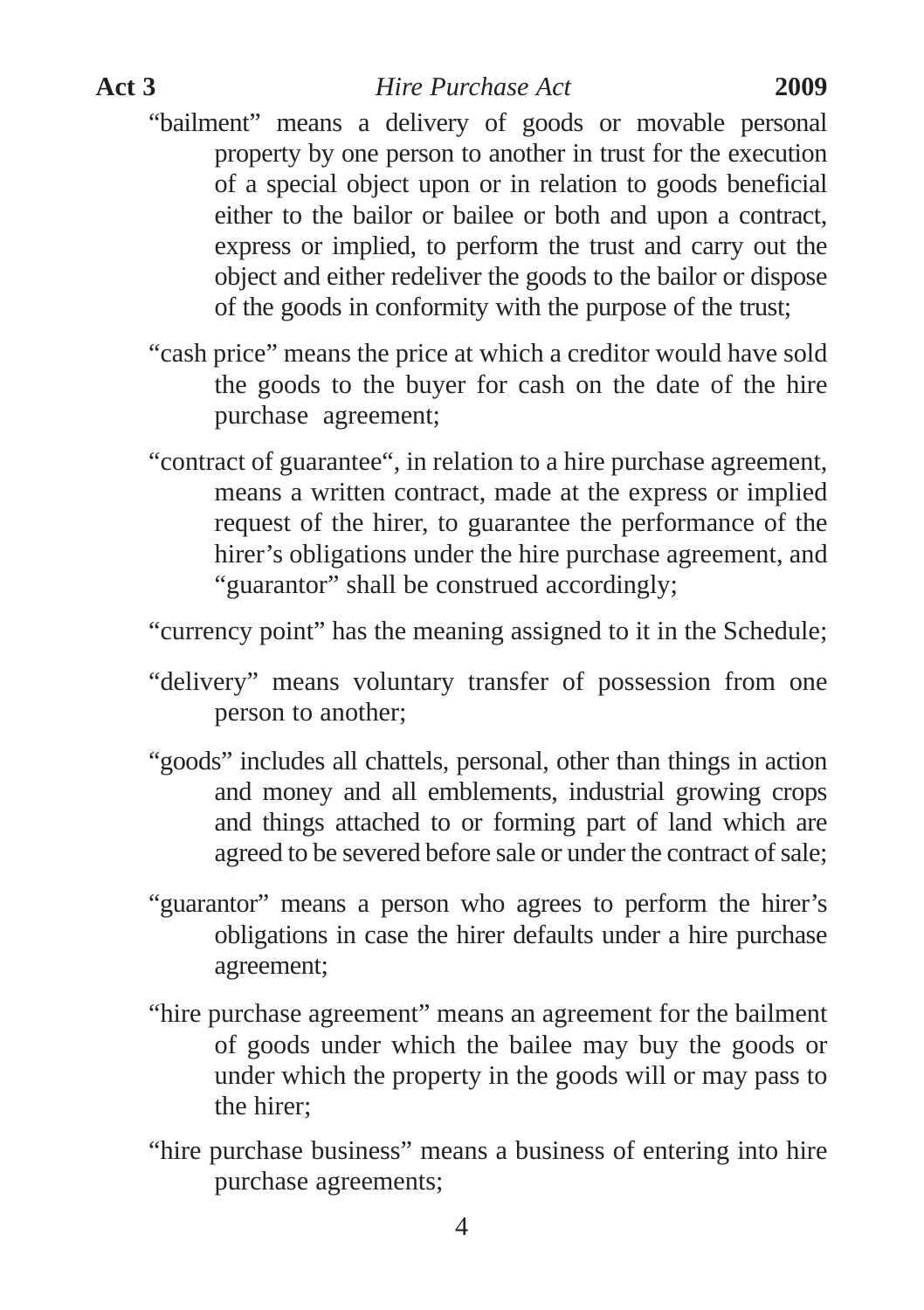- "hire purchase price" means the total sum payable by the hirer under a hire purchase agreement in order to complete the purchase of goods to which the agreement relates, including the cash price, interest, financial charges, and a deposit or other initial payment;
- "hirer" means the person who takes goods from an owner under a hire purchase agreement and includes a person to whom the hirer's rights or liabilities under the agreement have passed by assignment or operation of law;
- "interest" means prime lending rate of interest set by the Central Bank;
- "licence" means a licence issued to carry on hire purchase business under this Act;
- "licensed person" means a person licensed under Part V to carry on hire purchase business, and includes a company to which the owner's property in the goods or any of the owner's rights or liabilities under the agreement has passed by assignment or by operation of law;
- "Minister" means the Minister responsible for trade;
- "owner" means the person who hires goods to a hirer under a hire purchase agreement, and includes a person to whom the owner's property in the goods or any of the owner's rights or liabilities under the agreement has passed by assignment or operation of law;
- "satisfactory quality" means the state and condition of goods; and the following, among others, are aspects of the quality of goods—
	- (a) fitness for all the purposes for which the goods of the kind in question are commonly supplied;
	- (b) appearance and finish;
	- (c) safety; and
	- (d) durability;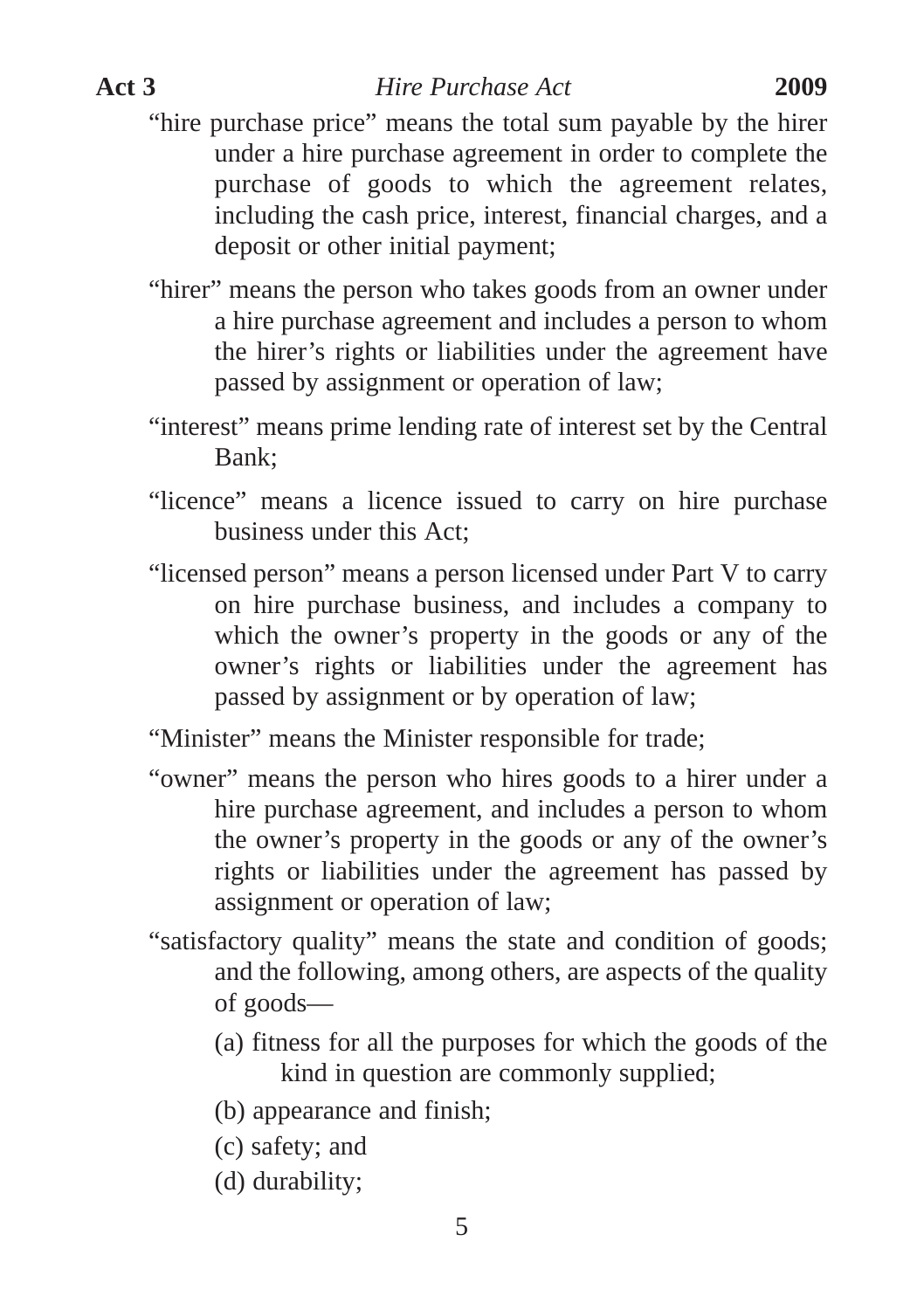(2) Where by virtue of two or more agreements none of which by itself constitutes a hire purchase agreement there is a bailment of goods and either the bailee may buy the goods or the property in them will or may pass to the bailee, the agreements shall be treated for the purposes of this Act as a single agreement made at the time when the last of those agreements is made.

(3) A reference in this Act to taking possession of goods hired under a hire purchase agreement does not include a reference to the owner taking possession as a result of the hirer voluntarily returning the goods, but includes a reference to the owner taking possession under the authority of an order of a court, and a return of goods after a notice has been served on the hirer under this Act.

PART II—HIRE PURCHASE AGREEMENTS.

## **4. Execution of hire purchase agreement.**

(1) A hire purchase agreement shall be executed in writing by the owner and hirer.

(2) A contract of guarantee relating to a hire purchase agreement shall be executed by a guarantor.

(3) Where a contract of guarantee relating to a hire purchase agreement is not executed by a guarantor as required by subsection (2), the agreement is voidable at the instance of the owner.

(4) Before a hire purchase agreement is executed, the owner and the hirer shall make full disclosure of all the information relevant to the proposed agreement.

(5) A person who—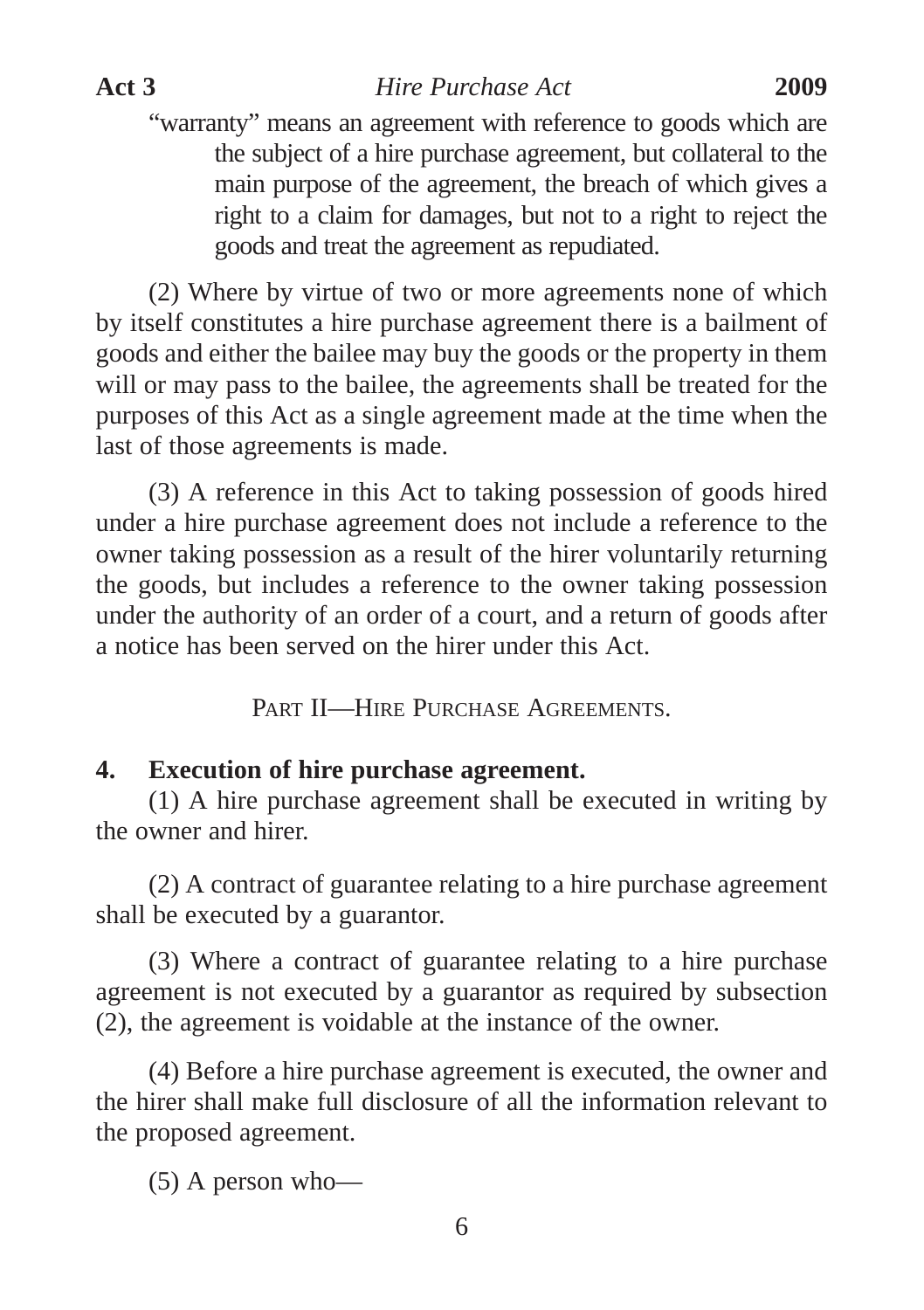- (a) fails without reasonable cause to give the information referred to in subsection (4); or
- (b) gives information which is false in any material particular, and which he or she knows to be false or does not believe to be true,

commits an offence and is liable on conviction to a fine not exceeding one hundred currency points or imprisonment not exceeding one year or both.

## **5. Requirements relating to hire purchase agreements.**

(1) Before a hire purchase agreement is entered into in respect of any goods, the owner shall state in writing, in the prescribed form, to the prospective hirer, the cash price of the goods.

(2) Subsection (1) shall be taken to be sufficiently complied with, if—

- (a) the hirer has inspected the goods or similar goods, and at the time of his or her inspection, tickets or labels were attached to or displayed with the goods, which clearly stated the cash price, either of the goods as a whole or of all the different articles or sets of articles comprised in the goods; or
- (b) the hirer has selected the goods by reference to a catalogue, price list or advertisement which clearly stated the cash price, either of the goods as a whole or of all the different articles or sets of articles comprised in the goods.

(3) An owner is not entitled to enforce a hire purchase agreement or a contract of guarantee relating to it, or a right to recover the goods from the hirer, and no security given by the hirer in respect of money payable under the hire purchase agreement or given by a guarantor in respect of money payable under a contract of guarantee relating to the hire purchase agreement against the hirer or guarantor, has effect unless subsection (1) has been complied with, and—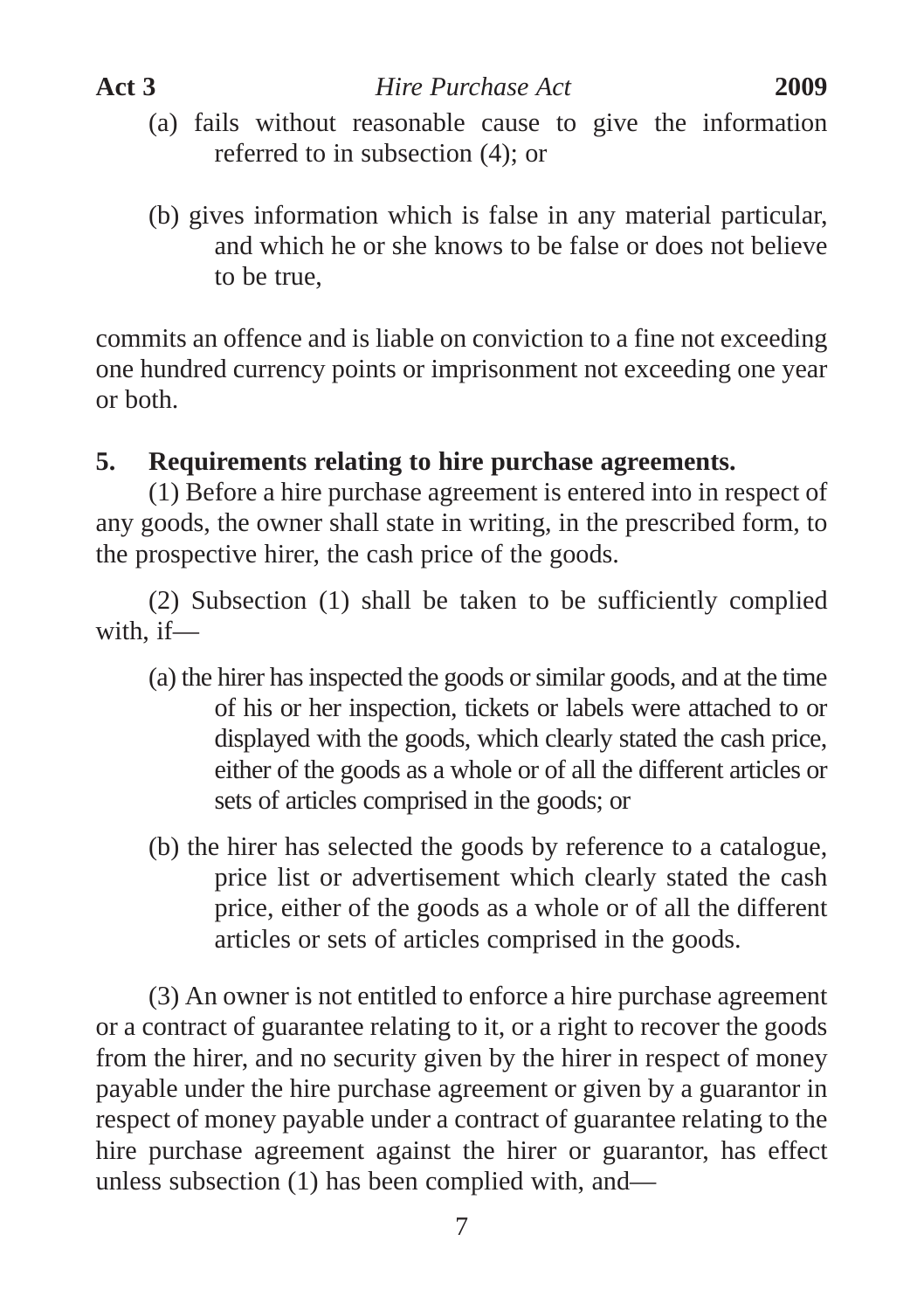- (a) the agreement is executed by or on behalf of all other parties to the agreement; and
- (b) the guarantee relating to the hire purchase agreement is executed by a guarantor;
- (c) the agreement contains a statement of—
	- (i) the hire purchase price and the cash price of the goods to which the agreement relates;
	- (ii) the amount of each of the instalments by which the hire purchase price is to be paid and the date, or the mode of determining the date upon which each instalment is payable;
	- (iii) late payment charges;
	- (iv) a description of the goods sufficient to identify them; and
	- (v) the date on which the agreement is taken to have commenced.
- (d) the agreement contains a notice in the prescribed form relating to the rights of the hirer which is at least as prominent as the rest of the contents of the agreement;
- (e) a copy of the agreement has been delivered or sent by registered post by the owner to the hirer within six weeks after the date of the agreement or, if the parties agree, the hirer may collect the agreement from the premises of the owner; and
- (f) the first instalment of the hire purchase price has been paid.

(4) For the purposes of subsection  $(3)(c)$ , (iv) the agreement shall be taken to commence on the date of execution of the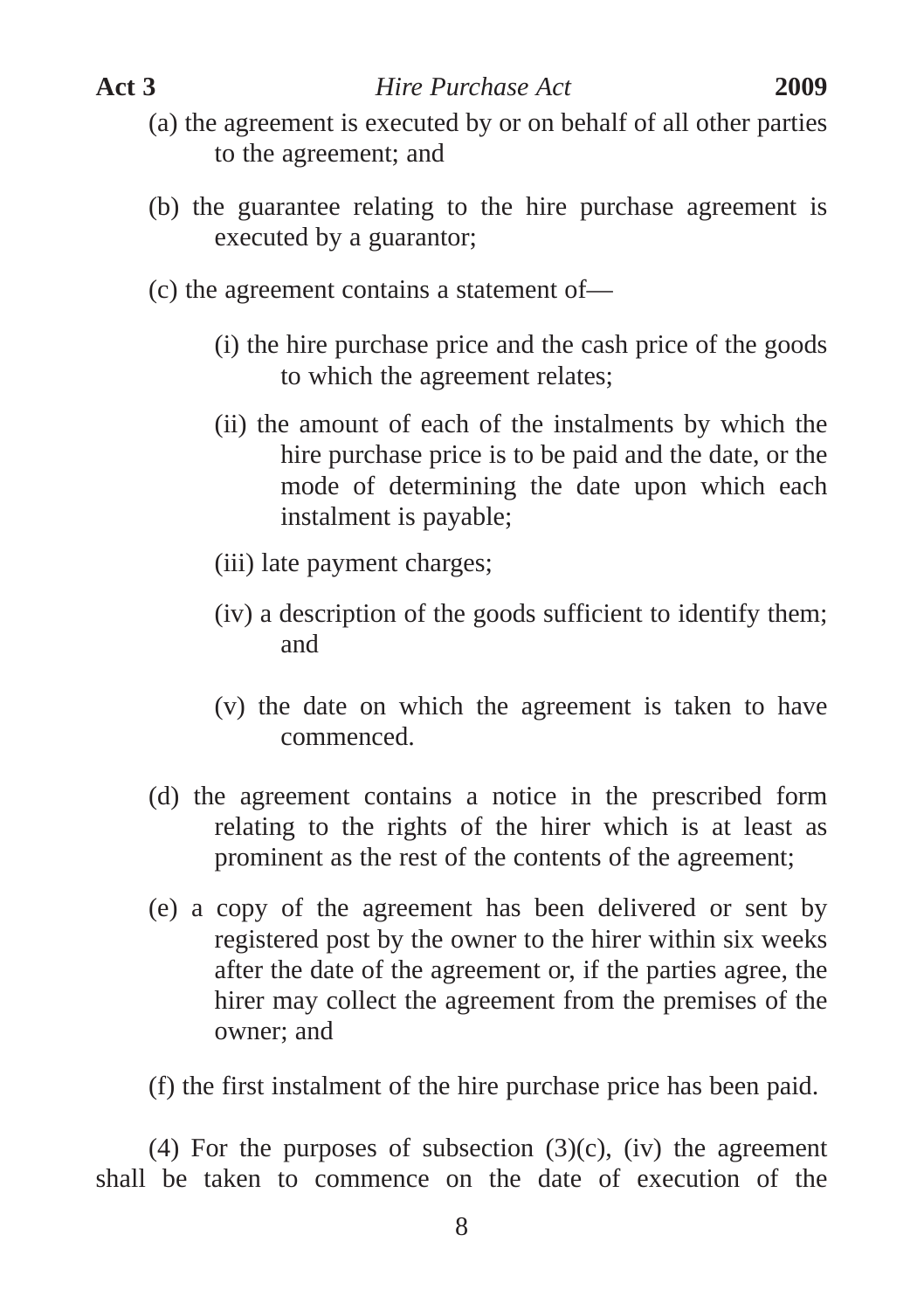agreement.

(5) Notwithstanding the requirements of subsection (1), (3)(b), (c) and (d), the Court may, where the hirer is not prejudiced, dispense with any of the requirements for failure to comply subject to any conditions imposed by the Court.

## **6. Interest rate.**

Interest rates in relation to hire purchase of goods under a hire purchase agreement shall be determined by the Central Bank of Uganda.

**7. Avoidance of certain provisions in a hire purchase agreement.**

(1) A provision in a hire purchase agreement by which—

- (a) the right conferred on a hirer by section 9 to terminate the hire purchase agreement is excluded or restricted;
- (b) any liability beyond that imposed by section 9 is imposed on a hirer by reason of the termination of the hire purchase agreement by him or her under that section;
- (c) a hirer after the termination of the hire purchase agreement or the bailment in any manner, is subject to liability which exceeds the liability to which he or she would have been subject if the agreement had been terminated by him or her under this Act;
- (d) a person acting on behalf of an owner in connection with the formation or conclusion of a hire purchase agreement is treated as, or taken to be the agent of the hirer;
- (e) an owner is relieved from liability for the acts or defaults of a person acting on his or her behalf in connection with the formation or conclusion of a hire purchase agreement;
- (f) the whole of the hirer's wage is assigned as periodic payment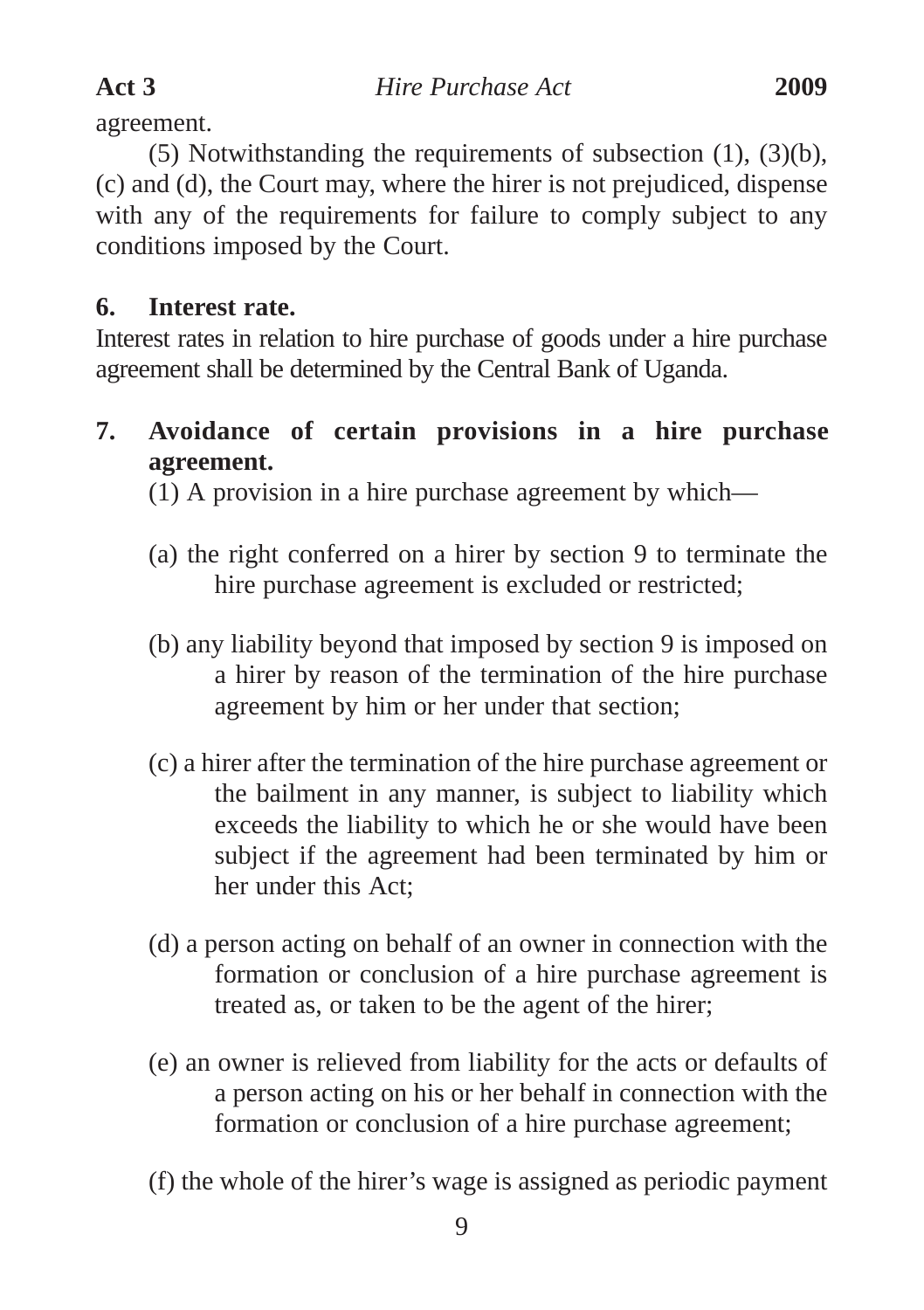for the hired property;

- (g) the owner or an agent of the owner is authorised to enter the hirer's premises without the knowledge or express authority of the hirer for the purposes of the repossession of the hired property; or
- (h) a hirer is impeded from completing the purchase of the hired goods under section 10,

is void.

(2) Notwithstanding subsection (1), an owner or a person acting on his or her behalf may enter upon the premises where the goods are kept for the purposes of inspecting the goods hired during the course of the contract and for the purposes of taking possession of the goods at such intervals and times and on giving such notice in writing as may be agreed upon between the parties.

#### **8. Implied conditions and warranties.**

- (1) In every hire purchase agreement, there shall be implied—
- (a) a condition that the owner will have a right to sell the goods at the time when the property is to pass;
- (b) a condition that the goods will be of satisfactory quality;
- (c) a warranty that the hirer shall have and enjoy quiet possession of goods as long as there is no default;
- (d) a warranty that the goods will be free from any charge or encumbrance in favour of a third party at the time when the property is to pass; and
- (e) a condition that the hirer shall not take the goods out of Uganda without the consent of the owner.

(2) A condition referred to in subsection (1) shall not be implied, by virtue of that subsection, as regards defects of which the owner could not reasonably have been aware at the time when the agreement was made or, if the hirer has examined the goods or a sample of them, as regards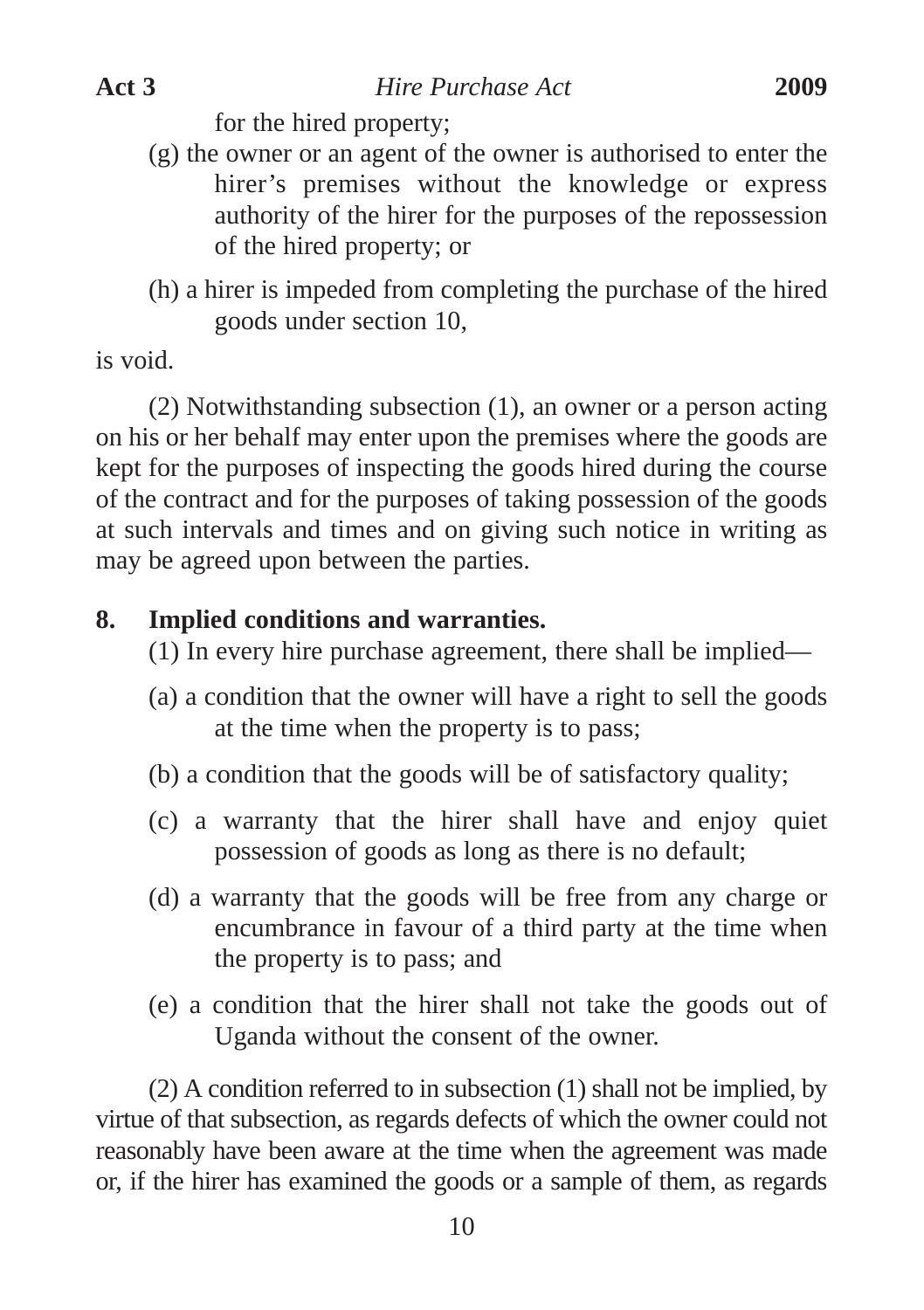defects which the examination revealed or ought to have revealed.

(3) Where the hirer expressly or by implication makes known the particular purpose for which the goods are required, there shall be implied a condition that the goods will be reasonably fit for that purpose.

(4) The conditions and warranties set out in subsection (1) shall be implied notwithstanding any agreement to the contrary; and the owner is not entitled to rely on any provision in the agreement excluding or modifying the condition set out in subsection (3) unless he or she proves that before the agreement was made, the provision was brought to the notice of the hirer and its effect made clear to him or her.

(5) Nothing in this section excludes or limits the operation of any other law by which any condition or warranty is to be implied in an agreement.

PART III—TERMINATION AND COMPLETION OF HIRE PURCHASE **AGREEMENT** 

#### **9. Termination by hirer.**

(1) The hirer may, at any time before the final payment under a hire purchase agreement falls due, terminate the agreement by returning the goods to the owner and giving the owner a written notice of termination of the agreement.

(2) Where the hirer gives notice under subsection (1), the hirer is liable, without prejudice to any liability which accrues before the termination, to pay—

(a) the amount if any, by which two thirds of the hire purchase price exceeds the total of the sums paid and the sums due in respect of the hire purchase price immediately before the termination; or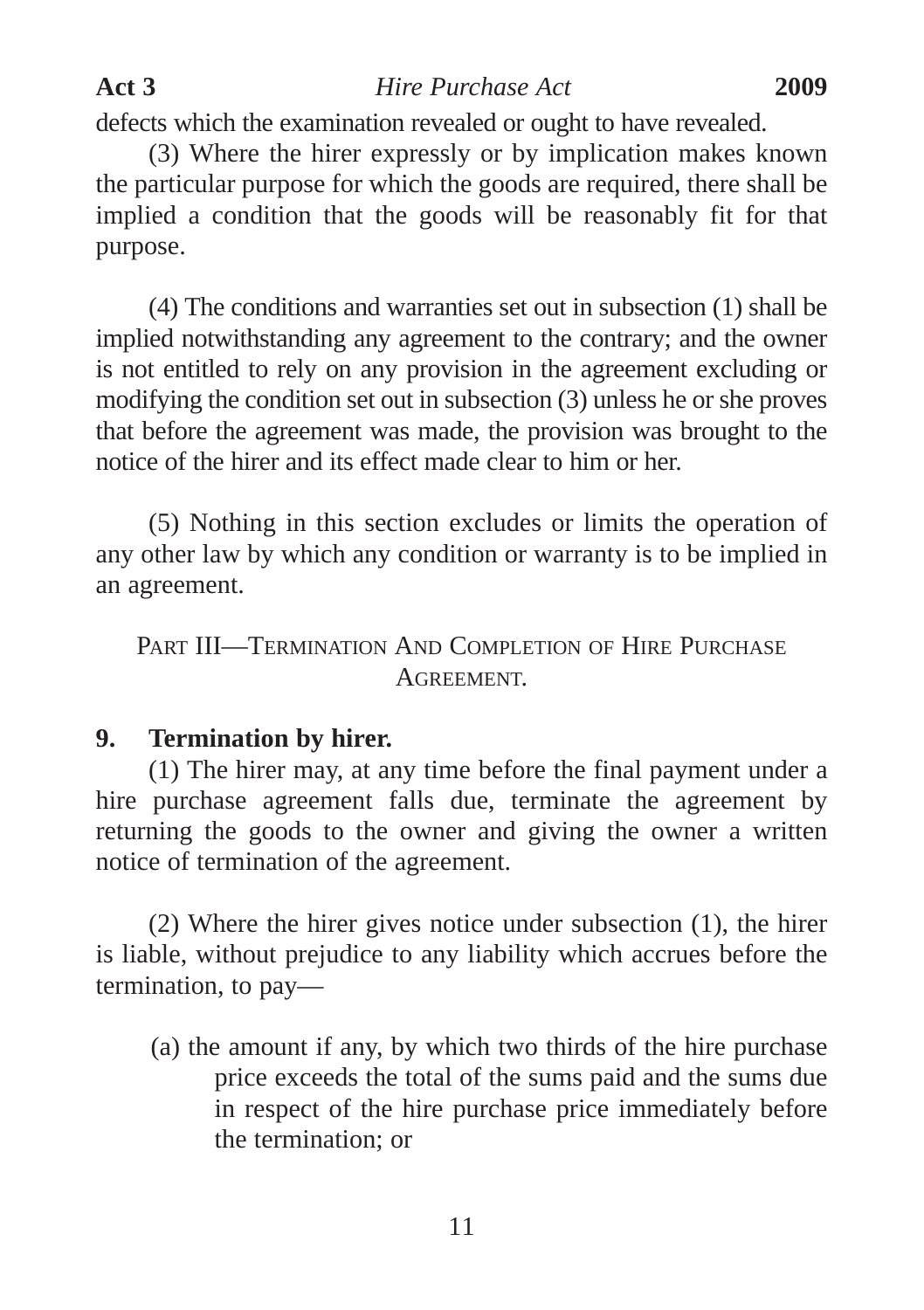(b) such lesser amount as may be specified in the agreement.

(3) Where under the provision for termination in the agreement, the hirer is—

(a) responsible for taking reasonable care of the goods;

- (b) responsible for the maintenance and servicing of the goods; or
- (c) liable for any loss or damage to the goods,

and the hirer has failed to fulfill any of the obligations under this subsection, the hirer shall pay damages for failure to fulfill that obligation.

(4) A hirer who returns goods under subsection (1) shall return them at his or her own expense to the premises from which they were originally supplied to him or her or to such other place as the owner may direct.

(5) The owner shall reimburse the hirer for any additional expense incurred in returning the goods to premises other than those from which they were originally supplied.

(6) Nothing in this section prejudices any legal right of a hirer to terminate a hire purchase agreement otherwise than by virtue of this section.

## **10. Completion of purchase of goods by hirer.**

(1) The hirer under a hire purchase agreement may give notice in writing to the owner of his or her intention to complete the purchase of the goods by paying or tendering to the owner on a specified day, the net balance due to the owner under the agreement, and having given the notice, may complete the purchase accordingly on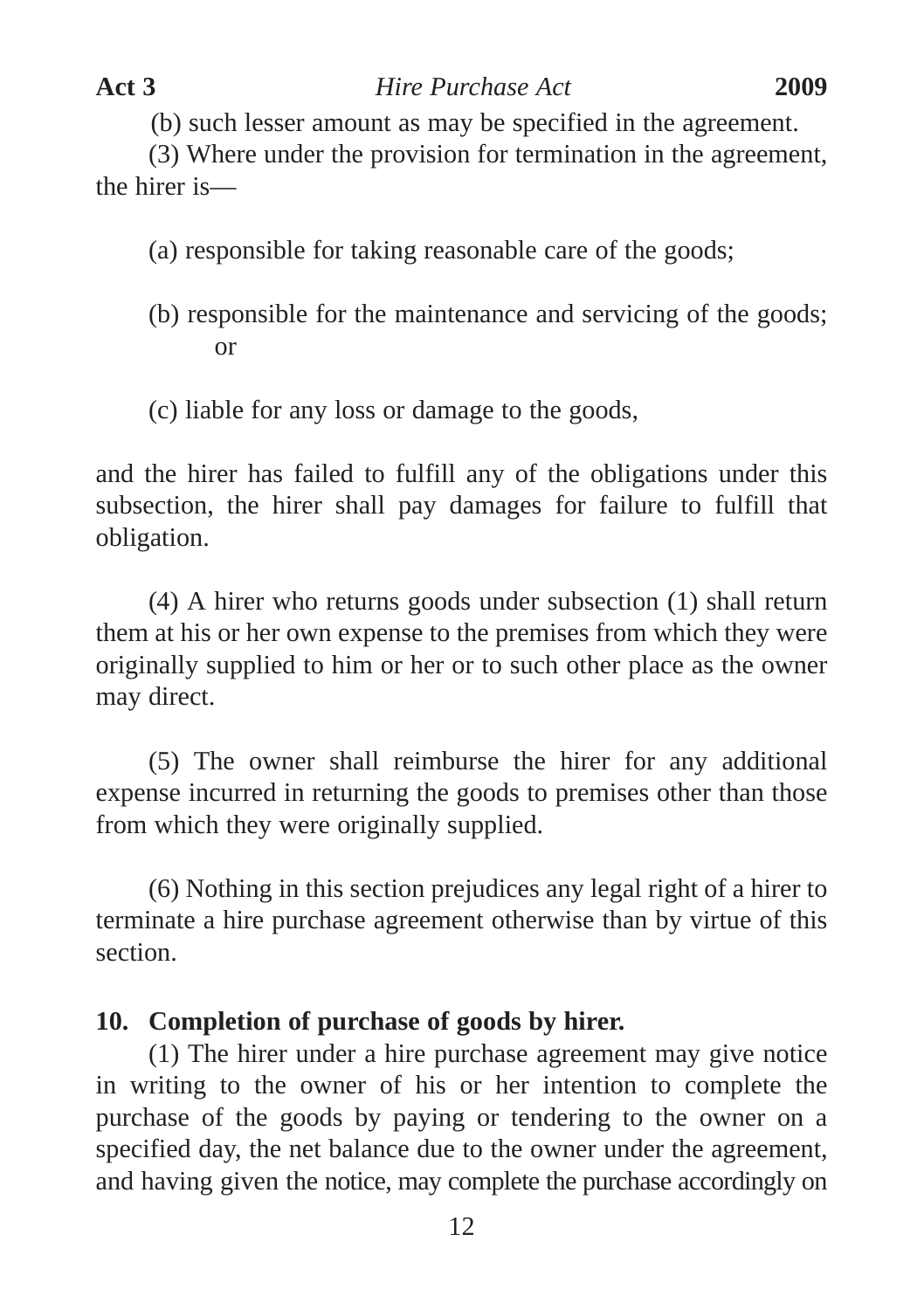the day specified.

(2) For the purposes of subsection (1), the net balance due is the balance originally payable under the agreement as the hire purchase price less any deposit paid or provided, whether by cash or by other consideration, by or on behalf of the hirer under the agreement and less any interest not earned.

(3) The rights conferred on the hirer by this section may be exercised by him or her—

(a) at any time during the continuance of the agreement; or

- (b) within twenty eight working days after the owner has taken possession of the goods, upon paying or tendering to the owner in addition to the net balance due—
	- (i) the reasonable costs incurred by the owner in and incidental to taking possession of the goods;
	- (ii) any amount properly expended by the owner on the storage, repair or maintenance of the goods; and
	- (iii) any additional interest which is due under the agreement.

(4) For the avoidance of doubt, the owner shall not dispose of the property within 28 working days after the owner has repossesed the goods.

PART IV—RECOVERY OF POSSESSION BY OWNER.

#### **11. Owner not to engage in deceptive conduct.**

(1) An owner shall not—

- (a) engage in any unlawful or deceptive conduct; or
- (b) make any false or misleading statement regarding the status of any hired property or the collection of any payment by the hirer or the repossession of any hired property.

(2) A person who contravenes subsection (1) commits an offence and is liable on conviction to a fine not exceeding one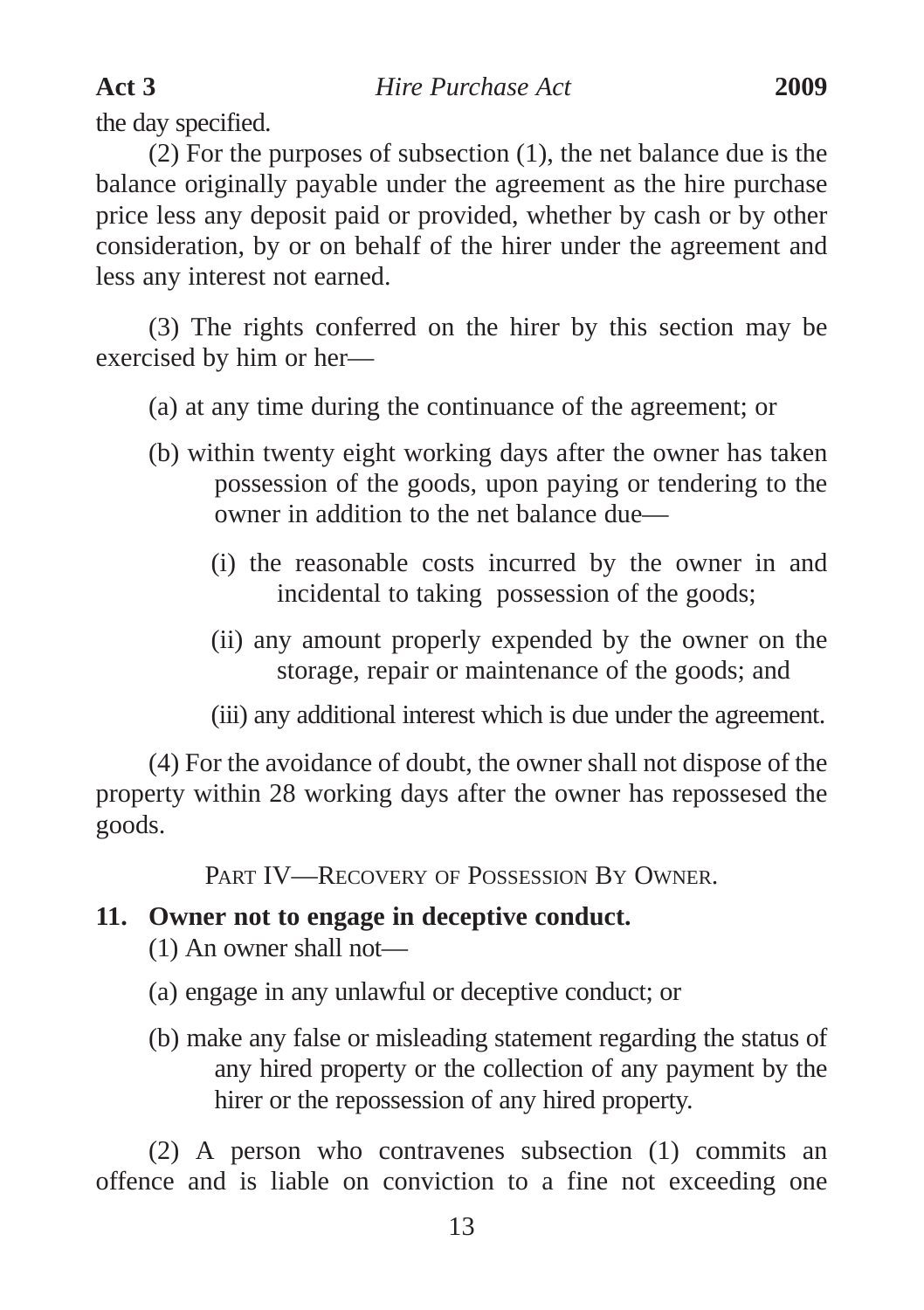hundred currency points or imprisonment not exceeding one year or both.

## **12. Communication between the parties.**

Except in the case of an agreement to the contrary, the owner shall communicate to the hirer in writing delivered at the hirer's place of abode or any other location agreed upon, in connection with the hire purchase agreement only between the hours of six o'clock in the morning and six o'clock in the afternoon on a working day.

## **13. Owner not to disclose to third party information in connection with payment or repossession.**

(1) An owner shall not disclose to a person other than the hirer, the hirer's agent or the owner's agent information in connection with the collection of the periodical payments or repossession of hired goods.

- (2) Subsection (1) does not apply where—
- (a) the disclosure is necessary to get information concerning the location of the hirer or the hired goods;
- (b) the hirer has given prior consent to the owner to that effect;
- (c) express permission to that effect has been given by a court of competent jurisdiction:
- (d) it is reasonably necessary to effectuate a post judgment judicial remedy; or
- (e) it is required by law.

## **14. Owner not to charge late charges greater than debt.**

An owner shall not as a result of a default, charge late charges greater than the interest payable at prime rate.

## **15. Recovery of possession where two thirds of price paid.**

(1) Where goods have been hired under a hire purchase agreement and two thirds of the hire purchase price has been paid—

(a) under the agreement or a judgment or otherwise; or

(b) has been tendered by or on behalf of the hirer or a guarantor,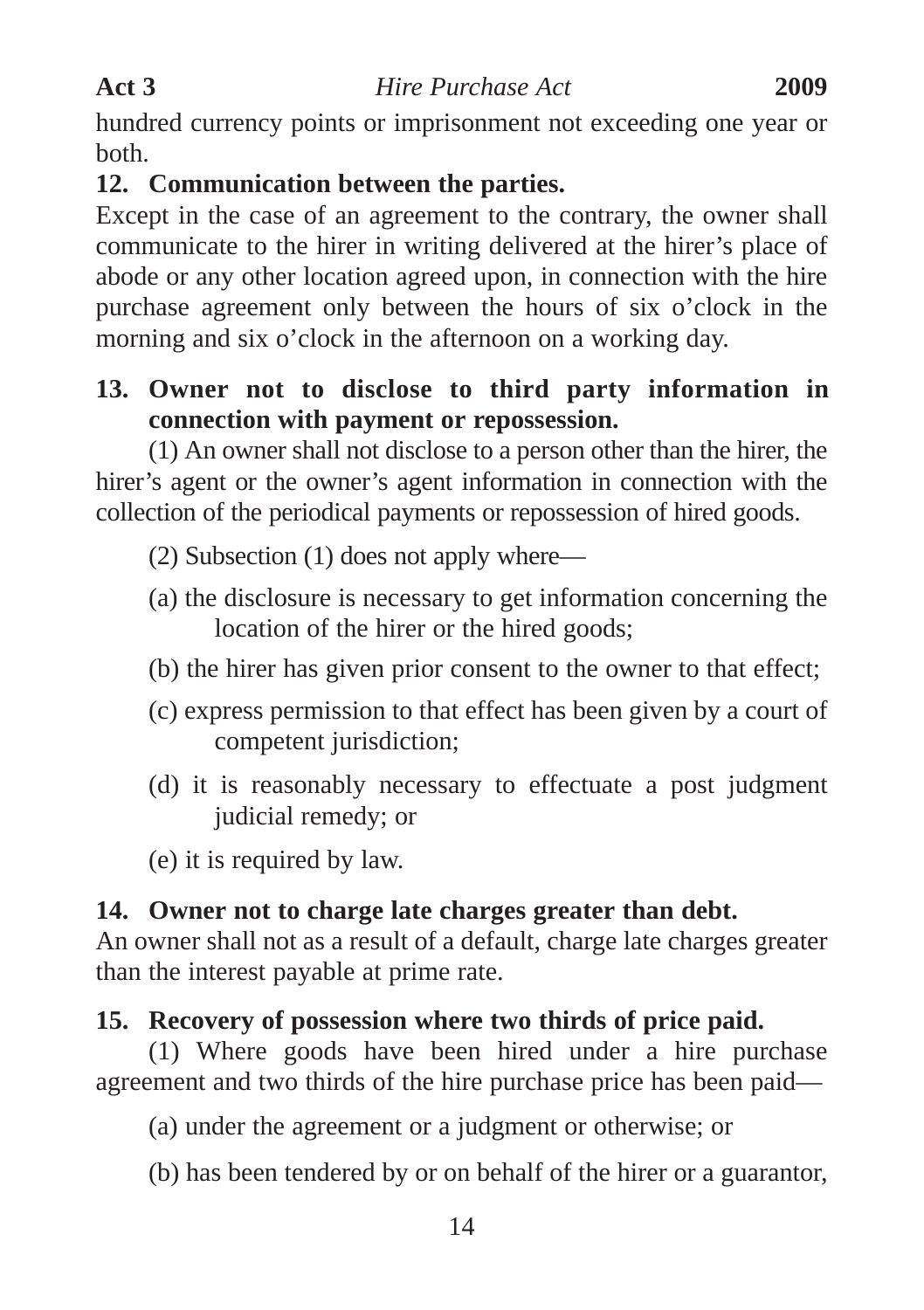the owner shall not enforce any right to recover possession of the goods from the hirer otherwise than by suit.

(2) Where an owner retakes possession of goods in contravention of subsection (1), the hire purchase agreement, if not previously terminated, shall terminate, and—

- (a) the hirer is released from all liability under the agreement and is entitled to recover from the owner by suit all sums paid by the hirer under the agreement or under any security given by him or her in respect of the agreement; and
- (b) a guarantor is entitled to recover from the owner by suit, all sums paid by him or her under the contract of guarantee or under any security given by him or her in respect of the agreement.

(3) This section does not apply where the hirer has terminated the agreement or the bailment by virtue of any right vested in him or her.

## **16. Provisions where a suit is instituted.**

(1) Where a suit is instituted under section 15, the owner shall not take any step to enforce payment of any sum due under the hire purchase agreement or under any contract of guarantee relating to it, except by claiming the sum in the suit.

(2) Subject to rules of court, all the parties to the agreement and any guarantor shall be made parties to the suit.

(3) Pending the hearing of the suit the court may, in addition to any other powers the court may have in the matter, make, upon the application of the owner, such orders as the court thinks just for the purpose of protecting the goods from damage or depreciation, including orders restricting or prohibiting the use of the goods or giving directions as to their custody.

(4) On the hearing of the suit the court may, without prejudice to any other power, make an order—

(a) for the delivery of all the goods to the owner;

(b) for the delivery of all the goods to the owner, and postpone the operation of the order on condition that the hirer or any guarantor pays the unpaid balance of the hire purchase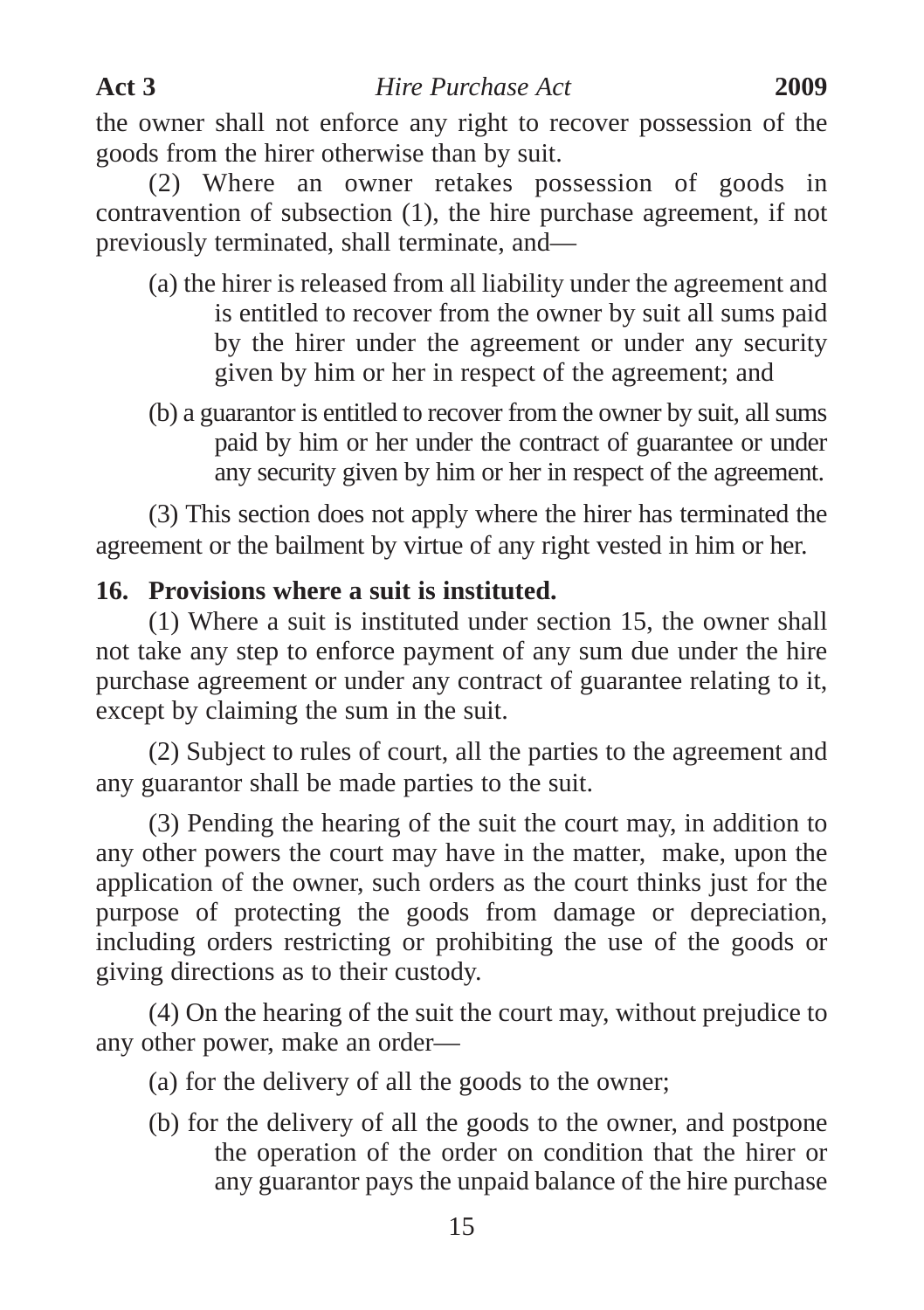price at such times and in such amounts and fulfils such other conditions as the court thinks just; or

(c) for the delivery of a part of the goods to the owner and for the transfer to the hirer of the owner's title to the remainder of the goods.

(5) An order shall not be made under subsection  $(4)(c)$ transferring to the hirer the owner's title to a part of the goods, unless the court is satisfied that the amount which the hirer has paid towards the hire purchase price exceeds the price of that part of the goods by at least one-third of the unpaid balance of the hire purchase price.

(6) Where the court makes an order under subsection (4) for delivery of the whole or part of the goods to the owner, it shall, in that order, confer on the owner a right of entry on any premises where the goods may be for the purpose of obtaining possession of the goods.

(7) Where damages are awarded against the owner in the suit, the court may treat the hirer as having paid towards the hire purchase price, in addition to the actual amount paid, the amount of the damages or such part of the damages as the court thinks fit, and remit the damages accordingly.

(8) Where at any time before the hearing of the suit, the owner has recovered possession of a part of the goods, the references in subsection (4) to all the goods shall be construed as references to all the goods which the owner has not recovered, and, if the parties have not agreed upon an adjustment of the hire purchase price in respect of the goods recovered, the court may, for the purposes of subsection (4)(b) and (c), make a reduction of the hire purchase price and of the unpaid balance of it as it thinks just.

(9) Where an owner has recovered part of the goods hired under the hire purchase agreement, and recovery was effected in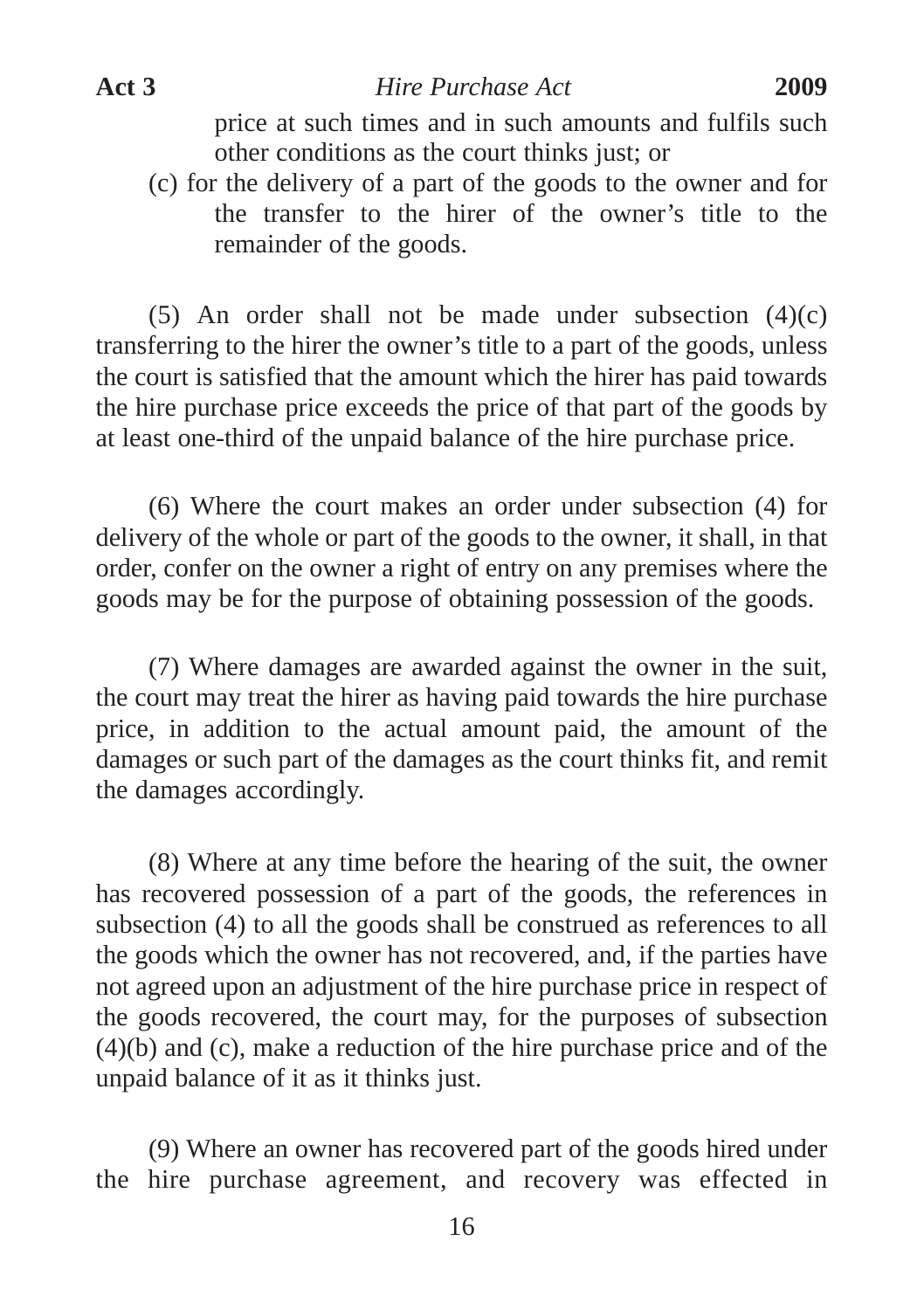contravention of section 15, this section shall not apply in relation to a suit by the owner to recover the remainder of the goods.

(10) In this section a reference to an order for delivery in relation to goods means, an order for the delivery of the goods to the owner without giving the hirer an option to pay their value, and a reference to an the price in relation to goods, means such part of the hire purchase price as is assigned to those goods in the agreement, or if no assignment is made, such part of the hire purchase price as the court may determine.

## **17. Where order for delivery of goods is postponed.**

(1) Where the operation of an order for the delivery of goods to the owner is postponed the hirer shall be taken to be bailee of the goods under and on the terms of the hire purchase agreement.

- (2) Where subsection (1) applies—
- (a) no further sum shall be or become payable by the hirer or a guarantor on account of the unpaid balance of the hire purchase price, except in accordance with the terms of the order; and
- (b) the court may make further modifications of the terms of the hire purchase agreement, and of any contract of guarantee relating to it, as to payment as the court considers necessary, having regard to the variation of the terms of payment.

(3) If, while the operation of an order for the delivery of the goods to the owner is postponed, the hirer or a guarantor fails to comply with any conditions of the postponement, or with any term of the hire purchase agreement as modified by the court, or wrongfully disposes of the goods, the owner shall not take any civil proceedings against the hirer or guarantor otherwise than by making an application to the court by which the order was made.

(4) In the case of a breach of a condition relating to the payment of the unpaid balance of the hire purchase price, it is not necessary for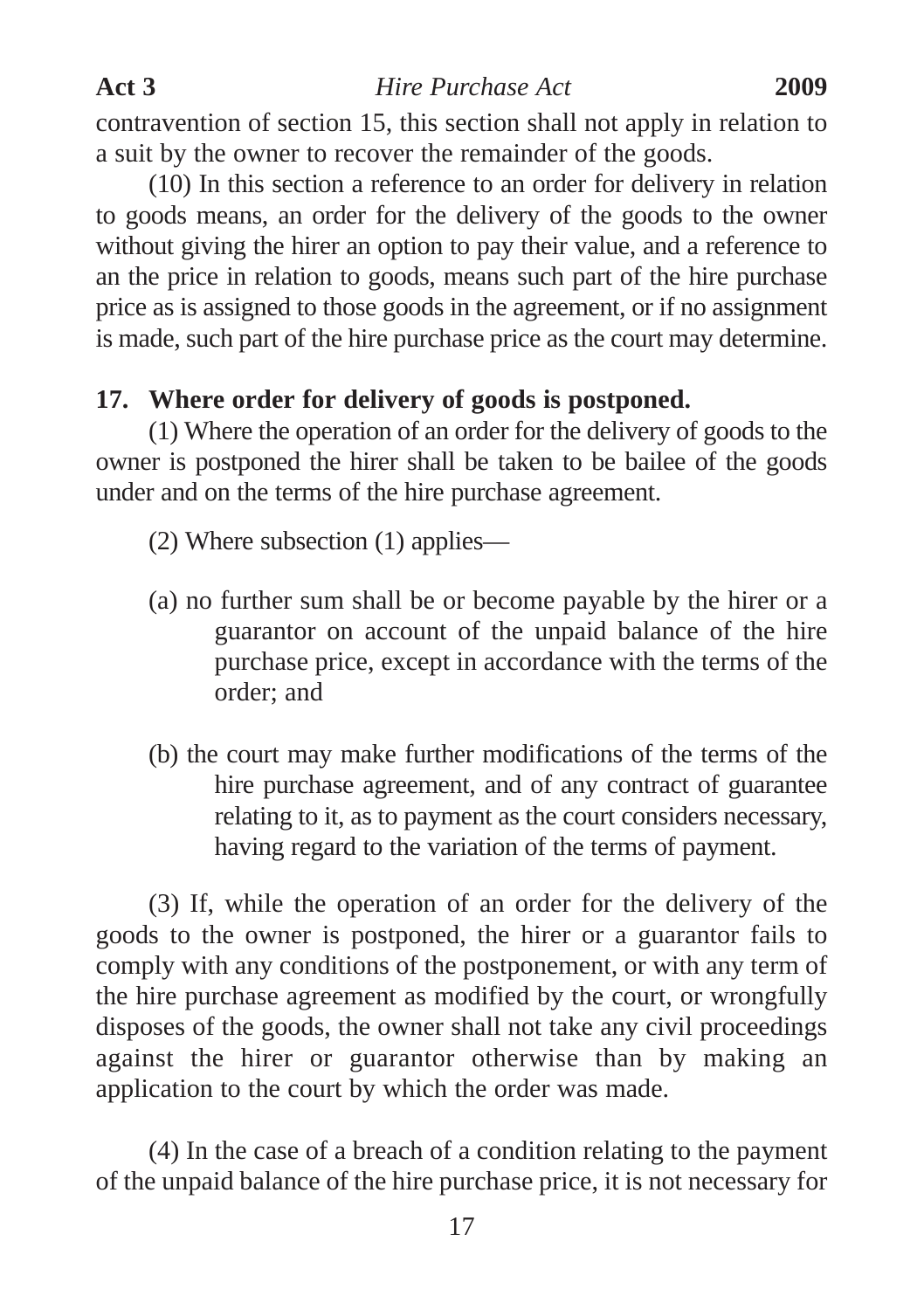the owner to apply to the court for leave to execute the order unless the court directs that application to be made.

(5) When the unpaid balance of the hire purchase price has been paid in accordance with the terms of the order, the owner's title to the goods shall vest in the hirer.

(6) The court may, at any time during the postponement of the operation of an order for delivery of goods to the owner—

- (a) vary the conditions of the postponement, and make such further modification of the hire purchase agreement and of any contract of guarantee relating to it as the court considers necessary having regard to the variation of the conditions of the postponement;
- (b) revoke the postponement; or
- (c) make an order for the delivery of a part of the goods to the owner and for the transfer to the hirer of the owner's title to the remainder of the goods.

PART V—LICENSING OF HIRE PURCHASE BUSINESS.

## **18. Licensing of hire purchase business.**

(1) A person shall not, after the coming into force of this Act, carry on a hire purchase business, except under and in accordance with the terms of a licence issued under this Act.

(2) Only a company registered in Uganda is qualified to be licensed to carry on hire purchase business.

(3) A person who contravenes subsection (1) commits an offence and is liable on conviction, to a fine not exceeding one hundred and fifty currency points or imprisonment not exceeding one year or both.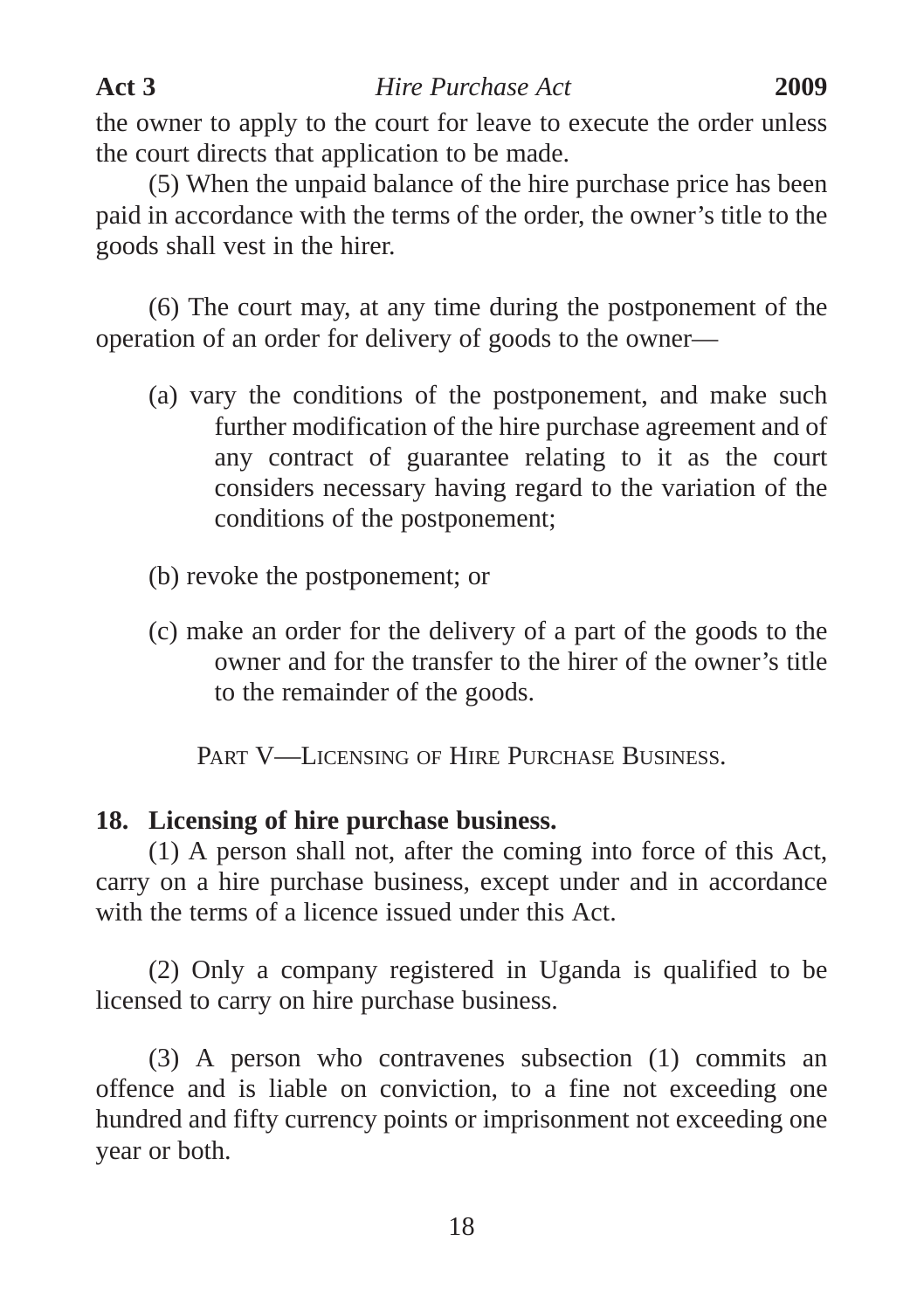#### **19. Licensing authority.**

The Minister shall by statutory order, declare the licensing authority for the purposes of this Act.

## **20. Application for a licence.**

(1) A person shall apply for a licence in the prescribed manner, and the licensing authority shall within thirty days from the date of receipt of the application either grant a licence without conditions or subject to such conditions as it may think fit, or refuse to grant a licence.

(2) Where a licensing authority refuses to grant a licence or imposes conditions in a licence, it shall give to the applicant the reasons in writing for its action.

(3) The fees to be paid for the issue of a licence shall be as prescribed by regulations made by the Minister under section 36.

(4) A licence shall be valid for a period of twelve months from the date of its issue.

(5) In considering an application for a licence, the licensing authority shall take into account the financial condition of the applicant and the manner in which the applicant has conducted any hire purchase business then or formerly carried on by the applicant, and the applicant shall provide such information as the authority may require to enable the licensing authority to take a decision.

## **21. Renewal of licence.**

Where a licensed person applies for renewal of a licence before the expiry of the existing licence, the person may continue carrying on hire purchase business until the licensing authority has decided whether or not to renew the licence, even though the decision has not been made by the date of the expiry of the licence.

## **22. Appeals.**

(1) A person who is refused a licence may appeal to the Minister within thirty days after the date of the refusal.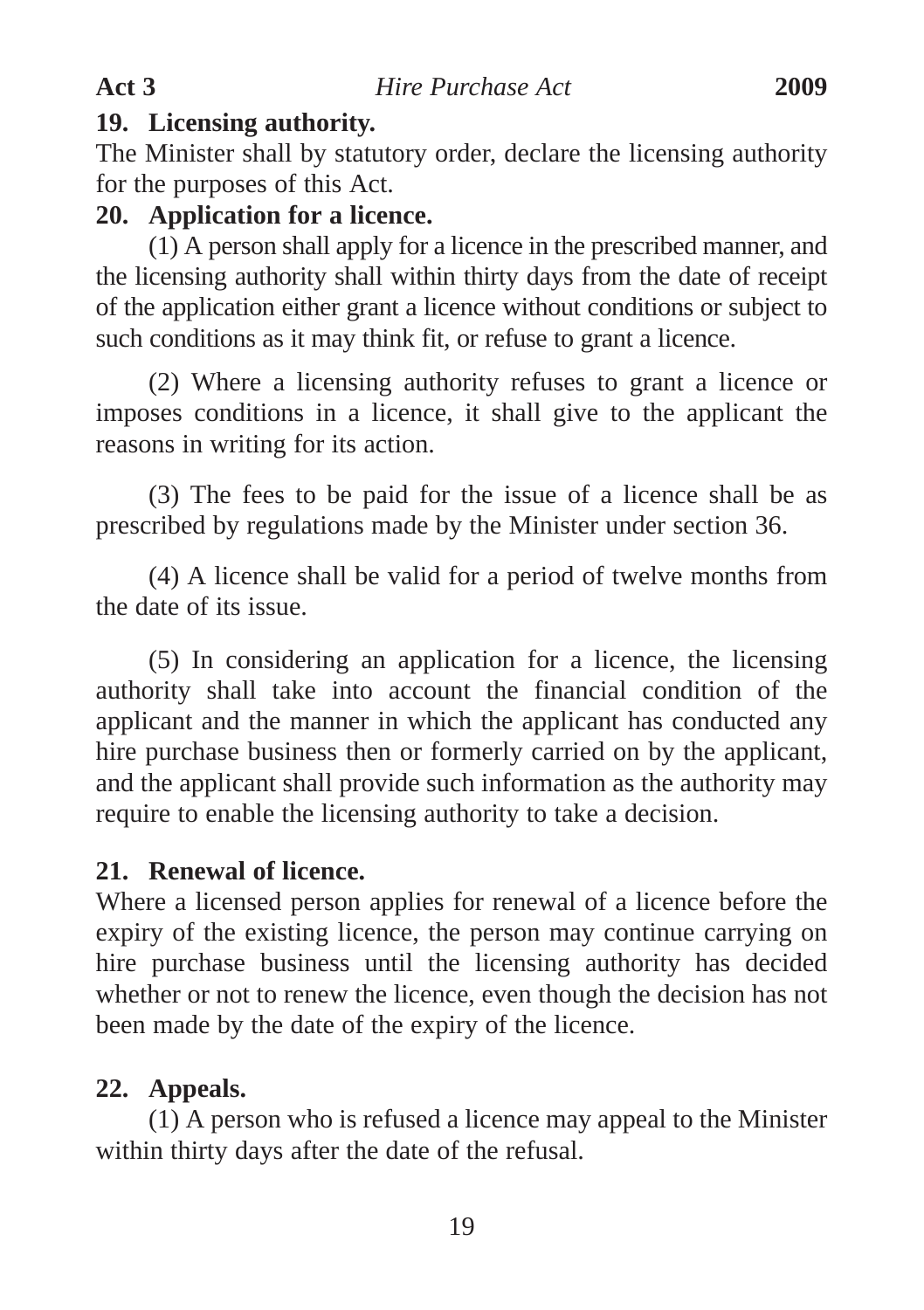(2) On an appeal to the Minister under subsection (1), the Minister may confirm, reverse or vary the decision of the licensing authority within thirty days from the date of appeal.

(3) Where the Minister's decision amounts to a refusal to grant a licence the Minister shall give reasons in writing for the refusal.

(4) Where the Minister takes no decision within thirty days, the Minister shall be taken to have agreed to the appeal.

(5) A person aggrieved by the decision of the Minister may appeal to the High Court.

(6) Where a person appeals under subsection (1), the person may, notwithstanding section 18, continue to carry on hire purchase business until the appeal is decided.

## **23. Display of licence.**

(1) A licensed person under this Act shall ensure that the licence or a copy of the licence is at all times conspicuously displayed in or on every premises where the person carries on business.

(2) A person who contravenes subsection (1) commits an offence and is liable, on conviction, to a fine not exceeding twenty five currency points.

PART VI—MISCELLANEOUS.

## **24. Successive agreements between same parties.**

Where goods have been hired under a hire purchase agreement and at any time after two thirds of the hire purchase price has been paid or tendered the owner makes a further hire purchase agreement with the hirer comprising the same goods, sections 16 and 17 apply in relation to each subsequent agreement from the time that particular agreement comes into force.

## **25. Owner to account for proceeds of sale.**

Where the owner enforces a right to recover possession of the goods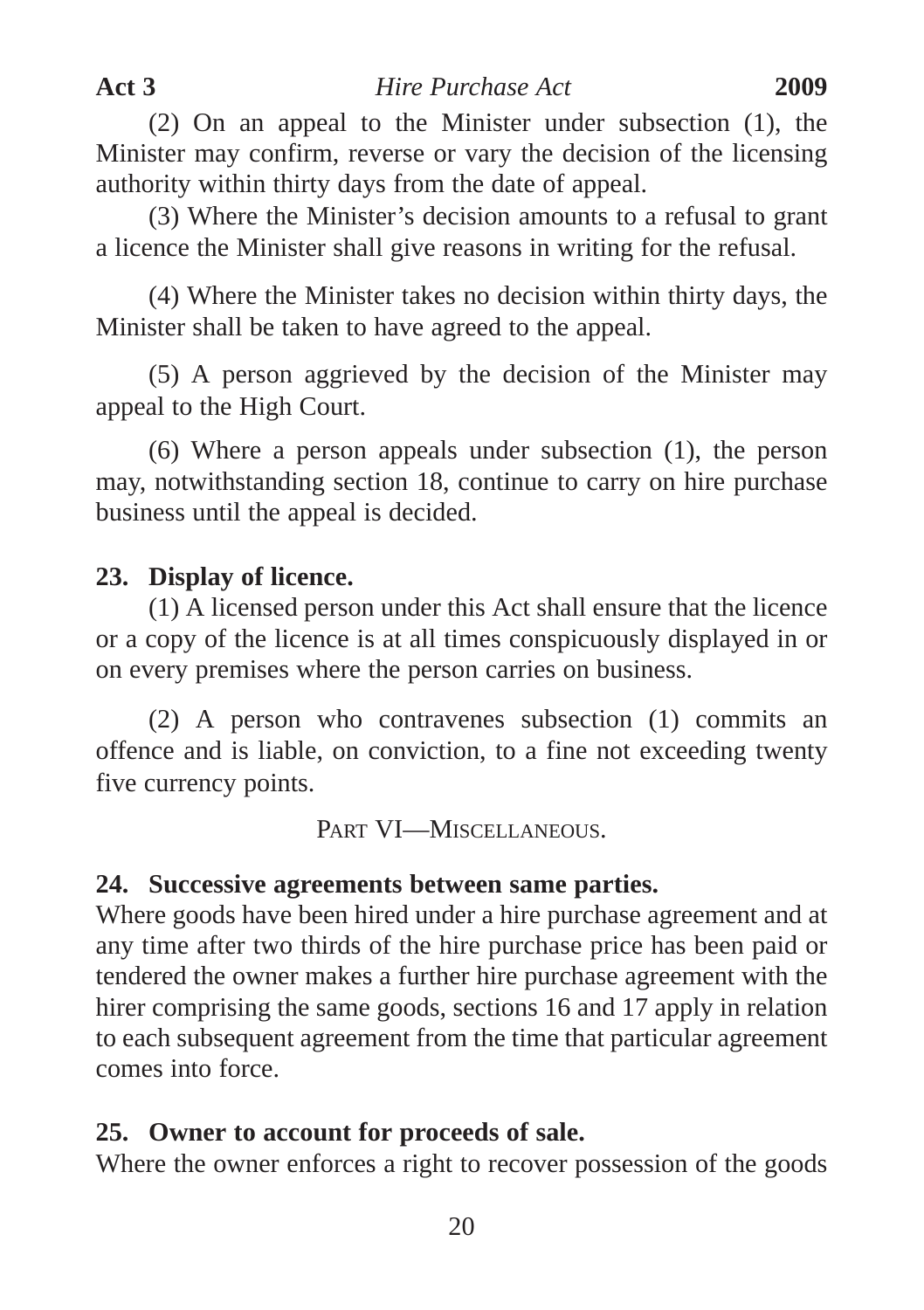from the hirer otherwise than by suit, he or she shall—

- (a) sell the goods at the best price reasonably obtainable as soon as is reasonably practicable; and
- (b) account for and pay to the hirer that part of the proceeds of sale which exceeds the sum of the unpaid balance of the hire purchase price and the expenses necessarily incurred by the owner in recovering possession of and selling the goods.

## **26. Hirer's refusal to surrender goods not conversion.**

If, while the enforcement by an owner of a right to receive possession of goods from a hirer is restricted by this Act, the hirer refuses to give up possession of goods to the owner, the hirer is not, by reason only of the refusal, liable to the owner for conversion of the goods.

#### **27. Hirer may require information.**

(1) Where a hirer delivers or sends by registered post to the owner a written request for information and tenders to the owner a sum of one half of a currency point for expenses, the owner shall, within fourteen days after the request and tender are received by him or her, deliver or send by registered post to the hirer a statement signed by or on behalf of the owner indicating—

- (a) the total of the payments made under the agreement by or on behalf of the hirer, and the date of each payment;
- (b) the total amount which is to become due under the agreement, the amount of each instalment which is to become due and the date, or the mode of determining the date, upon which it is to become due.

(2) Where the owner fails without reasonable cause to comply with a request made under subsection (1), then while the default continues—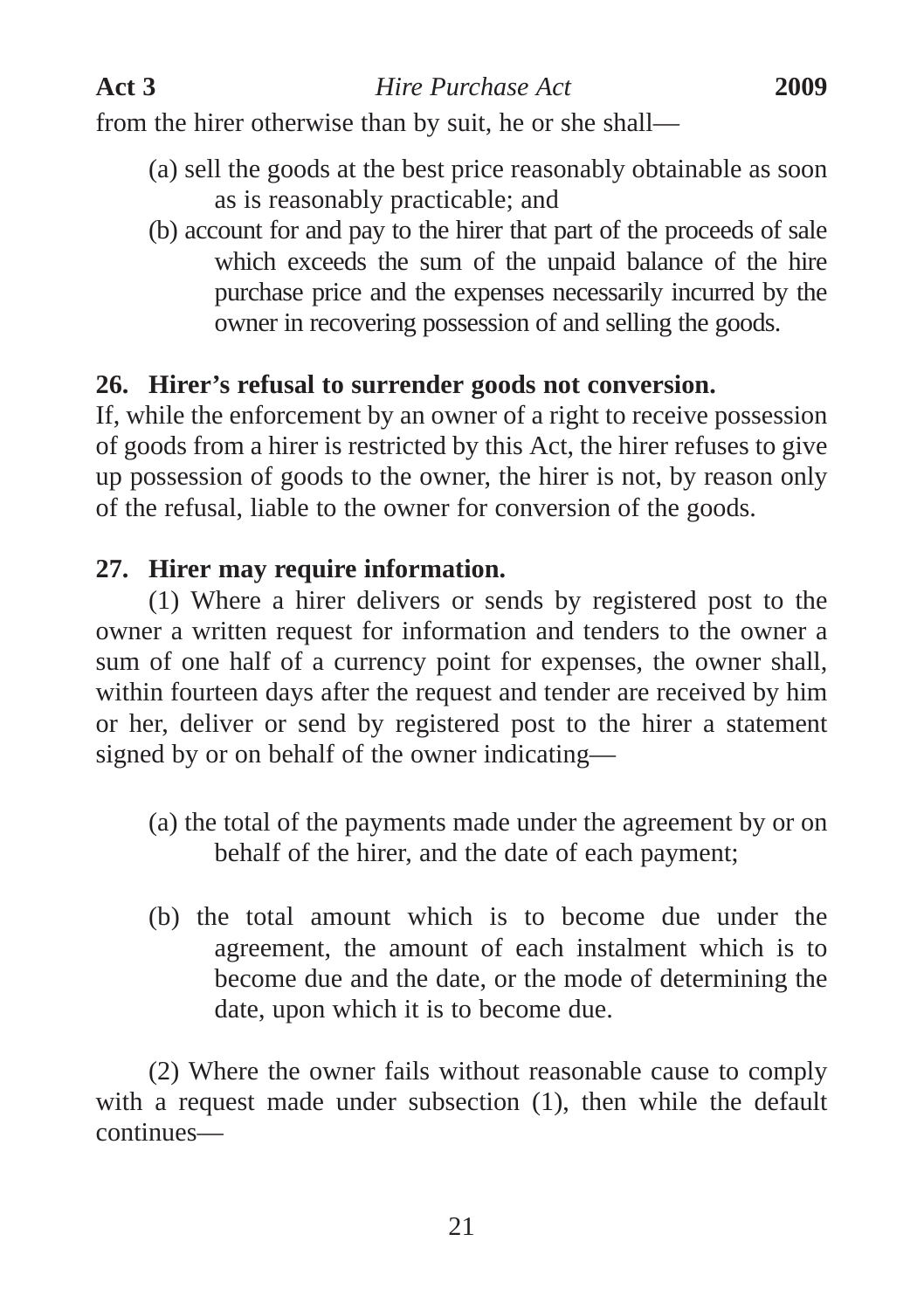- (a) no person is entitled to enforce the agreement against the hirer or to enforce any contract of guarantee relating to the agreement, and the owner is not entitled to enforce any right to recover possession of the goods from the hirer; and
- (b) no security given by the hirer in respect of money payable under the agreement or given by a guarantor in respect of money payable under a contract of guarantee is enforceable by any holder of the security against the hirer or the guarantor, as the case may be.

(3) Where the default referred to in subsection (2) continues for a period exceeding thirty days, the owner commits an offence and is liable on conviction to a fine not exceeding ten currency points.

## **28. Appropriation of payment where more than one agreement exists.**

(1) A hirer who is liable to make payments in respect of two or more hire purchase agreements to the same owner is entitled, on making any payment in respect of the agreements which is not sufficient to discharge the total amount then due under all the agreements, to require the owner to appropriate the sum paid by the hirer in or towards the satisfaction of the sum due under any one of the agreements, or in or towards the satisfaction of the sums due under any two or more of the agreements in such proportions as he or she thinks fit.

(2) Where the hirer fails to make any appropriation under subsection (1), the owner may appropriate the sum paid by the hirer towards the new agreements in the order in which the agreements were entered into.

## **29. Limitation of enforcement of agreement.**

An owner is not entitled, by reason of the hirer's failure to carry out any obligation under a hire purchase agreement, to enforce—

(a) a provision in the agreement for the acceleration of the payment of an instalment, unless an instalment, or some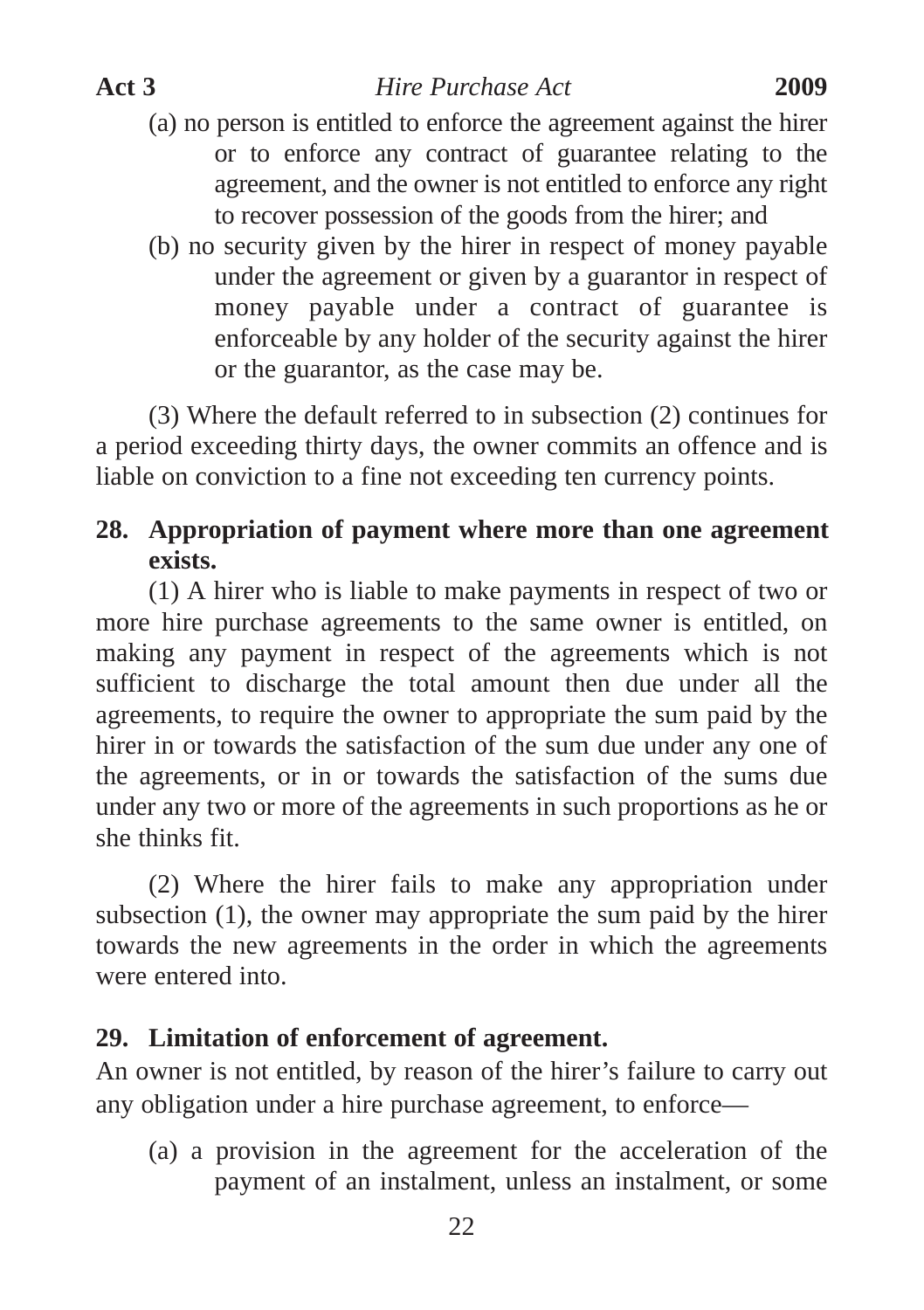part of an instalment which is not less than ten percent of the hire purchase price, or two or more instalments or part of instalments which altogether are not less than five percent of the hire purchase price, are due and unpaid; or

(b) a provision in the agreement for the payment of an amount of damages, or for forfeiture or penalty, or for the acceleration of the payment of an instalment,

unless he or she has made a written demand to the hirer to carry out the obligation in question within a specified period of not less than fourteen days beginning with the date of service of the demand, and the hirer has failed to comply with the demand.

## **30. Insolvency of owner.**

(1) Where the owner is adjudged insolvent or is in liquidation, a hire purchase agreement entered into by the insolvent or a company in liquidation shall remain in full force and effect and shall be binding on the liquidator, as the case may be, but without prejudice to the right of the liquidator to disclaim.

(2) This section does not affect the powers of the court to set aside any disposition of property made by way of undue preference.

## **31. Insolvency of hirer.**

(1) Where a hirer is adjudged insolvent, the rights and duties which are the subject of the hire purchase agreement entered into by the hirer shall vest in his or her trustee, notwithstanding the terms of the agreement, but without prejudice to the trustee's right to disclaim.

(2) Where the goods are used by the trustee on behalf of the hirer's estate, the trustee shall pay to the owner, as a cost in the administration of the estate, each instalment in respect of the purchase price which becomes due under the agreement during the period the goods are so used.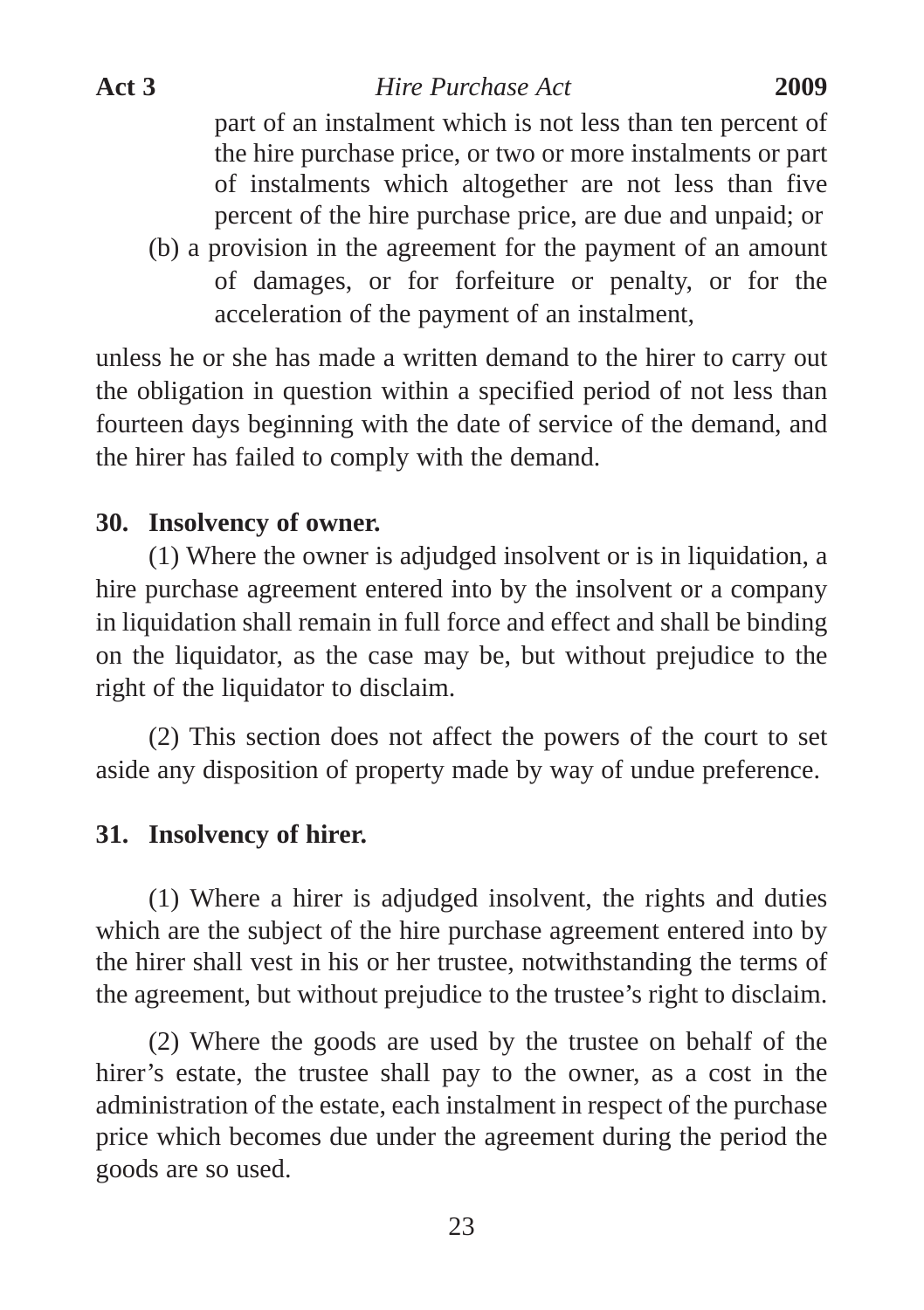## **32. Service of notice.**

(1) A notice or document required or authorised to be served on or given to an owner or hirer under this Act may be served or given—

(a) by delivering it to him or her personally;

- (b) by leaving it at his or her place of abode or business with some other person who appears to be a resident or employed there and who appears to be over the age of eighteen years; or
- (c) by posting it addressed to him or her at his or her last known place of abode or business in Uganda.

(2) The affidavit or oral evidence of an owner or his or her servant or agent as to the delivery or posting of any notice or document required or authorised to be served under this Act shall be admissible as *prima facie* evidence of the due service of the document or notice, if the deponent swears to the facts necessary to prove due service either from his or her own knowledge or to the best of his or her information and belief based on and verified by the records of the owner.

## **33. False information.**

A person who knowingly gives false information in any proposal form or other document completed for the purpose of entering into a hire purchase agreement commits an offence and is liable, on conviction, to a fine not exceeding twenty five currency points or imprisonment not exceeding six months, or both .

## **34. Transfer of interest in hired goods.**

(1) The hirer may only transfer his or her interest in goods under a hire purchase agreement with the consent of the owner.

(2) The owner shall transfer his or her interests within reasonable time upon completion of the payment of the hire purchase price by the hirer.

## **35. Penalty for hirer taking goods out of Uganda without consent of owner.**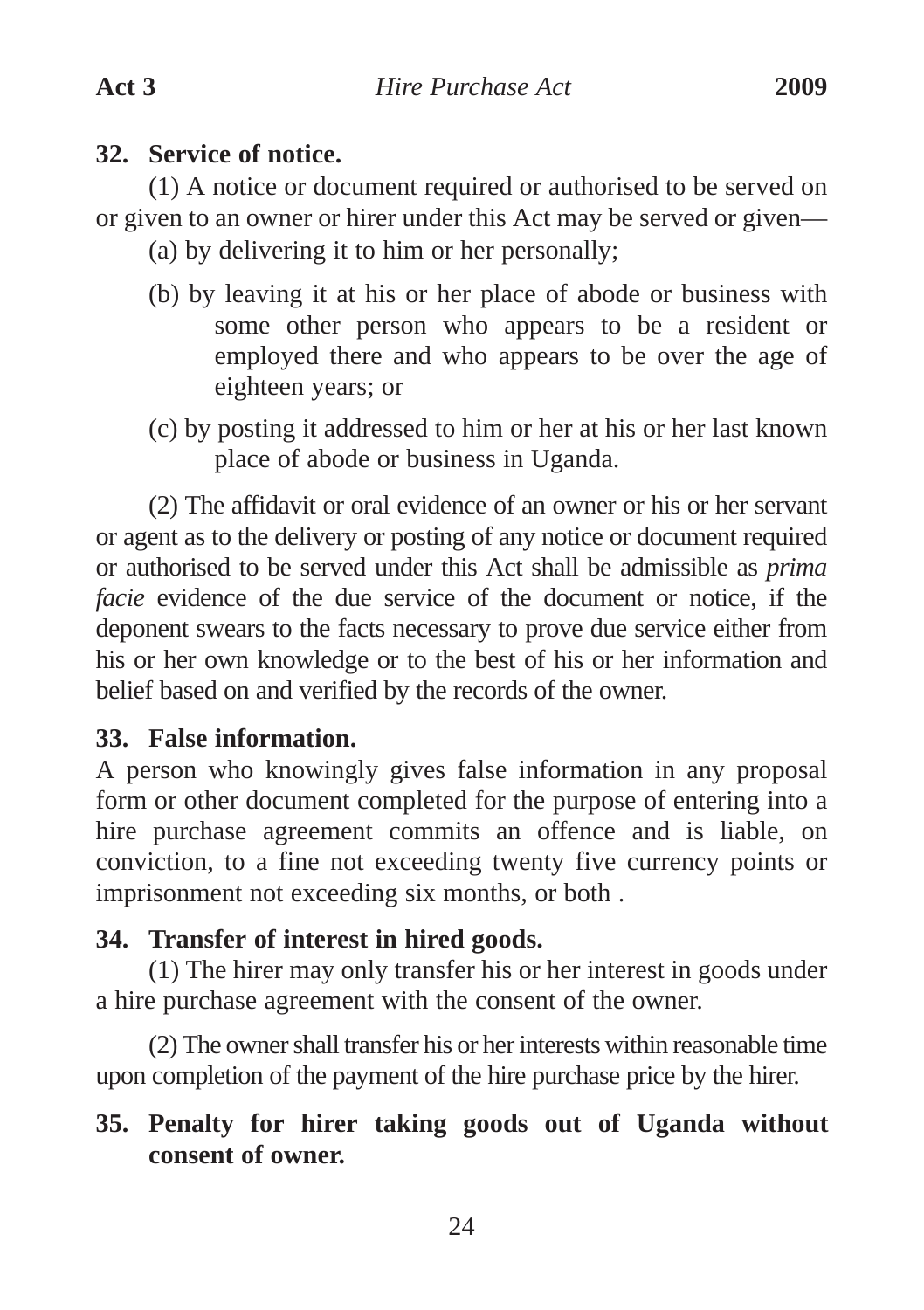A hirer who takes goods obtained by him or her under a hire purchase agreement out of Uganda without the consent of the owner in contravention of section 8(1) (e) commits an offence and is liable on conviction to a fine not exceeding one hundred currency points or imprisonment not exceeding one year or both.

## **36. Regulations.**

(1) The Minister may by statutory instrument, make regulations generally for the better carrying out of any of the provisions or purposes of this Act.

(2) Without prejudice to the general effect of subsection (1), regulations made under that subsection may provide for all or any of the following matters—

(a) anything which is to be or may be prescribed under this Act;

- (b) the form of hire purchase agreements;
- (c) the form of notices relating to hire purchase agreements; and
- (d) prescribing the fees payable for anything which may be done under this Act;
- (e) the registration in appropriate cases of hire purchase agreements;
- (f) prescribing the conditions and warranties to apply to the hire of second hand goods under this Act;
- (g) prescribing in relation to the contravention of any of the regulations a penalty not exceeding a fine of fifty currency points or imprisonment not exceeding twelve months, or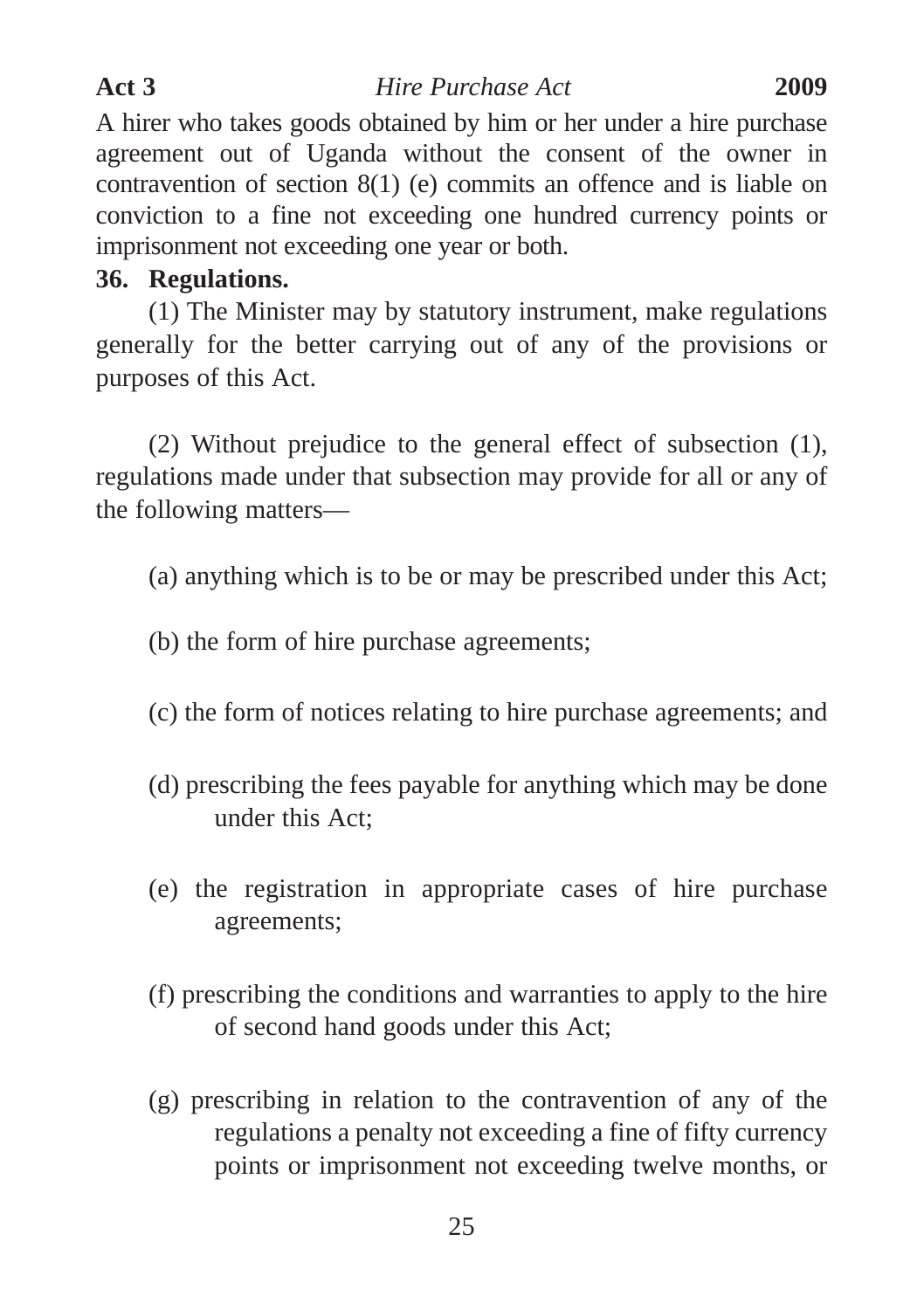both.

#### **37. Power of Minister to amend Schedule.**

The Minister may, by statutory instrument, with the approval of Cabinet, amend the Schedule.

## **38. Persons carrying on hire purchase business before commencement of Act**

(1) Where a person who carries on hire purchase business immediately before the commencement of this Act, applies and is refused a licence, the person may, notwithstanding section 18, continue to carry on hire purchase business so long and so far only as is necessary to complete existing hire purchase agreements and to wind up the business, and shall not enter into any new hire purchase agreement except under a licence granted under this Act.

(2) Where at the commencement of this Act a person is carrying on a hire purchase business, the person shall, unless he or she decides to wind up the business, apply for a licence within three months after the coming in force of this Act.

(3) Where a person described in subsection (2) does not apply for a licence under that subsection, the person shall, after the expiry of the period of three months referred to in that subsection, cease to carry on the hire purchase business unless licensed under this Act.